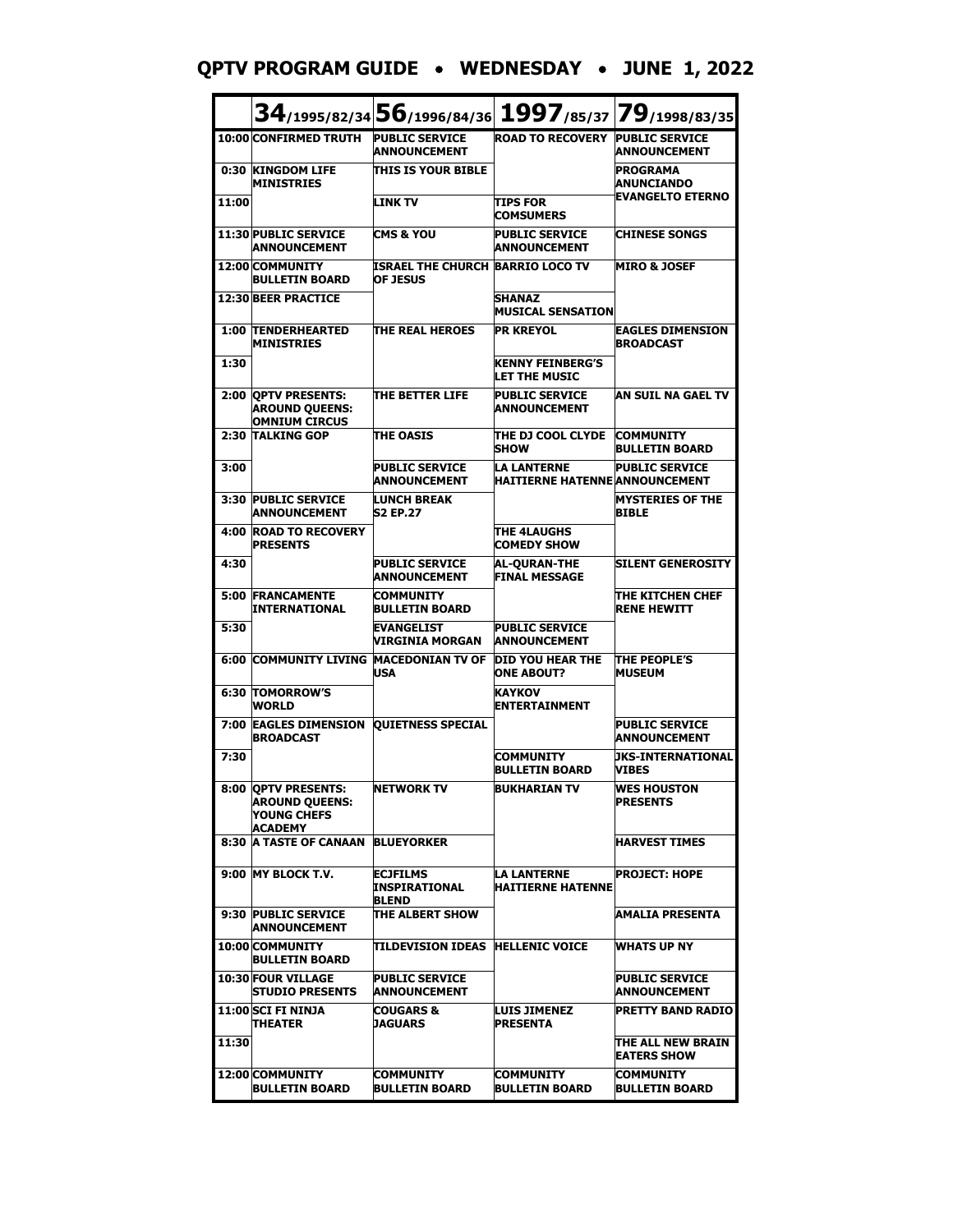# **QPTV PROGRAM GUIDE** • **THURSDAY JUNE 2, 2022**

|       |                                                                                         | $34_{/1995/82/34}$ 56 $_{/1996/84/36}$ 1997 $_{/85/37}$ 79 $_{/1998/83/35}$ |                                                |                                                                 |
|-------|-----------------------------------------------------------------------------------------|-----------------------------------------------------------------------------|------------------------------------------------|-----------------------------------------------------------------|
|       | 10:00 OPTV PRESENTS<br><b>QUEENS COLLEGE</b>                                            | <b>CMS &amp; YOU</b>                                                        | <b>PUBLIC SERVICE</b><br><b>ANNOUNCEMENT</b>   | <b>CIRO: AFTERMATH</b><br>OF A SURREALIST                       |
| 10:30 | <b>COMMENCEMENT</b><br><b>9AM-11AM</b>                                                  | THE WAY OF GOD                                                              | <b>CHANNEL EYE T.V. NY PUBLIC SERVICE</b>      | <b>ANNOUNCEMENT</b>                                             |
|       | 11:00 AKASH VANI MEDIA<br>GYAAN UPADESH                                                 | <b>SONGS OF FREEDOM</b>                                                     |                                                | <b>PRAISE THE LORD</b>                                          |
| 11:30 |                                                                                         | <b>PUBLIC SERVICE</b><br><b>ANNOUNCEMENT</b>                                | QPAC: BLOOD,<br><b>SWEET &amp; TEARS</b>       |                                                                 |
|       | 12:00 COMMUNITY<br><b>BULLETIN BOARD</b>                                                | <b>MACEDONIAN TV OF</b><br>USA                                              |                                                | <b>STEVE A. GIBBS</b><br><b>PRESENTS</b>                        |
|       | 12:30 NETWORK TV                                                                        |                                                                             | <b>HELLENIC VOICE</b>                          | <b>PRAISE</b><br>TABERNACLE, INC.                               |
|       | 1:00 DISCUSSING<br><b>PROBLEMS AND</b><br><b>ISSUES</b>                                 | <b>FIRST AMENDMENT</b><br><b>IN CONCERT</b>                                 |                                                | <b>PUBLIC SERVICE</b><br><b>ANNOUNCEMENT</b>                    |
|       | 1:30 THE GILCHRIST<br><b>EXPERIENCE</b>                                                 | <b>DR. RENEE MEHRRA</b><br><b>REPORT</b>                                    | <b>BOSNIAN AMERICAN ROAD TO RECOVERY</b><br>πv | <b>PRESENTS</b>                                                 |
| 2:00  |                                                                                         | <b>PUBLIC SERVICE</b><br><b>ANNOUNCEMENT</b>                                |                                                |                                                                 |
|       | 2:30 PUBLIC SERVICE<br><b>ANNOUNCEMENT</b>                                              | <b>THE GOSPEL</b><br><b>WORSHIP</b>                                         | <b>PUBLIC SERVICE</b><br><b>ANNOUNCEMENT</b>   | <b>COMMUNITY</b><br><b>BULLETIN BOARD</b>                       |
|       | 3:00   QPTV PRESENTS:<br><b>AROUND QUEENS:</b><br><b>QUEENS CHEFS</b><br><b>PROJECT</b> | <b>BROADCAST</b>                                                            | <b>BETWEEN</b><br><b>HURRICANES</b>            | <b>PROGRAMA</b><br><b>ANUNCIANDO</b><br><b>EVANGELTO ETERNO</b> |
| 3:30  | <b>WHERE ARE WE</b><br><b>GOING/WISDOM</b>                                              | <b>CAE TV SHOW</b>                                                          |                                                |                                                                 |
| 4:00  |                                                                                         | <b>MAM RAGU'S LITTLE</b><br><b>BOY</b>                                      | <b>WINDSCAPE</b><br><b>CHAMBER MUSIC</b>       | <b>HELLO SOUTH KOREA</b>                                        |
|       | 4:30 QUEENS BLVD<br><b>JENNY'S SWEET 16</b>                                             |                                                                             | <b>PUBLIC SERVICE</b><br><b>ANNOUNCEMENT</b>   |                                                                 |
|       | 5:00 MS. DIVINE'S OUI<br><b>HARMONY</b>                                                 | <b>COMMUNITY</b><br><b>BULLETIN BOARD</b>                                   | THE SPECTER OF<br><b>COMMUNISM</b>             | <b>PUBLIC SERVICE</b><br><b>ANNOUNCEMENT</b>                    |
| 5:30  |                                                                                         | <b>QUEENS BLVD SMC</b>                                                      |                                                | <b>LUNCHBREAK</b>                                               |
| 6:00  | <b>OPTV PRESENTS</b><br>6:00PM - 8:00PM                                                 | <b>WAT PRODUCTION</b><br><b>PRESENTS</b>                                    | <b>PUBLIC SERVICE</b><br><b>ANNOUNCEMENT</b>   |                                                                 |
| 6:30  |                                                                                         |                                                                             | CHANNEL EYE T.V. NYPUBLIC SERVICE              | <b>ANNOUNCEMENT</b>                                             |
| 7:00  |                                                                                         | <b>EVERYDAY</b><br>SPIRITUALITY                                             |                                                | <b>ROAD TO RECOVERY</b>                                         |
| 7:30  |                                                                                         | <b>PUBLIC SERVICE</b><br>ANNOUNCEMENT                                       | <b>COMMUNITY</b><br>BULLE I IN BOAKD           |                                                                 |
|       | 8:00 MY TV SHOW                                                                         | TCNY (THE CHINESE MOMENTS IN LIFE<br><b>NEW YORKER)</b>                     |                                                | <b>SONGS OF FREEDOM</b>                                         |
| 8:30  |                                                                                         | YOUR BFF STEF                                                               | BARRIO LOCO TV                                 | <b>CMS &amp; YOU</b>                                            |
|       | 9:00 THE WAY OF GOD                                                                     | <b>DIVINE TOUCH</b>                                                         | LATE NITE WITH<br><b>JOHNNY P</b>              | <b>VIDEO REWIND</b>                                             |
| 9:30  | <b>CONFIRMED TRUTH</b>                                                                  | <b>AMERICAN</b><br><b>DEMOCRACY TV</b>                                      |                                                | <b>A JOURNEY-</b><br><b>AESTHETIC REALM</b>                     |
|       | 10:00 COMMUNITY<br><b>BULLETIN BOARD</b>                                                |                                                                             | <b>EL ADN DE LAS</b><br><b>NOTICIAS</b>        | <b>PUBLIC SERVICE</b><br><b>ANNOUNCEMENT</b>                    |
|       | 10:30 THIS IS YOUR BIBLE                                                                | <b>CREATIVEGIFTS BY</b><br>DR. PATRICIA                                     | <b>NEW YORK</b><br><b>NEW ROCK</b>             | <b>NIIOUA BEE</b>                                               |
|       | 11:00 COUNT THE BLOOD<br><b>CELLS</b>                                                   | SCI FI NINJA<br><b>THEATER</b>                                              | TIME 2 SHINE                                   | X.T.V                                                           |
| 11:30 |                                                                                         |                                                                             | <b>JULIO EN AMERICA</b>                        | <b>BLESS THE MIC</b><br><b>CIPHERS</b>                          |
|       | 12:00 COMMUNITY<br><b>BULLETIN BOARD</b>                                                | <b>COMMUNITY</b><br><b>BULLETIN BOARD</b>                                   | COMMUNITY<br><b>BULLETIN BOARD</b>             | <b>COMMUNITY</b><br><b>BULLETIN BOARD</b>                       |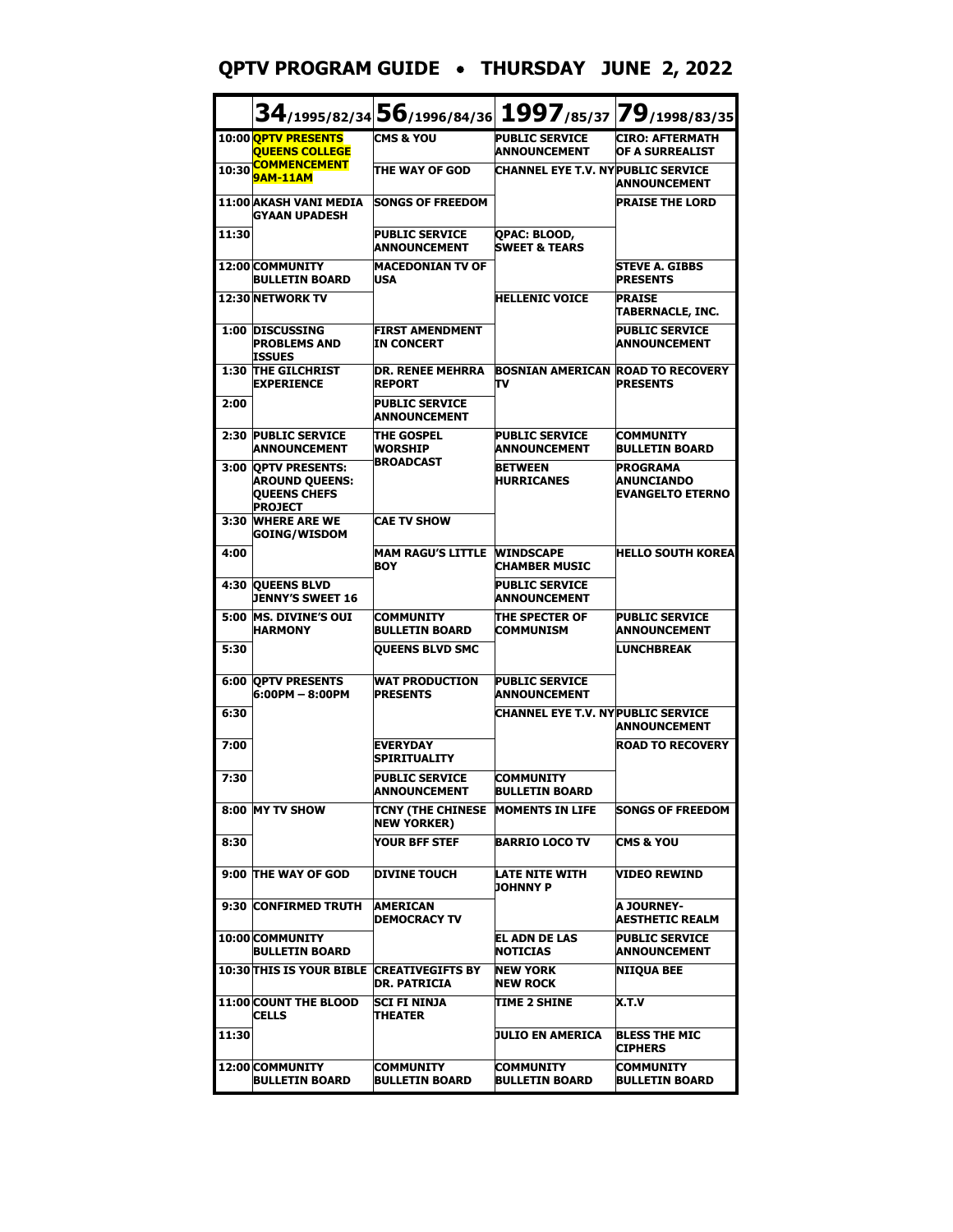## **QPTV PROGRAM GUIDE** • **FRIDAY** • **JUNE 3, 2022**

|       |                                                                          |                                                          | $\bf{34}$ /1995/82/34 $\bf{56}$ /1996/84/36 $\bf{1997}$ /85/37 $\bf{79}$ /1998/83/35 |                                                  |
|-------|--------------------------------------------------------------------------|----------------------------------------------------------|--------------------------------------------------------------------------------------|--------------------------------------------------|
|       | 10:00 OUEENS BOROUGH<br><b>PRESIDENT</b>                                 | <b>PUBLIC SERVICE</b><br><b>ANNOUNCEMENT</b>             | <b>LINK TV</b>                                                                       | <b>OUE SE ESCONDE</b><br><b>POR DEBA 10</b>      |
| 10:30 | <b>DONOVAN</b><br><b>RICHARDS</b><br><u>INAUGRATION AT</u>               | <b>TIPS FOR</b><br><b>COMSUMERS</b>                      | <b>PUBLIC SERVICE</b><br><b>ANNOUNCEMENT</b>                                         |                                                  |
|       | 11:00 <b>LAGUARDIA</b><br><b>COMMUNITY</b>                               | <b>GAIL ARCHER SHOW</b>                                  | <b>HURRICANES &amp;</b><br>GLOBAL WARMING                                            | <b>PUBLIC SERVICE</b><br><b>ANNOUNCEMENT</b>     |
| 11:30 | <b>COLLEGE</b><br><b>10AM-12PM</b>                                       |                                                          |                                                                                      | <b>WEST INDIAN</b><br><b>TODAY</b>               |
|       | 12:00 COMMUNITY<br><b>BULLETIN BOARD</b>                                 | <b>MAMA RAGU'S LITTLESTREETS CREOLE</b><br><b>BOY</b>    |                                                                                      | LAYLA TAJ & DANCES<br><b>OF EGYPT</b>            |
|       | 12:30 ASTORIA FILM<br><b>FESTIVAL PRESENTS</b>                           |                                                          | <b>PUBLIC SERVICE</b><br><b>ANNOUNCEMENT</b>                                         | <b>JESUS CHRIST IS</b><br><b>LORD</b>            |
| 1:00  | <b>WHATS UP NY</b>                                                       | CHRISTIAN<br><b>TELEVISION</b><br><b>NETWORK</b>         | <b>QUEENS WOMENS</b><br><b>ARTIST PT.1</b>                                           | <b>COMMUNITY LIVING</b>                          |
| 1:30  | <b>PUBLIC SERVICE</b><br><b>ANNOUNCEMENT</b>                             | <b>GUYANA CHUNES TV</b>                                  |                                                                                      | <b>CMS &amp; YOU</b>                             |
| 2:00  | <b>FML</b>                                                               |                                                          | ATV                                                                                  | <b>THE 4LAUGHS</b><br><b>COMEDY SHOW</b>         |
| 2:30  |                                                                          | <b>PUBLIC SERVICE</b><br><b>ANNOUNCEMENT</b>             |                                                                                      | <b>COMMUNITY</b><br><b>BULLETIN BOARD</b>        |
| 3:00  | <b>TILDEVISION IDEAS SEROTONIN SHOW</b>                                  |                                                          | <b>TV EXCLUSIVO</b>                                                                  | <b>PUBLIC SERVICE</b><br><b>ANNOUNCEMENT</b>     |
| 3:30  | <b>PUBLIC SERVICE</b><br><b>ANNOUNCEMENT</b>                             |                                                          |                                                                                      | <b>LIVING POSITIVE-</b><br><b>RECOVERY WORKS</b> |
| 4:00  | <b>DIVINE TOUCH</b>                                                      | <b>INTERESTING SHOW LUNCHBREAK</b>                       |                                                                                      | <b>GRACE BAPTIST</b><br><b>CHURCH SERMONS</b>    |
| 4:30  | <b>A TASTE OF CANAAN</b>                                                 |                                                          |                                                                                      |                                                  |
| 5:00  | <b>CMS &amp; YOU</b>                                                     | <b>COMMUNITY</b><br><b>BULLETIN BOARD</b>                | BIBLICAL<br><b>SOLUTIONS FOR</b><br><b>ISRAEL</b>                                    | ITALKING GOP                                     |
| 5:30  | <b>YOUR BFF STEF</b>                                                     | <b>PUBLIC SERVICE</b><br><b>ANNOUNCEMENT</b>             |                                                                                      |                                                  |
| 6:00  | <b>AROUND THE FIRE:</b><br><b>MANHOOD-FEMALE</b>                         | <b>THE SAFIA</b><br><b>ISEIVWRIGHT TV</b><br><b>SHOW</b> | <b>PUBLIC SERVICE</b><br><b>ANNOUNCEMENT</b>                                         | <b>MIX BRAZIL</b>                                |
| 6:30  |                                                                          |                                                          | <b>BOSNIAN AMERICAN</b><br>πv                                                        |                                                  |
| 7:00  | <b>QPTV PRESENTS:</b><br><b>AROUND QUEENS:</b><br><b>POETS OF QUEENS</b> | <b>LIVING POSITIVE-</b><br><b>IRECOVERY WORKS</b>        |                                                                                      | <b>THE YESHIVA</b><br><b>CLASSROOM</b>           |
| 7:30  | <b>OPTV PRESENTS</b>                                                     | <b>GIVINGBACK</b>                                        | COMMUNITY<br><b>BULLETIN BOARD</b>                                                   |                                                  |
|       | 8:00 THE FILTHYRICH<br><b>SHOW</b>                                       |                                                          | <b>PUBLIC SERVICE</b><br><b>ANNOUNCEMENT</b>                                         | <b>WHERE ARE WE</b><br><b>GOING/WISDOM</b>       |
| 8:30  |                                                                          | THE GOSPEL<br><b>WORSHIP</b>                             | <b>ROAD TO RECOVERY</b>                                                              |                                                  |
|       | 9:00 OPTV PRESENTS                                                       | <b>BROADCAST</b>                                         |                                                                                      | <b>BEER PRACTICE</b>                             |
| 9:30  | <b>CITY SOUNDS</b>                                                       | <b>MISHARE WELLNESS GEMS OF ISLAM</b>                    |                                                                                      | <b>WEST INDIAN</b><br><b>TODAY</b>               |
|       | 10:00 COMMUNITY<br><b>BULLETIN BOARD</b>                                 | <b>THE GILCHRIST</b><br><b>EXPERIENCE</b>                |                                                                                      | <b>IT'S IN QUEENS</b>                            |
|       | <b>10:30 PUBLIC SERVICE</b><br><b>ANNOUNCEMENT</b>                       |                                                          | <b>PALTROCAST WITH</b><br><b>DARREN</b><br><b>PALTROWITZ</b>                         | <b>PUBLIC SERVICE</b><br><b>ANNOUNCEMENT</b>     |
|       | 11:00 GODDESSES                                                          | <b>BLESS THE MIC</b><br><b>CIPHERS</b>                   | <b>LUIS JIMENEZ</b><br><b>PRESENTA</b>                                               | <b>FADE TO BLACK</b>                             |
| 11:30 |                                                                          | X.T.V                                                    |                                                                                      |                                                  |
|       | 12:00 COMMUNITY<br><b>BULLETIN BOARD</b>                                 | <b>COMMUNITY</b><br><b>BULLETIN BOARD</b>                | <b>COMMUNITY</b><br><b>BULLETIN BOARD</b>                                            | <b>COMMUNITY</b><br><b>BULLETIN BOARD</b>        |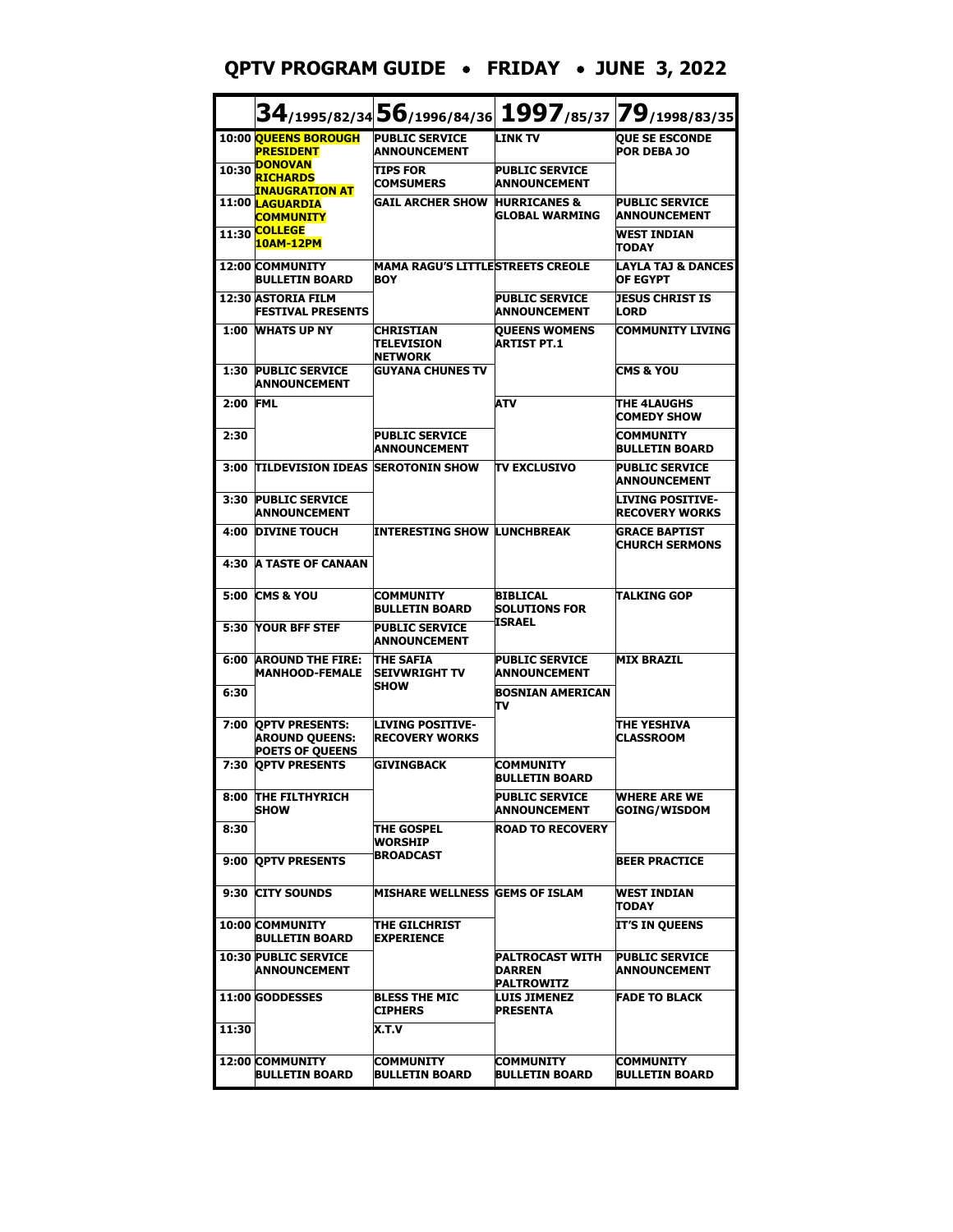#### **QPTV PROGRAM GUIDE** • **SATURDAY** • **JUNE 4, 2022**

|          |                                                                                  |                                                        |                                              | 34/1995/82/34 56/1996/84/36 1997/85/37 79/1998/83/35    |
|----------|----------------------------------------------------------------------------------|--------------------------------------------------------|----------------------------------------------|---------------------------------------------------------|
|          | 10:00 QPTV PRESENTS:<br><b>GLOBAL MASHUP #3</b>                                  | TCNY (THE CHINESE OPTV PRESENTS:<br><b>NEW YORKER)</b> | <b>AROUND QUEENS:</b>                        | <b>PUBLIC SERVICE</b><br><b>ANNOUNCEMENT</b>            |
| 10:30    |                                                                                  | <b>SPRING HAS SPRUNG</b>                               | <b>YOUNG CHEFS</b><br><b>ACADEMY</b>         | <b>HARVEST TIMES</b>                                    |
|          | <b>11:00 AROUND THE FIRE:</b><br><b>MANHOOD, MYTHS &amp;</b><br><b>REALITIES</b> |                                                        | THE JOHNNY CRUZ<br><b>SHOW</b>               | <b>MAKILALA TV-</b><br>VIOLENCE AGAINST<br><b>WOMEN</b> |
| 11:30    |                                                                                  | <b>MS. DIVINE'S TEE</b><br><b>HEE HEURE</b>            |                                              | EASTERN LIGHT<br><b>SCREENING ZONE</b>                  |
|          | 12:00 COMMUNITY<br><b>BULLETIN BOARD</b>                                         | <b>PUBLIC SERVICE</b><br><b>ANNOUNCEMENT</b>           | <b>ROBERT JUNIOR TV</b><br><b>SHOW</b>       |                                                         |
|          | 12:30 MUSIC & THE<br><b>SPOKEN WORD</b>                                          | <b>GODS VISION 4 YOU</b>                               |                                              | <b>THE KITCHEN CHEF</b><br><b>RENE HEWITT</b>           |
|          | <b>1:00 HEARING THE VOICE MISS WEDNESDAY'S</b><br>OF GOD                         | <b>PUPPET HOUSE</b>                                    | <b>LAMS TALENTS</b><br><b>SHOW</b>           |                                                         |
| 1:30     |                                                                                  | <b>VIDEOLOGUE</b>                                      | <b>PUBLIC SERVICE</b><br><b>ANNOUNCEMENT</b> | <b>MY BLOCK T.V.</b>                                    |
|          | 2:00 PUBLIC SERVICE<br><b>ANNOUNCEMENT</b>                                       | <b>QUIETNESS 2</b><br><b>SPECIAL</b>                   | <b>CAPTIVES</b>                              | <b>PUBLIC SERVICE</b><br><b>ANNOUNCEMENT</b>            |
| 2:30     | <b>MIND BODY SPIRIT</b>                                                          |                                                        |                                              | <b>COMMUNITY</b><br><b>BULLETIN BOARD</b>               |
| 3:00     | <b>QUEENS WOMENS</b><br><b>ARTIST PT.2</b>                                       | <b>I COULD BE</b><br><b>DRINKING</b>                   | <b>GEMS OF ISLAM</b>                         | IT'S IN QUEENS                                          |
| 3:30     |                                                                                  |                                                        |                                              | <b>NEW YORK CITY</b><br><b>VARIETY SHOW</b>             |
| 4:00     | <b>BEST THINGS IN LIFEA JOURNEY-</b><br><b>ARE FREE: BIBLE &amp;</b>             | <b>AESTHETIC REALM</b>                                 | <b>SETTING THE</b><br><b>CAPTIVES FREE</b>   | <b>OUE SE ESCONDE POR</b><br><b>DEBA JO</b>             |
| 4:30     | <b>SCIENCE</b>                                                                   | <b>SAVE NEW YORK</b><br><b>CITY</b>                    |                                              |                                                         |
| 5:00     | <b>JKS-INTERNATIONAL COMMUNITY</b><br><b>VIBES</b>                               | <b>BULLETIN BOARD</b>                                  | <b>THE D'ESSENCE</b><br><b>SHOW</b>          | <b>HELLO SOUTH KOREA</b>                                |
|          | <b>5:30 THE FANTASYMAN</b>                                                       | <b>PUBLIC SERVICE</b><br><b>ANNOUNCEMENT</b>           |                                              |                                                         |
| 6:00     | <b>PUBLIC SERVICE</b><br><b>ANNOUNCEMENT</b>                                     | <b>OPEN MIC SHOW</b>                                   | <b>SHANAZ</b><br><b>MUSICAL SENSATION</b>    | <b>MODERN MIRACLES</b>                                  |
|          | <b>6:30 GRACE BAPTIST</b><br><b>CHURCH SERMONS</b>                               |                                                        | THE BIG UP YOUR<br><b>BRAND SHOW</b>         | <b>NEW LABOR</b><br><b>MOVEMENT</b>                     |
| 7:00     |                                                                                  | <b>GODS VISION 4 YOU</b>                               |                                              | <b>PREPAIRING THE</b><br><b>WAY FOR THE</b>             |
|          | 7:30 TOUCH ME TV                                                                 | <b>DJ JUST TV</b>                                      | <b>COMMUNITY</b><br><b>BULLETIN BOARD</b>    | COMING KING                                             |
| 8:00     |                                                                                  | DISCUSSING<br><b>PROBLEMS AND</b><br>ISSUES            | INSPIRE NYC                                  | TENDERHEARTED<br><b>MINISTRIES</b>                      |
| 8:30     | <b>SAVE NEW YORK</b><br><b>CITY</b>                                              | <b>PUBLIC SERVICE</b><br><b>ANNOUNCEMENT</b>           | <b>TV EXCLUSIVO</b>                          |                                                         |
| 9:00 THE | <b>INTERCONNECTIONS EXPERIENCE</b><br><b>NETWORK</b>                             | TOTAL MIRACLE                                          |                                              | <b>OPTV PRESENTS</b>                                    |
|          | 9:30 DR. RENEE MEHRRA<br><b>REPORT</b>                                           | <b>THE OASIS</b>                                       | <b>AL-OURAN-THE</b><br><b>FINAL MESSAGE</b>  | <b>JESUS IS THE</b><br><b>ANSWER</b>                    |
|          | 10:00 COMMUNITY<br><b>BULLETIN BOARD</b>                                         | <b>CLASSIC TALK</b>                                    |                                              | MS. DIVINE'S TEE HEE<br><b>HEURE</b>                    |
|          | 10:30 PRAISE<br>TABERNACLE, INC.                                                 |                                                        | <b>PR KREYOL</b>                             | IT'S TIME FOR<br><b>REVIVAL</b>                         |
|          | 11:00 O'S CRIB                                                                   | <b>SHOWBIZ INDUSTRY OSCILLATIONS</b><br>Tν             |                                              | <b>GODDESSES</b>                                        |
|          | 11:30 EUPHONIOUS<br><b>EXPLORATIONS</b>                                          | THE FILTHYRICH<br><b>ISHOW</b>                         |                                              |                                                         |
|          | 12:00 COMMUNITY<br><b>BULLETIN BOARD</b>                                         | <b>COMMUNITY</b><br><b>BULLETIN BOARD</b>              | <b>COMMUNITY</b><br><b>BULLETIN BOARD</b>    | <b>COMMUNITY</b><br><b>BULLETIN BOARD</b>               |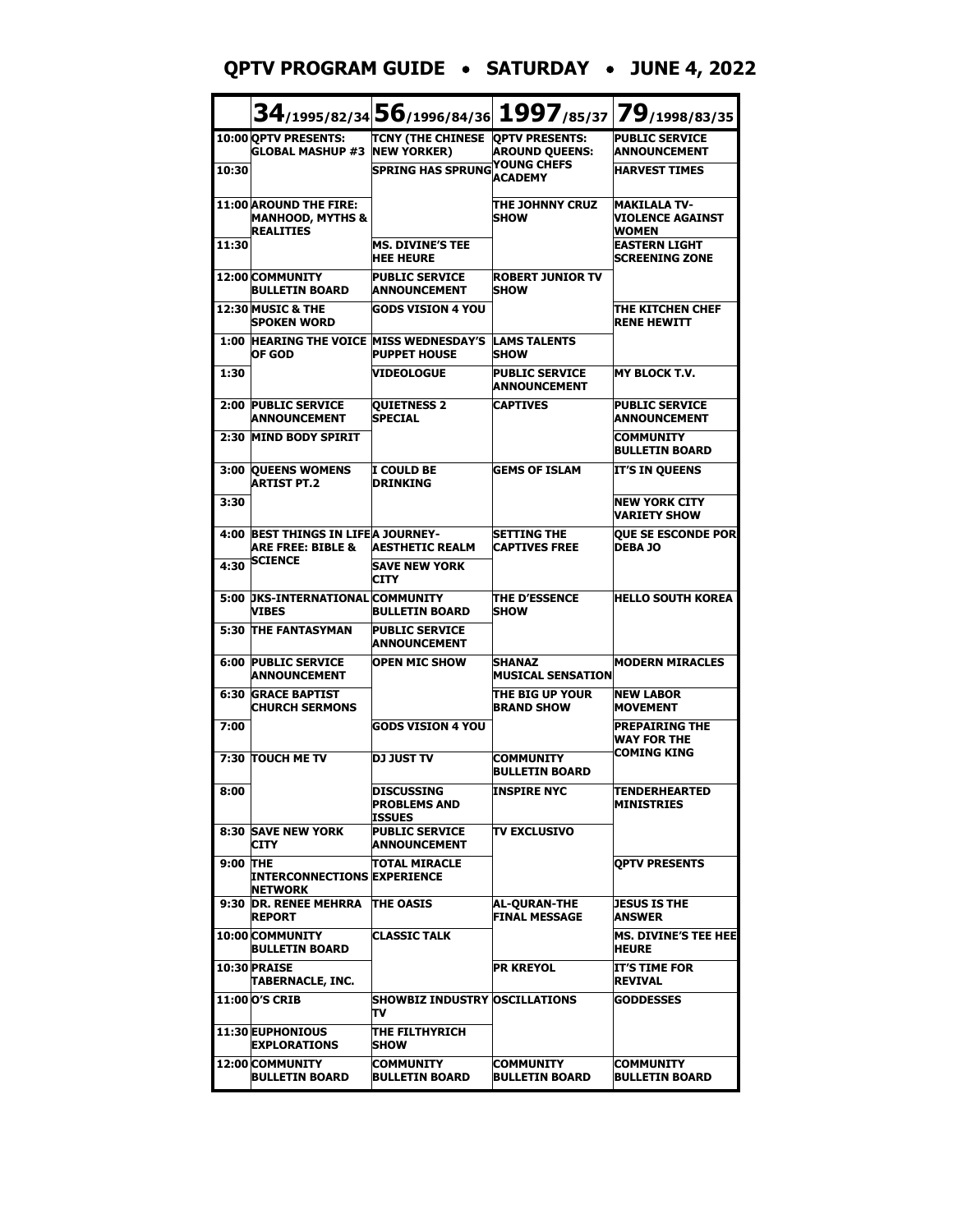**QPTV PROGRAM GUIDE** • **SUNDAY** • **JUNE 5, 2022**

|       |                                                     | 34/1995/82/34 56/1996/84/36 1997/85/37 79/1998/83/35 |                                                 |                                              |
|-------|-----------------------------------------------------|------------------------------------------------------|-------------------------------------------------|----------------------------------------------|
|       | 10:00 ROAD TO RECOVERY PUBLIC SERVICE               | <b>ANNOUNCEMENT</b>                                  | <b>EL ADN DE LAS</b><br><b>NOTICIAS</b>         | <b>WINDSCAPE</b><br><b>CHAMBER MUSIC</b>     |
| 10:30 |                                                     | <b>PROJECT: HOPE</b>                                 | <b>KENNY FEINBERG'S</b><br><b>LET THE MUSIC</b> | <b>PUBLIC SERVICE</b><br><b>ANNOUNCEMENT</b> |
|       | 11:00 SILENT GENEROSITY                             | <b>CHARLES CASILLO,</b><br><b>NOW &amp; THEN</b>     | <b>BUKHARIAN TV</b>                             | <b>MODERN MIRACLES</b>                       |
|       | <b>11:30 FOUR VILLAGE</b><br><b>STUDIO PRESENTS</b> |                                                      |                                                 | CIRO: AFTERMATH<br>OF A SURREALIST           |
|       | 12:00 COMMUNITY<br><b>BULLETIN BOARD</b>            | <b>PUBLIC SERVICE</b><br><b>ANNOUNCEMENT</b>         | <b>LUNCH BREAK EP.5</b>                         | <b>SOCIAL BENEVOLENT</b><br>Tν               |
|       | <b>12:30 PUBLIC SERVICE</b><br>ANNOUNCEMENT         | <b>LATE NITE WITH</b><br><b>JOHNNY P</b>             |                                                 | <b>THE SHOW</b>                              |
|       | <b>1:00 OPTV PRESENTS</b>                           |                                                      | <b>PUBLIC SERVICE</b><br><b>ANNOUNCEMENT</b>    | <b>SHOW SOME</b><br><b>PICTURES JOEY</b>     |
| 1:30  | <b>BATTLE OF THE</b><br><b>SEXES</b>                | PREPAIRING THE<br><b>WAY FOR THE</b>                 | THE DJ COOL CLYDE<br><b>SHOW</b>                |                                              |
|       | 2:00 DESUS IS THE<br><b>ANSWER</b>                  | COMING KING                                          | <b>HIV &amp; YOU</b>                            | <b>PUBLIC SERVICE</b><br><b>ANNOUNCEMENT</b> |
| 2:30  | <b>DJ JUST TV</b>                                   | TOMORROW'S<br><b>WORLD</b>                           |                                                 | <b>COMMUNITY</b><br><b>BULLETIN BOARD</b>    |
| 3:00  | <b>ARDZAGANG</b><br><b>ARMENIAN TV</b>              | <b>PUBLIC SERVICE</b><br><b>ANNOUNCEMENT</b>         | <b>MOMENTS IN LIFE</b>                          | <b>AMALIA PRESENTA</b>                       |
| 3:30  |                                                     | <b>WES HOUSTON</b><br><b>PRESENTS</b>                | <b>PUBLIC SERVICE</b><br><b>ANNOUNCEMENT</b>    | <b>THE YESHIVA</b><br><b>CLASSROOM</b>       |
|       | 4:00 IT'S TIME FOR<br><b>REVIVAL</b>                | <b>MARK &amp; APRIL</b><br>ISEPANSKI SHOW            | <b>ROAD TO RECOVERY</b>                         |                                              |
| 4:30  | <b>PUBLIC SERVICE</b><br><b>ANNOUNCEMENT</b>        |                                                      |                                                 | <b>TOTAL MIRACLE</b><br><b>EXPERIENCE</b>    |
|       | 5:00 THE VOICE OF TRUTHICOMMUNITY                   | <b>BULLETIN BOARD</b>                                | <b>KAYKOV TV</b>                                | <b>ISRAEL THE CHURCH</b><br><b>OF JESUS</b>  |
| 5:30  | <b>PUBLIC SERVICE</b><br><b>ANNOUNCEMENT</b>        | THE<br>INTERCONNECTIONS<br>NETWORK                   |                                                 |                                              |
|       | <b>6:00 OPTV PRESENTS:</b>                          | <b>PUBLIC SERVICE</b><br><b>ANNOUNCEMENT</b>         | <b>LIFE ACTION</b>                              | <b>VIDEOLOGUE</b>                            |
|       | <b>6:30 THE WAYNE GILLIS</b><br><b>SHOW!</b>        | <b>PRAISE THE LORD</b>                               |                                                 | <b>BUSINESS TODAY</b>                        |
|       | 7:00 THE ALBERT SHOW                                |                                                      | ASTORIA FILM<br><b>FESTIVAL PRESENTS</b>        | <b>THE BETTER LIFE</b>                       |
|       | 7:30 MEL BERKOWITZ<br><b>PRESENTS</b>               | <b>PASTOR DORIS</b><br><b>JOHNSON SHOW</b>           | <b>COMMUNITY</b><br>BULLETIN BOARD              | UOY IN THE CITY                              |
| 8:00  |                                                     | <b>PUBLIC SERVICE</b><br>ANNOUNCEMENT                |                                                 | <b>KINGDOM LIFE</b><br>MINISTRIES            |
|       | 8:30 COMMUNITY<br><b>OUTREACH SHOW</b>              | CULTURAL CARAVAN ROMANIAN TV OF<br>Tν                | NY                                              |                                              |
|       | 9:00 EASTERN LIGHT<br><b>SCREENING ZONE</b>         | THE HOUR OF<br><b>DELIVERANCE</b>                    |                                                 | <b>FRANCAMENTE</b><br>INTERNATIONAL          |
| 9:30  |                                                     |                                                      | <b>PUBLIC SERVICE</b><br>ANNOUNCEMENT           |                                              |
|       | 10:00 COMMUNITY<br><b>BULLETIN BOARD</b>            | MARK & APRIL<br><b>SEPANSKI SHOW</b>                 | <b>OPTV PRESENTS</b>                            | <b>GUYANA CHUNES TV</b>                      |
|       | 10:30 AN SUIL NA GAEL TV                            |                                                      |                                                 |                                              |
|       | 11:00 O'S CRIB                                      | PRETTY BAND RADIOKAYKOV                              | <b>FOUNDATION</b>                               | <b>FADE TO BLACK</b>                         |
|       | 11:30 SHOWBIZ INDUSTRY VIDEO CITY<br>т٧             |                                                      |                                                 |                                              |
|       | <b>12:00 COMMUNITY</b><br><b>BULLETIN BOARD</b>     | COMMUNITY<br>BULLETIN BOARD                          | <b>COMMUNITY</b><br><b>BULLETIN BOARD</b>       | <b>COMMUNITY</b><br>BULLETIN BOARD           |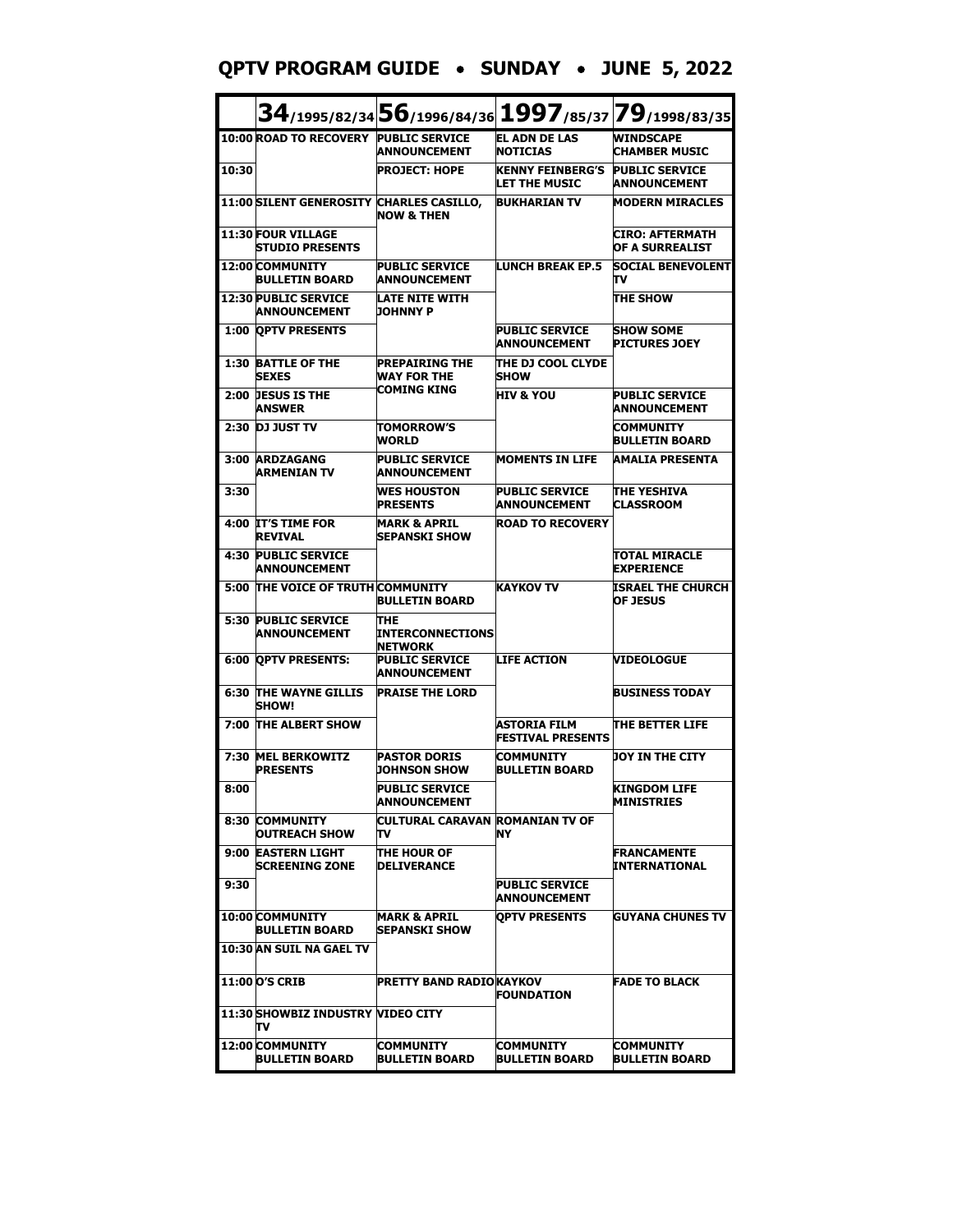## **QPTV PROGRAM GUIDE** • **MONDAY** • **JUNE 6, 2022**

|       |                                                    | 34/1995/82/34 56/1996/84/36 1997/85/37 79/1998/83/35 |                                                           |                                                          |
|-------|----------------------------------------------------|------------------------------------------------------|-----------------------------------------------------------|----------------------------------------------------------|
|       | <b>10:00 PUBLIC SERVICE</b><br><b>ANNOUNCEMENT</b> | SILENT GENEROSITY PUBLIC SERVICE                     | <b>ANNOUNCEMENT</b>                                       | THE NEW YORK<br><b>CHINESE SCHOLARS</b><br><b>GARDEN</b> |
|       | 10:30 THE SAFIA<br><b>SEIVWRIGHT TV</b>            | <b>OPTV PRESENTS:</b><br><b>GLOBAL MASHUP #4</b>     | <b>AMALIA PRESENTA</b>                                    | <b>PUBLIC SERVICE</b><br><b>ANNOUNCEMENT</b>             |
| 11:00 | <b>SHOW</b>                                        |                                                      | <b>DE AQUI Y DE ALLA</b>                                  | <b>BREAST CANCER</b>                                     |
|       | 11:30 COMMUNITY<br><b>BULLETIN BOARD</b>           | <b>NEW LABOR</b><br><b>MOVEMENT</b>                  |                                                           |                                                          |
|       | 12:00 OPTV - CURRENT<br><b>AFFAIRS</b>             | <b>CREATIVEGIFTS BY</b><br><b>DR. PATRICIA</b>       | <b>THE D'ESSENCE</b><br><b>SHOW</b>                       | <b>BE FREE BE HEALED</b>                                 |
| 12:30 |                                                    | <b>LUNCH BREAK EP.6</b>                              |                                                           |                                                          |
|       | <b>1:00 FIRST AMENDMENT</b><br>IN CONCERT          |                                                      | <b>CREOLE EXPO</b>                                        | <b>BEHOLD THE</b><br><b>PATTERN</b>                      |
| 1:30  | <b>PUBLIC SERVICE</b><br><b>ANNOUNCEMENT</b>       | THE BIG UP YOUR<br><b>BRAND SHOW</b>                 | ITHE STATE OF THE<br><b>ARTS</b>                          |                                                          |
| 2:00  | <b>THE JENNIFER</b><br>VANILLA HOUR                |                                                      |                                                           | <b>PUBLIC SERVICE</b><br><b>ANNOUNCEMENT</b>             |
| 2:30  |                                                    | <b>WERAS MUSIC</b>                                   | <b>PUBLIC SERVICE</b><br><b>ANNOUNCEMENT</b>              | <b>COMMUNITY</b><br><b>BULLETIN BOARD</b>                |
| 3:00  | <b>BATTLE OF THE</b><br><b>SEXES</b>               | <b>PUBLIC SERVICE</b><br>ANNOUNCEMENT                | <b>MUSIC &amp; THE</b><br><b>SPOKEN WORD</b>              | <b>CLAUDE JONES</b><br><b>PRESENTS</b>                   |
|       | 3:30 AURELIA TV SHOW                               | THE PEOPLE'S<br><b>MUSEUM</b>                        | <b>GINA'S WEEKEND</b>                                     |                                                          |
| 4:00  |                                                    |                                                      | THAT IS THE LIFE OF QUE SE ESCONDE<br><b>T.J. FREEMAN</b> | <b>POR DEBAJO</b>                                        |
| 4:30  | <b>WHAT IS GOSPEL?</b>                             | THE DJ COOL CLYDE<br><b>SHOW</b>                     |                                                           |                                                          |
| 5:00  |                                                    | <b>COMMUNITY</b><br><b>BULLETIN BOARD</b>            | <b>AL-OURAN-</b><br><b>GUIDANCE FOR</b>                   | <b>TOUCH ME TV</b>                                       |
| 5:30  | <b>PUBLIC SERVICE</b><br><b>ANNOUNCEMENT</b>       | <b>PUBLIC SERVICE</b><br>ANNOUNCEMENT                | <b>MANKIND</b>                                            |                                                          |
| 6:00  | <b>STEVE A. GIBBS</b><br><b>PRESENTS</b>           | <b>OFF THE CLIFF</b>                                 | DE AQUI Y DE ALLA                                         | <b>PUBLIC SERVICE</b><br><b>ANNOUNCEMENT</b>             |
|       | <b>6:30 OPTV PRESENTS:</b><br>THE WOOD CARVER      |                                                      |                                                           | THE VOICE OF TRUTH                                       |
| 7:00  | <b>DID YOU HEAR THE</b><br><b>ONE ABOUT?</b>       | <b>REACHING THE</b><br><b>GENERATIONS</b>            | <b>PUBLIC SERVICE</b><br><b>ANNOUNCEMENT</b>              | <b>CHRISTIAN</b><br><b>TELEVISION</b><br><b>NETWORK</b>  |
| 7:30  | <b>BEHOLD THE</b><br><b>PATTERN</b>                | <b>PUBLIC SERVICE</b><br><b>ANNOUNCEMENT</b>         | <b>COMMUNITY</b><br>BULLETIN BOARD                        | <b>CLAUDE JONES</b><br><b>PRESENTS</b>                   |
| 8:00  |                                                    | EVANGELIST<br>VIRGINIA MORGAN                        | <b>STREETS CREOLE</b>                                     |                                                          |
|       | 8:30 CAE TV SHOW                                   | <b>PUBLIC SERVICE</b><br>ANNOUNCEMENT                | <b>PUBLIC SERVICE</b><br><b>ANNOUNCEMENT</b>              | THE ALBERT SHOW                                          |
|       | 9:00 ARDZAGANG<br><b>ARMENIAN TV</b>               | <b>RINCE CALDER</b><br>SHOW                          | THE JENNIFER<br><b>VANILL HOUR</b>                        | <b>PUBLIC SERVICE</b><br><b>ANNOUNCEMENT</b>             |
| 9:30  |                                                    | <b>JUDAISM THE SERIES</b>                            |                                                           | <b>GAIL ARCHER SHOW</b>                                  |
|       | 10:00 COMMUNITY<br><b>BULLETIN BOARD</b>           | <b>MUSIC MADE IN</b><br><b>QUEENS</b>                | <b>GINA'S WEEKEND</b>                                     |                                                          |
|       | <b>10:30 PUBLIC SERVICE</b><br><b>ANNOUNCEMENT</b> | <b>TIPS FOR</b><br><b>COMSUMERS</b>                  | <b>PUBLIC SERVICE</b><br><b>ANNOUNCEMENT</b>              | <b>CHINESE SONGS</b>                                     |
|       | <b>11:00 TALKING ABOUT:</b>                        | <b>EUPHONIOUS</b><br><b>EXPLORATIONS</b>             | <b>KAYKOV</b><br><b>FOUNDATION</b>                        | SBE MEDIA TV                                             |
|       | 11:30 THE FILTHYRICH<br><b>SHOW</b>                | <b>GRINDHARD TV</b>                                  |                                                           | <b>PARADOKZ EP.44</b>                                    |
|       | 12:00 COMMUNITY<br><b>BULLETIN BOARD</b>           | <b>COMMUNITY</b><br><b>BULLETIN BOARD</b>            | <b>COMMUNITY</b><br><b>BULLETIN BOARD</b>                 | COMMUNITY<br><b>BULLETIN BOARD</b>                       |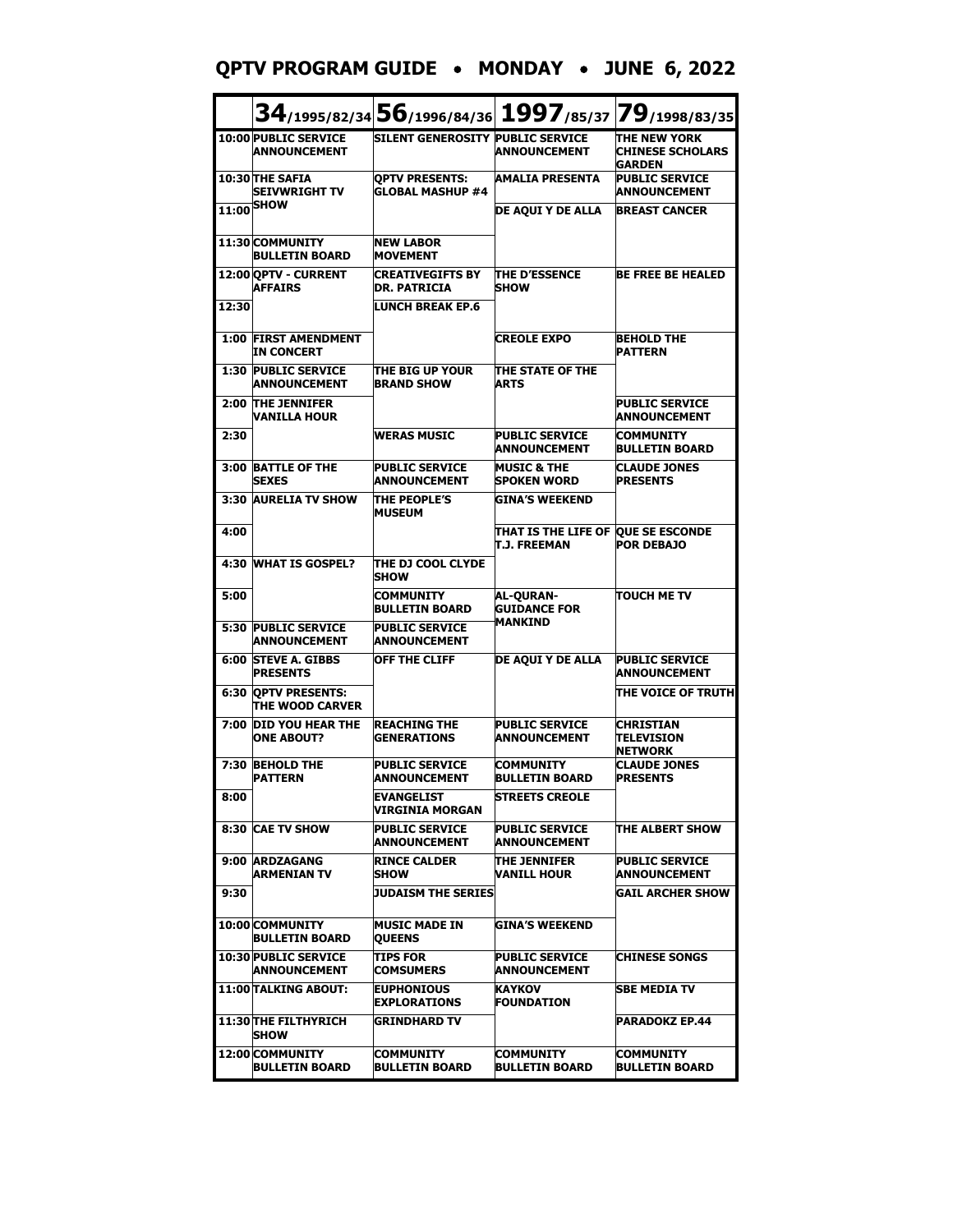## **QPTV PROGRAM GUIDE** • **TUESDAY** • **JUNE 7, 2022**

|      |                                                    |                                                               |                                                              | 34/1995/82/34 56/1996/84/36 1997/85/37 79/1998/83/35 |
|------|----------------------------------------------------|---------------------------------------------------------------|--------------------------------------------------------------|------------------------------------------------------|
|      | 10:00 TIPS FOR<br><b>COMSUMERS</b>                 | <b>BUSINESS TODAY</b>                                         | <b>OPTV PRESENTS</b>                                         | COMMUNITY<br><b>OUTREACH SHOW</b>                    |
|      | <b>10:30 THE WAYNE GILLIS</b><br><b>SHOW!</b>      | <b>INSPIRE NYC</b>                                            |                                                              | <b>JOY IN THE CITY</b>                               |
|      | 11:00 BEFORE & AFTER                               | <b>OPAC LIVE</b><br><b>PRESENTS-</b>                          | <b>THE SPECTER OF</b><br><b>COMMUNISM</b>                    | <b>BLUEYORKER</b>                                    |
|      | <b>11:30 PUBLIC SERVICE</b><br><b>ANNOUNCEMENT</b> | <b>BEN VEREEN</b>                                             |                                                              | CULTURAL CARAVAN<br>т٧                               |
|      | 12:00 COMMUNITY<br><b>BULLETIN BOARD</b>           | <b>NIIQUA BEE</b>                                             | <b>PALTROCAST WITH</b><br><b>DARREN</b><br><b>PALTROWITZ</b> | <b>LUNCHBREAK</b>                                    |
|      | <b>12:30 RINCE CALDER</b><br><b>SHOW</b>           | <b>PUBLIC SERVICE</b><br><b>ANNOUNCEMENT</b>                  | <b>NEW YORK NEW</b><br><b>ROCK</b>                           |                                                      |
|      | <b>1:00 WAT PRODUCTION</b><br><b>PRESENTS</b>      | <b>CLASSIC TALK</b>                                           | <b>PUBLIC SERVICE</b><br><b>ANNOUNCEMENT</b>                 | <b>BIBLICAL</b><br><b>SOLUTIONS FOR</b>              |
| 1:30 |                                                    |                                                               | <b>LIFE ACTION</b>                                           | ISRAEL                                               |
|      | <b>2:00 LINK TV</b>                                | <b>THE FANTASYMAN</b>                                         |                                                              | <b>PUBLIC SERVICE</b><br>ANNOUNCEMENT                |
| 2:30 | <b>PUBLIC SERVICE</b><br><b>ANNOUNCEMENT</b>       | <b>PASTOR DORIS</b><br><b>JOHNSON SHOW</b>                    | <b>KAYKOV TV</b>                                             | <b>COMMUNITY</b><br><b>BULLETIN BOARD</b>            |
| 3:00 | <b>PUBLIC SERVICE</b><br><b>ANNOUNCEMENT</b>       | <b>VIDEO REWIND</b>                                           |                                                              | <b>EVERYDAY</b><br><b>SPIRITUALITY</b>               |
| 3:30 | <b>MEL BERKOWITZ</b><br><b>PRESENTS</b>            | <b>PUBLIC SERVICE</b><br><b>ANNOUNCEMENT</b>                  | KAYKOV<br><b>ENTERTAINMENT</b>                               | <b>CMS &amp; YOU</b>                                 |
| 4:00 |                                                    | <b>GIVINGBACK</b>                                             |                                                              | <b>MISHARE WELLNESS</b>                              |
|      | <b>4:30 JUDAISM THE SERIES</b>                     |                                                               | ROMANIAN TV OF NY A CHAT WITH                                | <b>GLENDORA</b>                                      |
|      | <b>5:00 REACHING THE</b><br><b>GENERATIONS</b>     | <b>COMMUNITY</b><br><b>BULLETIN BOARD</b>                     |                                                              | THE HOUR OF<br><b>DELIVERANCE</b>                    |
|      | 5:30 MUSIC MADE IN<br><b>QUEENS</b>                | <b>PUBLIC SERVICE</b><br><b>ANNOUNCEMENT</b>                  | CIRO: AFTERMATH<br>OF A SURREALIST                           |                                                      |
|      | <b>6:00 DESUS CHRIST IS</b><br><b>LORD</b>         | <b>MIND BODY SPIRIT</b>                                       | <b>ROBERT JUNIOR TV</b><br><b>SHOW</b>                       | <b>MYSTERIES OF THE</b><br><b>BIBLE</b>              |
|      | <b>6:30 PUBLIC SERVICE</b><br><b>ANNOUNCEMENT</b>  | <b>LAMS TALENTS</b><br><b>SHOW</b>                            |                                                              |                                                      |
|      | 7:00 OPTV PRESENTS<br>7:00PM TO 8:00PM             | <b>MISS WEDNESDAY'S PUBLIC SERVICE</b><br><b>PUPPET HOUSE</b> | <b>ANNOUNCEMENT</b>                                          | <b>PUBLIC SERVICE</b><br><b>ANNOUNCEMENT</b>         |
| 7:30 |                                                    | <b>SOCIAL BENEVOLENT COMMUNITY</b><br>πv                      | BULLETIN BOARD                                               | <b>AURELIA TV SHOW</b>                               |
|      | 8:00 CASTYLES XYZ SHOW PUBLIC SERVICE              | <b>ANNOUNCEMENT</b>                                           | <b>AL-QURAN-</b><br><b>GUIDANCE FOR</b>                      |                                                      |
| 8:30 |                                                    | <b>MIX COMBO SPECIAL</b>                                      | <b>MANKIND</b>                                               | <b>BEFORE &amp; AFTER</b>                            |
|      | 9:00 AKASH VANI MEDIA<br>GYAAN UPADESH             |                                                               | <b>CREOLE EXPO</b>                                           | <b>CHINESE SONGS</b>                                 |
| 9:30 |                                                    | INEW YORK CITY<br><b>VARIETY SHOW</b>                         | <b>PUBLIC SERVICE</b><br><b>ANNOUNCEMENT</b>                 | <b>PUBLIC SERVICE</b><br><b>ANNOUNCEMENT</b>         |
|      | 10:00 COMMUNITY<br><b>BULLETIN BOARD</b>           | THE SHOW                                                      | THE JOHNNY CRUZ<br><b>SHOW</b>                               | <b>HEARING THE VOICE</b><br>OF GOD                   |
|      | <b>10:30 PUBLIC SERVICE</b><br><b>ANNOUNCEMENT</b> | A CHAT WITH<br><b>GLENDORA</b>                                |                                                              |                                                      |
|      | 11:00 GRINDHARD TV                                 | <b>SBE MEDIA TV</b>                                           | PARADOKZ EP.47                                               | VIDEO CITY                                           |
|      | 11:30 TALKING ABOUT:                               |                                                               | UULIO EN AMERICA                                             | VIBES                                                |
|      | 12:00 COMMUNITY<br>BULLETIN BOARD                  | COMMUNITY<br><b>BULLETIN BOARD</b>                            | COMMUNITY<br>BULLETIN BOARD                                  | <b>COMMUNITY</b><br>BULLETIN BOARD                   |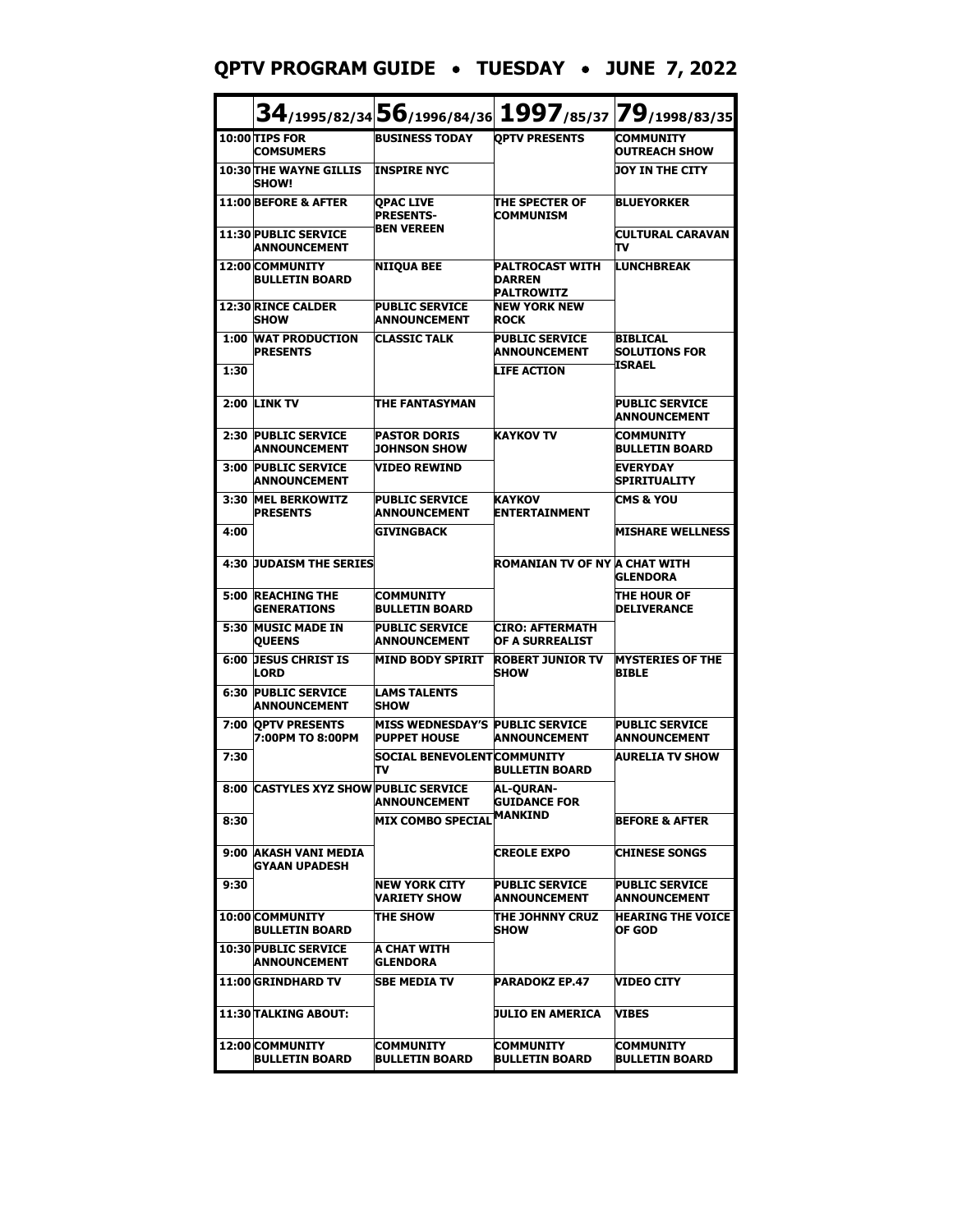# **QPTV PROGRAM GUIDE** • **WEDNESDAY** • **JUNE 8, 2022**

|       |                                                                               | $34_{/1995/82/34}$ 56/1996/84/36                        |                                                                                                  | 1997/85/37 79/1998/83/35                                 |
|-------|-------------------------------------------------------------------------------|---------------------------------------------------------|--------------------------------------------------------------------------------------------------|----------------------------------------------------------|
|       | 10:00 CONFIRMED TRUTH                                                         | <b>PUBLIC SERVICE</b><br><b>ANNOUNCEMENT</b>            | <b>OPTV PRESENTS:</b><br><b>AROUND QUEENS:</b><br><b>MENTARIS</b><br>TRANSITIONAL<br><b>HOME</b> | <b>MAKILALA-MUSIC IN</b><br><b>SCHOOL</b>                |
|       | 10:30 KINGDOM LIFE<br><b>MINISTRIES</b>                                       | <b>THIS IS YOUR BIBLE</b>                               | <b>MUSIC &amp; THE</b><br><b>SPOKEN WORD</b>                                                     | <b>PROGRAMA</b><br><b>ANUNCIANDO</b>                     |
| 11:00 |                                                                               | <b>OPTV PRESENTS:</b><br><b>DRONES 3D &amp; MORE</b>    | <b>OPTV PRESENTS:</b><br><b>PWOQ-LORETTA</b><br><b>ALKALAY</b>                                   | <b>EVANGELTO ETERNO</b>                                  |
|       | 11:30 FILM TALK                                                               | <b>AROUND THE FIRE:</b><br>ZAZEL & SAMANTHA             | <b>PUBLIC SERVICE</b><br><b>ANNOUNCEMENT</b>                                                     | <b>PUBLIC SERVICE</b><br><b>ANNOUNCEMENT</b>             |
|       | 12:00 COMMUNITY<br><b>BULLETIN BOARD</b>                                      | <b>ISRAEL THE CHURCH</b><br><b>OF JESUS</b>             | <b>BARRIO LOCO TV</b>                                                                            | <b>INDIEPRIDE</b>                                        |
|       | 12:30 BEER PRACTICE                                                           |                                                         | <b>SHANAZ</b><br><b>MUSICAL SENSATION</b>                                                        |                                                          |
|       | <b>1:00 TENDERHEARTED</b><br><b>MINISTRIES</b>                                | <b>ROAD TO RECOVERY</b><br><b>PRESENTS</b>              | <b>PR KREYOL</b>                                                                                 | <b>EAGLES DIMENSION</b><br><b>BROADCAST</b>              |
| 1:30  |                                                                               |                                                         | <b>AROUND THE FIRE:</b><br>SHAFINA AHMED                                                         |                                                          |
|       | 2:00 QPTV PRESENTS:<br><b>AROUND QUEENS:</b><br><b>OMNIUM CIRCUS</b>          | <b>THE BETTER LIFE</b>                                  | <b>PUBLIC SERVICE</b><br><b>ANNOUNCEMENT</b>                                                     | AN SUIL NA GAEL TV                                       |
|       | 2:30 TALKING GOP                                                              | <b>THE OASIS</b>                                        | <b>MAKILALA-BAKING</b>                                                                           | <b>COMMUNITY</b><br><b>BULLETIN BOARD</b>                |
| 3:00  |                                                                               | <b>PUBLIC SERVICE</b><br><b>ANNOUNCEMENT</b>            | <b>LA LANTERNE</b><br><b>HAITIERNE HATENNE ANNOUNCEMENT</b>                                      | <b>PUBLIC SERVICE</b>                                    |
|       | 3:30 PUBLIC SERVICE<br><b>ANNOUNCEMENT</b>                                    | THE REAL HEROES                                         |                                                                                                  | <b>MYSTERIES OF THE</b><br><b>BIBLE</b>                  |
|       | 4:00 LET IT OUT-NICOLE                                                        |                                                         | <b>MAKILALA-BAKING</b>                                                                           |                                                          |
|       | <b>4:30 AROUND THE FIRE:</b><br><b>HIDDEN DANGERS</b>                         | <b>PUBLIC SERVICE</b><br><b>ANNOUNCEMENT</b>            | <b>AL-QURAN-THE</b><br><b>FINAL MESSAGE</b>                                                      | <b>THE NEW YORK</b><br><b>CHINESE SCHOLARS</b><br>GARDEN |
|       | <b>5:00 FRANCAMENTE</b><br>INTERNATIONAL                                      | COMMUNITY<br><b>BULLETIN BOARD</b>                      |                                                                                                  | THE KITCHEN CHEF<br><b>RENE HEWITT</b>                   |
| 5:30  |                                                                               | <b>EVANGELIST</b><br>VIRGINIA MORGAN                    | <b>PUBLIC SERVICE</b><br><b>ANNOUNCEMENT</b>                                                     |                                                          |
| 6:00  | <b>COMMUNITY LIVING MACEDONIAN TV OF</b>                                      | <b>USA</b>                                              | <b>QPTV PRESENTS:</b><br>MIQ:<br>THE WOODCARVING<br>ARTIST                                       | <b>THE PEOPLE'S</b><br><b>MUSEUM</b>                     |
|       | <b>6:30 TOMORROW'S</b><br><b>WORLD</b>                                        |                                                         | KAYKOV<br><b>ENTERTAINMENT</b>                                                                   |                                                          |
|       | 7:00 EAGLES DIMENSION ATV<br><b>BROADCAST</b>                                 |                                                         |                                                                                                  | <b>PUBLIC SERVICE</b><br><b>ANNOUNCEMENT</b>             |
| 7:30  |                                                                               |                                                         | COMMUNITY<br>BULLETIN BOARD                                                                      | <b>JKS-INTERNATIONAL</b><br><b>VIBES</b>                 |
|       | 8:00 OPTV PRESENTS:<br><b>AROUND OUEENS:</b><br><b>YOUNG CHEFS</b><br>ACADEMY | <b>NETWORK TV</b>                                       | <b>BUKHARIAN TV</b>                                                                              | <b>WES HOUSTON</b><br><b>PRESENTS</b>                    |
|       | <b>8:30 A TASTE OF CANAAN</b>                                                 | <b>MUSIC &amp; THE</b><br><b>SPOKEN WORD</b>            |                                                                                                  | <b>HARVEST TIMES</b>                                     |
|       | 9:00 MY BLOCK T.V.                                                            | <b>ECJFILMS</b><br><b>INSPIRATIONAL</b><br><b>BLEND</b> | LA LANTERNE<br><b>HAITIERNE HATENNE</b>                                                          | <b>PROJECT: HOPE</b>                                     |
|       | 9:30 PUBLIC SERVICE<br><b>ANNOUNCEMENT</b>                                    | <b>THE MSS FRANCOIS</b><br><b>ISHOW</b>                 |                                                                                                  | NO TIME FOR<br><b>PERFECTION SHOW 2</b>                  |
|       | 10:00 COMMUNITY<br><b>BULLETIN BOARD</b>                                      | TILDEVISION IDEAS   HELLENIC VOICE                      |                                                                                                  | <b>WHATS UP NY</b>                                       |
|       | <b>10:30 FOUR VILLAGE</b><br><b>STUDIO PRESENTS</b>                           | <b>PUBLIC SERVICE</b><br><b>ANNOUNCEMENT</b>            |                                                                                                  | <b>PUBLIC SERVICE</b><br><b>ANNOUNCEMENT</b>             |
|       | <b>11:00 SCI FI NINJA</b><br>THEATER                                          | <b>MY TV SHOW</b>                                       | LUIS JIMENEZ<br>PRESENTA                                                                         | <b>PRETTY BAND RADIO</b>                                 |
| 11:30 |                                                                               |                                                         |                                                                                                  | <b>ECPW PROFESSONAL</b><br>WRESTLING                     |
|       | 12:00 COMMUNITY<br><b>BULLETIN BOARD</b>                                      | <b>COMMUNITY</b><br><b>BULLETIN BOARD</b>               | COMMUNITY<br><b>BULLETIN BOARD</b>                                                               | COMMUNITY<br><b>BULLETIN BOARD</b>                       |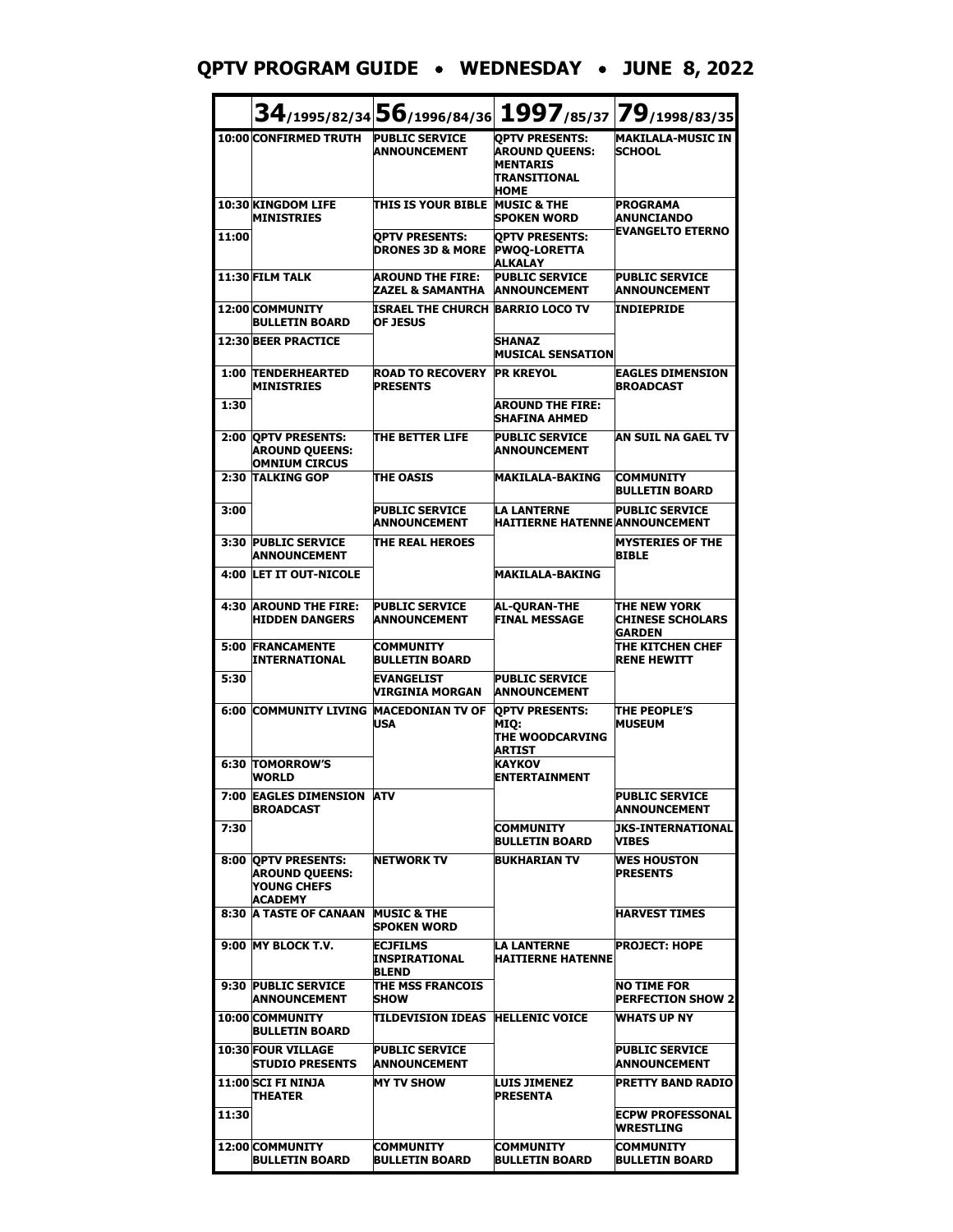#### **QPTV PROGRAM GUIDE** • **THURSDAY** • **JUNE 9, 2022**

|       |                                                                                         | $34$ /1995/82/34 56/1996/84/36                                       |                                                              | 1997/85/37 79/1998/83/35                                                                 |
|-------|-----------------------------------------------------------------------------------------|----------------------------------------------------------------------|--------------------------------------------------------------|------------------------------------------------------------------------------------------|
|       | 10:00 QPTV PRESENTS<br><b>AROUND QUEENS:</b><br><b>POETS OF QUEENS</b>                  | <b>OPTV PRESENTS:</b><br>MIO:<br><b>THE WOODCARVING</b><br>ARTIST    | <b>PUBLIC SERVICE</b><br><b>ANNOUNCEMENT</b>                 | <b>MAKILALA-MUSIC IN</b><br><b>SCHOOL</b>                                                |
|       | <b>10:30 PUBLIC SERVICE</b><br><b>ANNOUNCEMENT</b>                                      | THE WAY OF GOD                                                       | <b>CHANNEL EYE T.V. NY PUBLIC SERVICE</b>                    | <b>ANNOUNCEMENT</b>                                                                      |
|       | 11:00 AKASH VANI MEDIA<br>GYAAN UPADESH                                                 | <b>SONGS OF FREEDOM</b>                                              |                                                              | <b>PRAISE THE LORD</b>                                                                   |
| 11:30 |                                                                                         | <b>PUBLIC SERVICE</b><br><b>ANNOUNCEMENT</b>                         | <b>FILM TALK</b>                                             |                                                                                          |
|       | 12:00 COMMUNITY<br><b>BULLETIN BOARD</b>                                                | <b>MACEDONIAN TV OF</b><br><b>USA</b>                                | <b>NO TIME FOR</b><br><b>PERFECTION SHOW 3 SHAFINA AHMED</b> | <b>AROUND THE FIRE:</b>                                                                  |
|       | 12:30 NETWORK TV                                                                        |                                                                      | <b>HELLENIC VOICE</b>                                        | <b>PRAISE</b><br>TABERNACLE, INC.                                                        |
| 1:00  | <b>DISCUSSING</b><br><b>PROBLEMS AND</b><br>ISSUES                                      | <b>OPTV PRESENTS:</b><br><b>POWER YOUTH</b><br><b>MICHELLE YOUNG</b> |                                                              | <b>PUBLIC SERVICE</b><br>ANNOUNCEMENT                                                    |
|       | <b>1:30 THE GILCHRIST</b><br><b>EXPERIENCE</b>                                          | <b>DR. RENEE MEHRRA</b><br><b>REPORT</b>                             | πv                                                           | <b>BOSNIAN AMERICAN HELLO SOUTH KOREA</b>                                                |
| 2:00  |                                                                                         | <b>PUBLIC SERVICE</b><br><b>ANNOUNCEMENT</b>                         |                                                              |                                                                                          |
|       | 2:30 PUBLIC SERVICE<br><b>ANNOUNCEMENT</b>                                              | <b>THE GOSPEL</b><br><b>WORSHIP</b>                                  | <b>PUBLIC SERVICE</b><br><b>ANNOUNCEMENT</b>                 | <b>COMMUNITY</b><br><b>BULLETIN BOARD</b>                                                |
| 3:00  | <b>OPTV PRESENTS:</b><br><b>AROUND QUEENS:</b><br><b>QUEENS CHEFS</b><br><b>PROJECT</b> | <b>BROADCAST</b>                                                     | <b>AMERICAN</b><br><b>DEMOCRACY TV</b>                       | <b>PROGRAMA</b><br><b>ANUNCIANDO</b><br><b>EVANGELTO ETERNO</b>                          |
| 3:30  | <b>WHERE ARE WE</b><br><b>GOING/WISDOM</b>                                              | <b>CAE TV SHOW</b>                                                   |                                                              |                                                                                          |
| 4:00  |                                                                                         | <b>CASTYLES XYZ SHOW WELCOME</b>                                     |                                                              | <b>QUEENS COLLEGE</b><br><b>BUSINESS FORUM</b>                                           |
| 4:30  | <b>PUBLIC SERVICE</b><br><b>ANNOUNCEMENT</b>                                            |                                                                      | <b>PUBLIC SERVICE</b><br><b>ANNOUNCEMENT</b>                 |                                                                                          |
| 5:00  | THE CT THAT DUDE<br><b>SHOW</b>                                                         | <b>COMMUNITY</b><br><b>BULLETIN BOARD</b>                            | THE SPECTER OF<br><b>COMMUNISM</b>                           | <b>QPTV PRESENTS:</b><br><b>MIQ HAYK OLTACI</b><br><b>FOR THE LOVE OF</b><br><b>RUGS</b> |
| 5:30  |                                                                                         | <b>PUBLIC SERVICE</b><br><b>ANNOUNCEMENT</b>                         |                                                              | <b>LUNCHBREAK</b>                                                                        |
| 6:00  | <b>OPTV PRESENTS</b><br>6:00PM - 8:00PM                                                 | <b>WAT PRODUCTION</b><br><b>PRESENTS</b>                             | <b>PUBLIC SERVICE</b><br><b>ANNOUNCEMENT</b>                 |                                                                                          |
| 6:30  |                                                                                         |                                                                      | CHANNEL EYE T.V. NY PUBLIC SERVICE                           | <b>ANNOUNCEMENT</b>                                                                      |
| 7:00  |                                                                                         | <b>EVERYDAY</b><br><b>SPIRITUALITY</b>                               |                                                              | <b>QUARTETO</b><br><b>MODERNO</b>                                                        |
| 7:30  |                                                                                         | <b>PUBLIC SERVICE</b><br><b>ANNOUNCEMENT</b>                         | COMMUNITY<br><b>BULLETIN BOARD</b>                           |                                                                                          |
|       | 8:00 AURELIA TV SHOW                                                                    | <b>TCNY (THE CHINESE</b><br><b>NEW YORKER)</b>                       | <b>MOMENTS IN LIFE</b>                                       | <b>SONGS OF FREEDOM</b>                                                                  |
| 8:30  |                                                                                         | YOUR BFF STEF                                                        | <b>BARRIO LOCO TV</b>                                        | ONE WAY CHURCH<br>OF CHRIST                                                              |
|       | 9:00 THE WAY OF GOD                                                                     | <b>DIVINE TOUCH</b>                                                  | LATE NITE WITH<br>JOHNNY P                                   | VIDEO REWIND                                                                             |
|       | 9:30 CONFIRMED TRUTH                                                                    | <b>CASTYLES XYZ SHOW</b>                                             |                                                              | <b>A JOURNEY-</b><br><b>AESTHETIC REALM</b>                                              |
|       | 10:00 COMMUNITY<br><b>BULLETIN BOARD</b>                                                |                                                                      | <b>EL ADN DE LAS</b><br><b>NOTICIAS</b>                      | <b>EMOTIONAL</b><br><b>FREEDOM</b>                                                       |
|       | <b>10:30 THIS IS YOUR BIBLE CREATIVEGIFTS BY</b>                                        | DR. PATRICIA                                                         | NEW YORK<br><b>NEW ROCK</b>                                  | NIIQUA BEE                                                                               |
|       | <b>11:00 COUNT THE BLOOD</b><br><b>CELLS</b>                                            | ISCI FI NINJA<br>THEATER                                             | TIME 2 SHINE                                                 | X.T.V                                                                                    |
| 11:30 |                                                                                         |                                                                      | JULIO EN AMERICA                                             | <b>BLESS THE MIC</b><br><b>CIPHERS</b>                                                   |
|       | 12:00 COMMUNITY<br><b>BULLETIN BOARD</b>                                                | <b>COMMUNITY</b><br><b>BULLETIN BOARD</b>                            | COMMUNITY<br><b>BULLETIN BOARD</b>                           | <b>COMMUNITY</b><br><b>BULLETIN BOARD</b>                                                |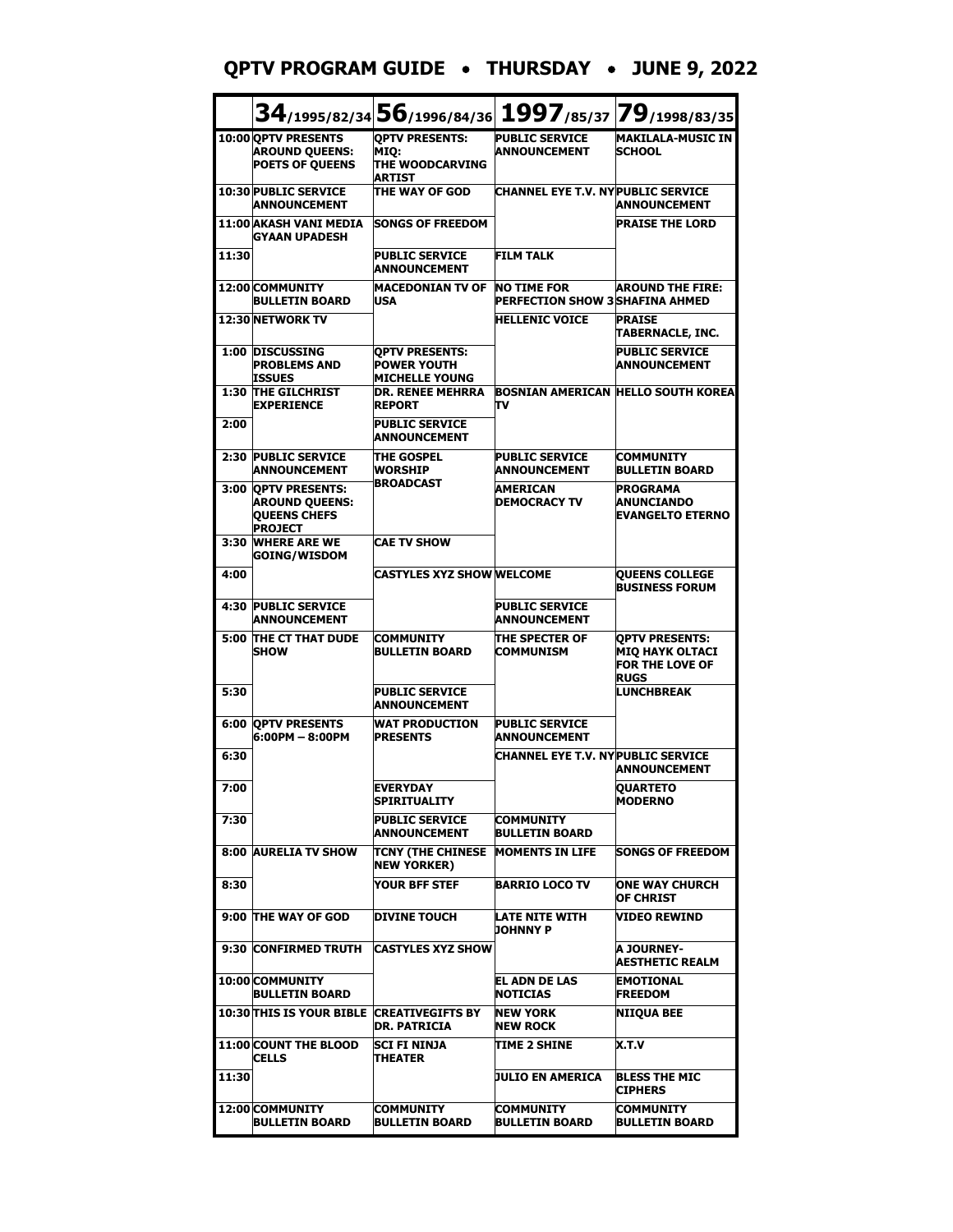#### **QPTV PROGRAM GUIDE** • **FRIDAY** • **JUNE 10, 2022**

|       |                                                                                      | 34/1995/82/34 56/1996/84/36 1997/85/37 79/1998/83/35                 |                                                                      |                                                                                                       |
|-------|--------------------------------------------------------------------------------------|----------------------------------------------------------------------|----------------------------------------------------------------------|-------------------------------------------------------------------------------------------------------|
|       | 10:00 OPTV PRESENTS:<br><b>AROUND OUEENS:</b><br><b>QUEENS</b><br><b>CARTOONISTS</b> | <b>MUSIC &amp; THE</b><br><b>SPOKEN WORD</b>                         | <b>OPTV PRESENTS:</b><br><b>PWOO-LORETTA</b><br><b>ALKALAY</b>       | <b>OUE SE ESCONDE</b><br><b>POR DEBA JO</b>                                                           |
|       | 10:30 OPTV PRESENTS:<br><b>POWER YOUTH</b><br><b>MICHELLE YOUNG</b>                  | <b>OPTV PRESENTS:</b><br><b>OUEENS STORIES:</b><br><b>TIM MAURER</b> | <b>PUBLIC SERVICE</b><br><b>ANNOUNCEMENT</b>                         |                                                                                                       |
|       | <b>11:00 NO TIME FOR</b><br><b>PERFECTION SHOW</b>                                   | <b>GAIL ARCHER SHOW</b>                                              | LET IT OUT-NICOLE                                                    | <b>PUBLIC SERVICE</b><br>ANNOUNCEMENT                                                                 |
|       | 11:30 ECJFILMS<br>INSPIRATIONAL<br><b>BLEND</b>                                      |                                                                      | <b>AROUND THE FIRE:</b><br><b>HIDDEN DANGERS</b>                     | <b>WEST INDIAN</b><br><b>TODAY</b>                                                                    |
|       | <b>12:00 COMMUNITY</b><br><b>BULLETIN BOARD</b>                                      | THE REAL HEROES                                                      | <b>STREETS CREOLE</b>                                                | <b>OPTV PRESENTS:</b><br><b>QUEENS STORIES:</b><br>THE IMMIGRANT<br>STORY OF<br><b>CHRISTINA RIOS</b> |
|       | 12:30 ASTORIA FILM<br><b>FESTIVAL PRESENTS</b>                                       |                                                                      | <b>MAKILALA-BAKING</b>                                               | <b>JESUS CHRIST IS</b><br>LORD                                                                        |
| 1:00  | <b>WHATS UP NY</b>                                                                   | <b>CHRISTIAN</b><br><b>TELEVISION</b><br><b>NETWORK</b>              | <b>AROUND THE FIRE:</b><br>ITRIUMPHANT- A<br><b>MPRIEL MCCLERKIN</b> | COMMUNITY LIVING                                                                                      |
| 1:30  | <b>PUBLIC SERVICE</b><br><b>ANNOUNCEMENT</b>                                         | <b>GUYANA CHUNES TV</b>                                              | <b>INTERVIEW</b>                                                     | <b>AROUND THE FIRE:</b><br>ZAZEL & SAMANTHA                                                           |
| 2:00  | <b>BETWEEN</b><br><b>HURRICANES</b>                                                  |                                                                      | <b>OFF THE CLIFF</b>                                                 | <b>MAKILALA-DIVORCE</b>                                                                               |
| 2:30  |                                                                                      | THE LIGHT MILLENIUM<br><b>TV SERIES</b>                              |                                                                      | <b>COMMUNITY</b><br><b>BULLETIN BOARD</b>                                                             |
| 3:00  | <b>TILDEVISION IDEAS</b>                                                             | <b>WELCOME</b>                                                       | <b>TV EXCLUSIVO</b>                                                  | <b>DIVINE PROVISION</b>                                                                               |
| 3:30  | <b>PUBLIC SERVICE</b><br><b>ANNOUNCEMENT</b>                                         | THE PEOPLE'S FORUM                                                   |                                                                      | <b>LIVING POSITIVE-</b><br><b>RECOVERY WORKS</b>                                                      |
| 4:00  | <b>DIVINE TOUCH</b>                                                                  | <b>RIDE SHARES: DARK</b><br><b>SECRETS</b>                           | <b>LUNCHBREAK</b>                                                    | <b>GRACE BAPTIST</b><br><b>CHURCH SERMONS</b>                                                         |
| 4:30  | <b>A TASTE OF CANAAN</b>                                                             | <b>CORRINE'S PICKS</b>                                               |                                                                      |                                                                                                       |
| 5:00  | <b>OPTV PRESENTS:</b><br><b>DRONES 3D &amp; MORE</b>                                 | <b>COMMUNITY</b><br><b>BULLETIN BOARD</b>                            | <b>BIBLICAL</b><br><b>SOLUTIONS FOR</b><br><b>ISRAEL</b>             | TALKING GOP                                                                                           |
| 5:30  | <b>YOUR BFF STEF</b>                                                                 | <b>PUBLIC SERVICE</b><br><b>ANNOUNCEMENT</b>                         |                                                                      |                                                                                                       |
| 6:00  | <b>MATH ENCOUNTERS</b>                                                               | <b>THE SAFIA</b><br>SEIVWRIGHT TV<br><b>SHOW</b>                     | <b>PUBLIC SERVICE</b><br><b>ANNOUNCEMENT</b>                         | <b>MAKILALA TV-</b><br>RELIEVING POVERTY                                                              |
| 6:30  |                                                                                      |                                                                      | <b>BOSNIAN AMERICANOPTV PRESENTS: MIQ</b><br>πv                      | <b>HAYK OLTACI FOR THE</b><br>LOVE OF RUGS                                                            |
| 7:00  | <b>QPTV PRESENTS</b><br><b>AROUND QUEENS:</b><br><b>POETS OF QUEENS</b>              | <b>LIVING POSITIVE-</b><br><b>RECOVERY WORKS</b>                     |                                                                      | THE YESHIVA<br><b>CLASSROOM</b>                                                                       |
| 7:30  | <b>PUBLIC SERVICE</b><br><b>ANNOUNCEMENT</b>                                         | <b>ROAD TO RECOVERY</b><br><b>PRESENTS</b>                           | <b>COMMUNITY</b><br><b>BULLETIN BOARD</b>                            |                                                                                                       |
| 8:00  | <b>WHERE ARE WE</b><br>GOING/WISDOM                                                  |                                                                      | <b>PUBLIC SERVICE</b><br><b>ANNOUNCEMENT</b>                         | <b>WHERE ARE WE</b><br><b>GOING/WISDOM</b>                                                            |
| 8:30  |                                                                                      | THE GOSPEL<br>WORSHIP                                                | <b>ROAD TO RECOVERY</b>                                              |                                                                                                       |
|       | 9:00 OPTV PRESENTS                                                                   | <b>BROADCAST</b>                                                     |                                                                      | <b>BEER PRACTICE</b>                                                                                  |
|       | 9:30 FILM TALK                                                                       | <b>MISHARE WELLNESS GEMS OF ISLAM</b>                                |                                                                      | <b>WEST INDIAN</b><br>TODAY                                                                           |
|       | <b>10:00 COMMUNITY</b><br><b>BULLETIN BOARD</b>                                      | <b>THE GILCHRIST</b><br><b>EXPERIENCE</b>                            |                                                                      | IT'S IN QUEENS                                                                                        |
|       | <b>10:30 PUBLIC SERVICE</b><br><b>ANNOUNCEMENT</b>                                   |                                                                      | <b>PALTROCAST WITH</b><br><b>DARREN</b><br><b>PALTROWITZ</b>         | <b>EMOTIONAL</b><br><b>FREEDOM</b>                                                                    |
|       | 11:00 GODDESSES                                                                      | <b>BLESS THE MIC</b><br><b>CIPHERS</b>                               | <b>LUIS JIMENEZ</b><br><b>PRESENTA</b>                               | FADE TO BLACK                                                                                         |
| 11:30 |                                                                                      | X.T.V                                                                |                                                                      |                                                                                                       |
|       | <b>12:00 COMMUNITY</b><br><b>BULLETIN BOARD</b>                                      | <b>COMMUNITY</b><br><b>BULLETIN BOARD</b>                            | <b>COMMUNITY</b><br><b>BULLETIN BOARD</b>                            | COMMUNITY<br><b>BULLETIN BOARD</b>                                                                    |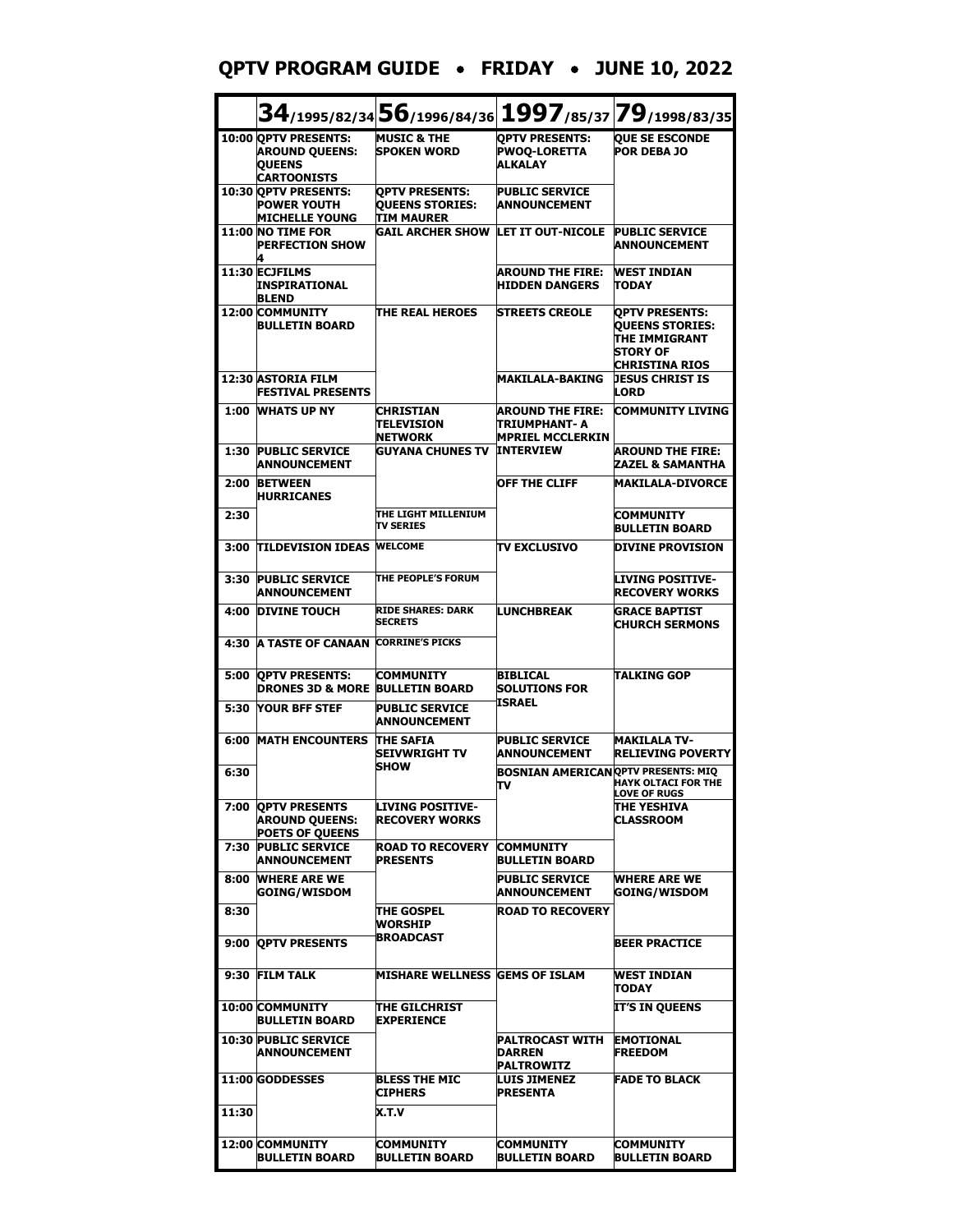#### **QPTV PROGRAM GUIDE** • **SATURDAY** • **JUNE 11, 2022**

|          |                                                                                                   |                                                                                          | $34$ /1995/82/34 $56$ /1996/84/36 1997/85/37 79/1998/83/35    |                                                          |
|----------|---------------------------------------------------------------------------------------------------|------------------------------------------------------------------------------------------|---------------------------------------------------------------|----------------------------------------------------------|
|          | 10:00 QPTV PRESENTS:<br><b>OUEENS STORIES: THE</b><br>IMMIGRANT STORY OF<br><b>CHRISTINA RIOS</b> | TCNY (THE CHINESE OPTV PRESENTS:<br><b>NEW YORKER)</b>                                   | <b>AROUND QUEENS:</b><br>YOUNG CHEFS                          | <b>THE LIGHT</b><br><b>MILLENIUM TV</b><br><b>SERIES</b> |
|          | <b>10:30 MAKILALA-DIVORCE</b>                                                                     | <b>OPTV PRESENTS: AO</b><br><b>OUEENS RUGBY CLUB</b>                                     | <b>ACADEMY</b>                                                | <b>HARVEST TIMES</b>                                     |
|          | <b>11:00 THE MSS FRANCOIS</b><br><b>SHOW</b>                                                      | <b>OPTV PRESENTS:</b><br><b>MIQ HAYK OLTACI</b><br><b>FOR THE LOVE OF</b><br><b>RUGS</b> | THE JOHNNY CRUZ<br><b>SHOW</b>                                | <b>MAKILALA TV-</b><br><b>RELIEVING POVERTY</b>          |
|          | 11:30 EMOTIONAL<br><b>FREEDOM</b>                                                                 | <b>MS. DIVINE'S TEE</b><br><b>HEE HEURE</b>                                              |                                                               | <b>EASTERN LIGHT</b><br><b>SCREENING ZONE</b>            |
|          | 12:00 COMMUNITY<br><b>BULLETIN BOARD</b>                                                          | <b>PUBLIC SERVICE</b><br><b>ANNOUNCEMENT</b>                                             | <b>ROBERT JUNIOR TV</b><br><b>SHOW</b>                        |                                                          |
|          | 12:30 OPTV PRESENTS:<br><b>QUEENS STORIES:</b><br>TIM MAURER                                      | <b>GODS VISION 4 YOU</b>                                                                 |                                                               | THE KITCHEN CHEF<br><b>RENE HEWITT</b>                   |
|          | <b>1:00 HEARING THE VOICE WELCOME</b><br>OF GOD                                                   |                                                                                          | <b>QPTV PRESENTS:</b><br>POWER YOUTH<br><b>MICHELLE YOUNG</b> |                                                          |
| 1:30     |                                                                                                   | <b>VIDEOLOGUE</b>                                                                        | <b>PUBLIC SERVICE</b><br>ANNOUNCEMENT                         | <b>MY BLOCK T.V.</b>                                     |
|          | 2:00 PUBLIC SERVICE<br><b>ANNOUNCEMENT</b>                                                        | <b>OPTV PRESENTS:</b><br>MIO:<br>THE WOODCARVING<br>ARTIST                               | <b>CAPTIVES</b>                                               | REACHING UP TO<br><b>REACH OUT</b>                       |
|          | 2:30 FILM TALK                                                                                    | <b>ONE WAY CHURCH</b><br>OF CHRIST                                                       |                                                               | <b>COMMUNITY</b><br>BULLETIN BOARD                       |
|          | 3:00 ROAD TO RECOVERY LUNCH BREAK EP.6                                                            |                                                                                          | <b>GEMS OF ISLAM</b>                                          | IT'S IN QUEENS                                           |
| 3:30     |                                                                                                   |                                                                                          |                                                               | <b>NEW YORK CITY</b><br><b>VARIETY SHOW</b>              |
|          | 4:00 BETWEEN<br><b>HURRICANES</b>                                                                 | A JOURNEY-<br><b>AESTHETIC REALM</b>                                                     | <b>SETTING THE</b><br>CAPTIVES FREE                           | <b>QUE SE ESCONDE</b><br><b>POR DEBA JO</b>              |
| 4:30     |                                                                                                   | <b>SAVE NEW YORK</b><br><b>CITY</b>                                                      |                                                               |                                                          |
|          | 5:00 JKS-INTERNATIONAL COMMUNITY<br><b>VIBES</b>                                                  | BULLETIN BOARD                                                                           | <b>THE D'ESSENCE</b><br><b>SHOW</b>                           | <b>QUEENS COLLEGE</b><br><b>BUSINESS FORUM</b>           |
| 5:30     | <b>QPTV PRESENTS: AQ</b><br><b>QUEENS BEER</b><br><b>FESTIVAL</b>                                 | <b>THE FANTASYMAN</b>                                                                    |                                                               |                                                          |
| 6:00     | <b>PUBLIC SERVICE</b><br><b>ANNOUNCEMENT</b>                                                      | <b>BEST THINGS IN LIFESHANAZ</b><br><b>ARE FREE</b>                                      | <b>MUSICAL SENSATION</b>                                      | <b>MODERN MIRACLES</b>                                   |
| 6:30     | <b>GRACE BAPTIST</b><br><b>CHURCH SERMONS</b>                                                     |                                                                                          | THE BIG UP YOUR<br><b>BRAND SHOW</b>                          | <b>NEW LABOR</b><br><b>MOVEMENT</b>                      |
| 7:00     |                                                                                                   | <b>GODS VISION 4 YOU</b>                                                                 |                                                               | IPREPAIRING THE<br>WAY FOR THE<br>COMING KING            |
|          | 7:30 TOUCH ME TV                                                                                  | <b>DJ JUST TV</b>                                                                        | <b>COMMUNITY</b><br><b>BULLETIN BOARD</b>                     |                                                          |
| 8:00     |                                                                                                   | DISCUSSING<br><b>PROBLEMS AND</b><br>ISSUES                                              | <b>INSPIRE NYC</b>                                            | TENDERHEARTED<br><b>MINISTRIES</b>                       |
|          | <b>8:30 SAVE NEW YORK</b><br><b>CITY</b>                                                          | AROUND THE FIRE:<br>ZAZEL & SAMANTHA                                                     | <b>TV EXCLUSIVO</b>                                           |                                                          |
| 9:00 THE | <b>INTERCONNECTIONS EXPERIENCE</b><br><b>NETWORK</b>                                              | ITOTAL MIRACLE                                                                           |                                                               | OPTV PRESENTS                                            |
| 9:30     | <b>DR. RENEE MEHRRA</b><br><b>REPORT</b>                                                          | <b>THE OASIS</b>                                                                         | AL-QURAN-THE<br><b>FINAL MESSAGE</b>                          | <b>DESUS IS THE</b><br>ANSWER                            |
|          | 10:00 COMMUNITY<br>BULLETIN BOARD                                                                 | <b>CLASSIC TALK</b>                                                                      |                                                               | MS. DIVINE'S TEE<br><b>HEE HEURE</b>                     |
|          | 10:30 PRAISE<br>TABERNACLE, INC.                                                                  |                                                                                          | PR KREYOL                                                     | <b>IT'S TIME FOR</b><br><b>REVIVAL</b>                   |
|          | <b>11:00 O'S CRIB</b>                                                                             | <b>SHOWBIZ INDUSTRY OSCILLATIONS</b><br>т٧                                               |                                                               | <b>GODDESSES</b>                                         |
|          | <b>11:30 EUPHONIOUS</b><br><b>EXPLORATIONS</b>                                                    | <b>PARADOKZ EP.42</b>                                                                    |                                                               |                                                          |
|          | 12:00 COMMUNITY<br><b>BULLETIN BOARD</b>                                                          | <b>COMMUNITY</b><br>BULLETIN BOARD                                                       | COMMUNITY<br><b>BULLETIN BOARD</b>                            | <b>COMMUNITY</b><br><b>BULLETIN BOARD</b>                |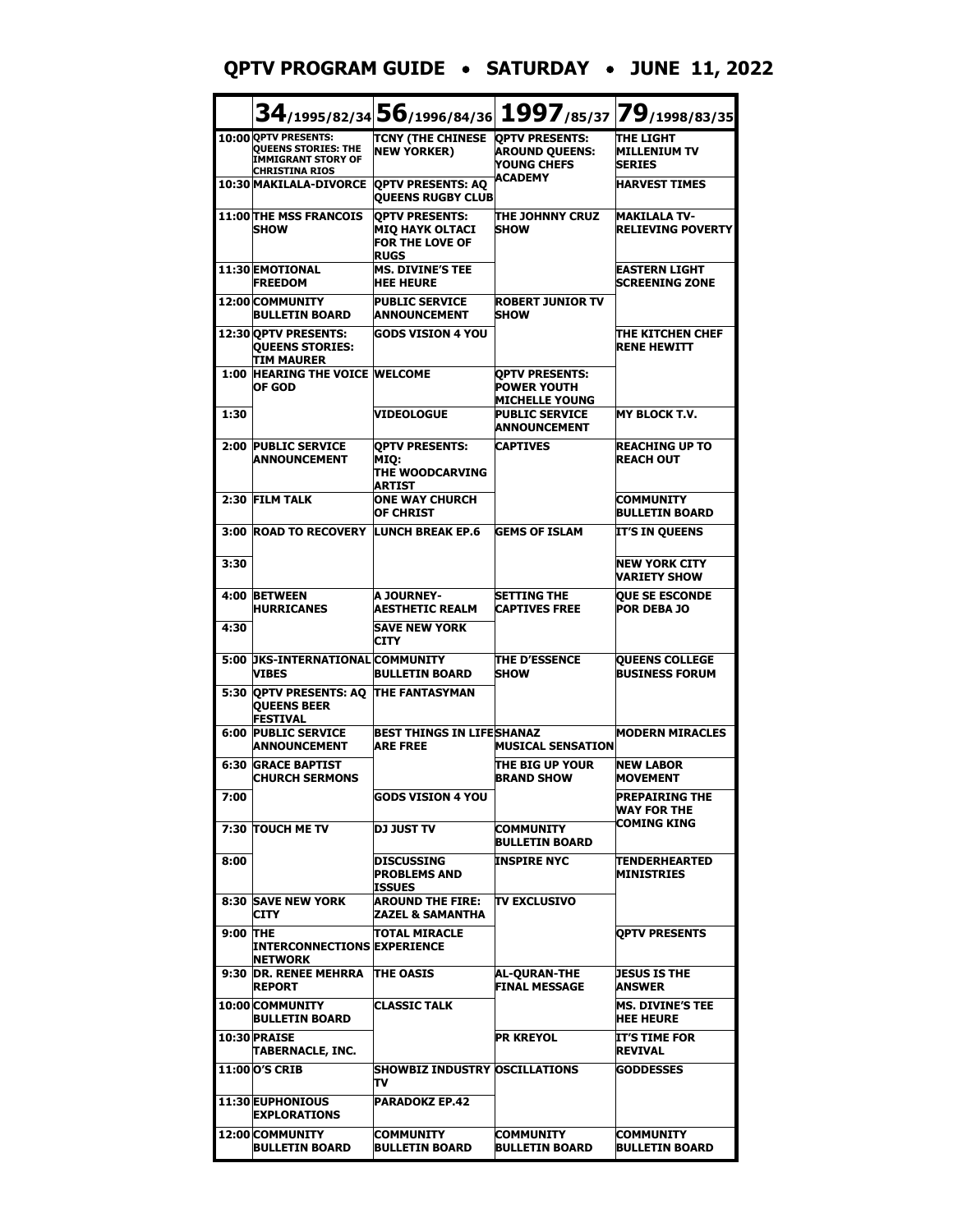#### **QPTV PROGRAM GUIDE** • **SUNDAY** • **JUNE 12, 2022**

|      |                                                                   |                                                                         |                                                                                                 | 34/1995/82/34 56/1996/84/36 1997/85/37 79/1998/83/35     |
|------|-------------------------------------------------------------------|-------------------------------------------------------------------------|-------------------------------------------------------------------------------------------------|----------------------------------------------------------|
|      | 10:00 OPTV PRESENTS: THE OPTV PRESENTS:<br><b>NITE BEFORE EID</b> | <b>AROUND QUEENS:</b><br><b>BROADWAY IN THE</b><br><b>BOROS</b>         | <b>EL ADN DE LAS</b><br><b>NOTICIAS</b>                                                         | <b>EMOTIONAL</b><br><b>FREEDOM</b>                       |
|      | 10:30 MAKILALA-DIVORCE                                            | <b>PROJECT: HOPE</b>                                                    | <b>OPTV PRESENTS: AQ</b><br><b>QUEENS BEER</b><br><b>FESTIVAL</b>                               | <b>PUBLIC SERVICE</b><br><b>ANNOUNCEMENT</b>             |
|      | 11:00 THE PEOPLE'S<br><b>FORUM</b>                                | <b>MUSIC &amp; THE</b><br><b>SPOKEN WORD</b>                            | <b>BUKHARIAN TV</b>                                                                             | <b>MODERN MIRACLES</b>                                   |
|      | 11:30 FOUR VILLAGE<br><b>STUDIO PRESENTS</b>                      | <b>MAKILALA-MUSIC IN</b><br><b>SCHOOL</b>                               |                                                                                                 | <b>MAKILALA TV-</b><br><b>RELIEVING POVERTY</b>          |
|      | 12:00 COMMUNITY<br><b>BULLETIN BOARD</b>                          | <b>PUBLIC SERVICE</b><br><b>ANNOUNCEMENT</b>                            | THE CT THAT DUDE<br><b>SHOW</b>                                                                 | <b>SOCIAL BENEVOLENT</b><br>т٧                           |
|      | <b>12:30 RIDE SHARES: DARK</b><br><b>SECRETS</b>                  | <b>LATE NITE WITH</b><br><b>JOHNNY P</b>                                |                                                                                                 | <b>THE SHOW</b>                                          |
|      | <b>1:00 OPTV PRESENTS</b>                                         |                                                                         | <b>PUBLIC SERVICE</b><br><b>ANNOUNCEMENT</b>                                                    | <b>AROUND THE FIRE:</b><br>ZAZEL & SAMANTHA              |
|      | 1:30 CORRINE'S PICKS                                              | <b>PREPAIRING THE</b><br><b>WAY FOR THE</b><br>COMING KING              | <b>MUSIC &amp; THE</b><br><b>SPOKEN WORD</b>                                                    |                                                          |
|      | 2:00 DESUS IS THE<br><b>ANSWER</b>                                |                                                                         | <b>OPTV PRESENTS:</b><br><b>AROUND QUEENS</b><br><b>PUBLICOLOR</b>                              | <b>PUBLIC SERVICE</b><br><b>ANNOUNCEMENT</b>             |
|      | 2:30 DJ JUST TV                                                   | <b>TOMORROW'S</b><br><b>WORLD</b>                                       | <b>OPTV PRESENTS:</b><br><b>MIQ HAYK OLTACI</b><br><b>FOR THE LOVE OF</b><br><b>RUGS</b>        | <b>COMMUNITY</b><br><b>BULLETIN BOARD</b>                |
|      | 3:00 ARDZAGANG<br><b>ARMENIAN TV</b>                              | OPTV PRESENTS: AO MOMENTS IN LIFE<br><b>QUEENS RUGBY</b><br><b>CLUB</b> |                                                                                                 | <b>THE LIGHT</b><br><b>MILLENIUM TV</b><br><b>SERIES</b> |
| 3:30 |                                                                   | <b>WES HOUSTON</b><br><b>PRESENTS</b>                                   | <b>PUBLIC SERVICE</b><br><b>ANNOUNCEMENT</b>                                                    | THE YESHIVA<br><b>CLASSROOM</b>                          |
|      | 4:00 IT'S TIME FOR<br><b>REVIVAL</b>                              | <b>MARK &amp; APRIL</b><br><b>SEPANSKI SHOW</b>                         | <b>OPTV PRESENTS:</b><br><b>AROUND QUEENS:</b><br><b>HELPIMG</b><br><b>INCARCERATED</b><br>MOMS |                                                          |
| 4:30 | <b>PUBLIC SERVICE</b><br><b>ANNOUNCEMENT</b>                      |                                                                         | <b>PUBLIC SERVICE</b><br><b>ANNOUNCEMENT</b>                                                    | TOTAL MIRACLE<br><b>EXPERIENCE</b>                       |
|      | 5:00 THE VOICE OF TRUTH COMMUNITY                                 | <b>BULLETIN BOARD</b>                                                   | <b>KAYKOV TV</b>                                                                                | ISRAEL THE CHURCH<br><b>OF JESUS</b>                     |
|      | 5:30 THE FANTASYMAN                                               | <b>THE</b><br><b>INTERCONNECTIONS</b><br><b>NETWORK</b>                 |                                                                                                 |                                                          |
|      | <b>6:00 OPTV PRESENTS</b>                                         | <b>PUBLIC SERVICE</b><br><b>ANNOUNCEMENT</b>                            | <b>LIFE ACTION</b>                                                                              | <b>VIDEOLOGUE</b>                                        |
|      | <b>6:30 THE WAYNE GILLIS</b><br><b>SHOW!</b>                      | <b>PRAISE THE LORD</b>                                                  |                                                                                                 | <b>BUSINESS TODAY</b>                                    |
| 7:00 | <b>MIND BODY SOUL</b><br><b>CONNECTION</b>                        |                                                                         | ASTORIA FILM<br>FESTIVAL PRESENTS                                                               | ITHE BETTER LIFE                                         |
|      | 7:30 MEL BERKOWITZ<br><b>PRESENTS</b>                             | <b>PASTOR DORIS</b><br><b>JOHNSON SHOW</b>                              | <b>COMMUNITY</b><br><b>BULLETIN BOARD</b>                                                       | DOY IN THE CITY                                          |
| 8:00 |                                                                   | <b>PUBLIC SERVICE</b><br><b>ANNOUNCEMENT</b>                            |                                                                                                 | KINGDOM LIFE<br>MINISTRIES                               |
| 8:30 | <b>COMMUNITY</b><br>OUTREACH SHOW                                 | πv                                                                      | ICULTURAL CARAVAN IROMANIAN TV OF NY                                                            |                                                          |
| 9:00 | <b>EASTERN LIGHT</b><br><b>SCREENING ZONE</b>                     | ITHE HOUR OF<br><b>IDELIVERANCE</b>                                     |                                                                                                 | <b>FRANCAMENTE</b><br>INTERNATIONAL                      |
| 9:30 |                                                                   |                                                                         | <b>PUBLIC SERVICE</b><br><b>ANNOUNCEMENT</b>                                                    |                                                          |
|      | 10:00 COMMUNITY<br>BULLETIN BOARD<br>10:30 AN SUIL NA GAEL TV     | MARK & APRIL<br><b>SEPANSKI SHOW</b>                                    | <b>OPTV PRESENTS</b>                                                                            | <b>GUYANA CHUNES TV</b>                                  |
|      | 11:00 O'S CRIB                                                    | PRETTY BAND RADIOKAYKOV                                                 |                                                                                                 | <b>FADE TO BLACK</b>                                     |
|      |                                                                   |                                                                         | <b>FOUNDATION</b>                                                                               |                                                          |
|      | 11:30 SHOWBIZ INDUSTRY VIDEO CITY<br>т٧                           |                                                                         |                                                                                                 |                                                          |
|      | 12:00 COMMUNITY<br><b>BULLETIN BOARD</b>                          | <b>COMMUNITY</b><br><b>BULLETIN BOARD</b>                               | <b>COMMUNITY</b><br><b>BULLETIN BOARD</b>                                                       | <b>COMMUNITY</b><br><b>BULLETIN BOARD</b>                |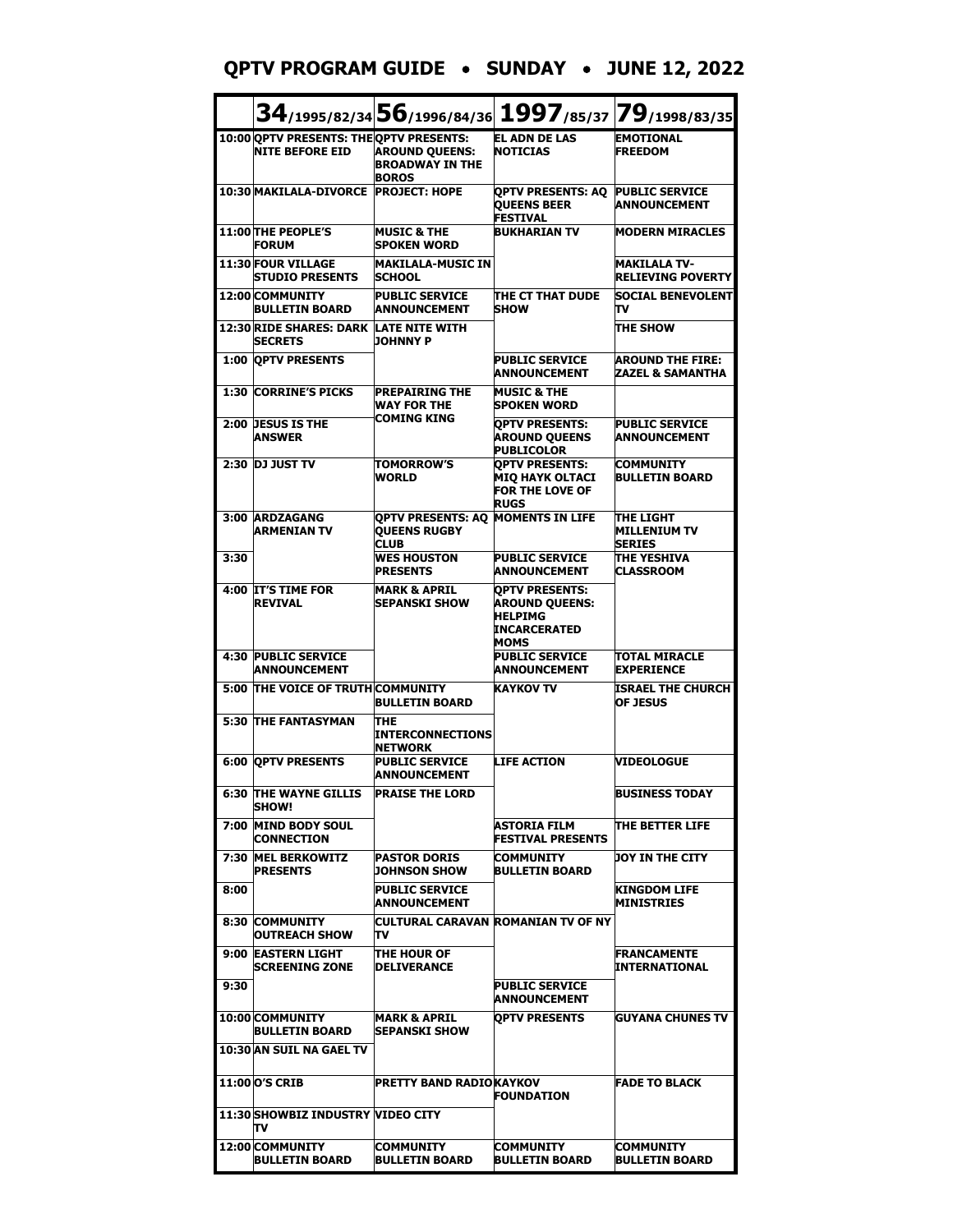#### **QPTV PROGRAM GUIDE** • **MONDAY** • **JUNE 13, 2022**

|                    |                                                                                          | 34/1995/82/34 56/1996/84/36 1997/85/37 79/1998/83/35                |                                                                                          |                                                                                                        |
|--------------------|------------------------------------------------------------------------------------------|---------------------------------------------------------------------|------------------------------------------------------------------------------------------|--------------------------------------------------------------------------------------------------------|
|                    | 10:00 MUSIC & THE<br><b>SPOKEN WORD</b>                                                  | <b>COMMUNICATIONS</b><br><b>CORNER: 2019</b><br><b>OUEENS PRIDE</b> | <b>PUBLIC SERVICE</b><br><b>ANNOUNCEMENT</b>                                             | <b>OPTV PRESENTS:</b><br><b>AROUND QUEENS:</b><br><b>HELPIMG</b><br><b>INCARCERATED</b><br><b>MOMS</b> |
|                    | 10:30 THE SAFIA<br><b>SEIVWRIGHT TV</b><br><b>SHOW</b>                                   | <b>ROAD TO RECOVERY</b>                                             | <b>OPTV PRESENTS:</b><br><b>AROUND QUEENS:</b><br><b>BROADWAY IN THE</b><br><b>BOROS</b> | <b>PUBLIC SERVICE</b><br><b>ANNOUNCEMENT</b>                                                           |
| 11:00              |                                                                                          |                                                                     | DE AQUI Y DE ALLA                                                                        | <b>OPTV PRESENTS: MIQ:</b><br>THE WOODCARVING<br><b>ARTIST</b>                                         |
|                    | 11:30 COMMUNITY<br><b>BULLETIN BOARD</b>                                                 | <b>NEW LABOR</b><br><b>MOVEMENT</b>                                 |                                                                                          | <b>MIND BODY SOUL</b><br><b>CONNECTION</b>                                                             |
|                    | 12:00 OPTV - CURRENT<br><b>AFFAIRS</b>                                                   | <b>CREATIVEGIFTS BY</b><br><b>DR. PATRICIA</b>                      | <b>THE D'ESSENCE</b><br><b>SHOW</b>                                                      | <b>MATH ENCOUNTERS</b>                                                                                 |
| 12:30              |                                                                                          | <b>MS DIVINE'S OUI</b><br><b>HARMONY</b>                            |                                                                                          |                                                                                                        |
| 1:00               | <b>OPTV PRESENTS:</b><br><b>AROUND QUEENS:</b><br><b>BROADWAY IN THE</b><br><b>BOROS</b> |                                                                     | <b>CREOLE EXPO</b>                                                                       | <b>BEHOLD THE</b><br><b>PATTERN</b>                                                                    |
| 1:30               | <b>PUBLIC SERVICE</b><br><b>ANNOUNCEMENT</b>                                             | THE BIG UP YOUR<br><b>BRAND SHOW</b>                                | <b>RONALD MCDONALD</b><br><b>HOUSE OF LONG ISLAND</b>                                    |                                                                                                        |
| 2:00               | <b>OPTV PRESENTS:</b><br><b>AROUND QUEENS</b><br><b>PUBLICOLOR</b>                       |                                                                     | <b>AROUND THE FIRE:</b><br><b>SHAFINA AHMED</b>                                          | <b>PUBLIC SERVICE</b><br><b>ANNOUNCEMENT</b>                                                           |
| 2:30               | <b>THE FANTASYMAN</b>                                                                    | <b>OPTV PRESENTS: THE PUBLIC SERVICE</b><br><b>NITE BEFORE EID</b>  | <b>ANNOUNCEMENT</b>                                                                      | <b>COMMUNITY</b><br><b>BULLETIN BOARD</b>                                                              |
| 3:00               | <b>RIDE SHARES: DARK</b><br><b>SECRETS</b>                                               | <b>PUBLIC SERVICE</b><br>ANNOUNCEMENT                               | <b>MAKILALA-MUSIC IN</b><br><b>SCHOOL</b>                                                | <b>CLAUDE JONES</b><br><b>PRESENTS</b>                                                                 |
|                    | 3:30 AURELIA TV SHOW                                                                     | <b>THE PEOPLE'S</b><br><b>MUSEUM</b>                                | <b>GINA'S WEEKEND</b>                                                                    |                                                                                                        |
| 4:00               |                                                                                          |                                                                     | <b>FILM TALK</b>                                                                         | <b>ROAD TO RECOVERY</b><br><b>PRESENTS</b>                                                             |
| 4:30               | BEST THINGS IN LIFE MUSIC & THE<br><b>ARE FREE</b>                                       | <b>SPOKEN WORD</b>                                                  | <b>PUBLIC SERVICE</b><br>ANNOUNCEMENT                                                    |                                                                                                        |
| 5:00               |                                                                                          | <b>COMMUNITY</b><br><b>BULLETIN BOARD</b>                           | <b>AL-OURAN-</b><br><b>GUIDANCE FOR</b><br><b>MANKIND</b>                                | <b>TOUCH ME TV</b>                                                                                     |
| 5:30               | <b>PUBLIC SERVICE</b><br><b>ANNOUNCEMENT</b>                                             | <b>PUBLIC SERVICE</b><br><b>ANNOUNCEMENT</b>                        |                                                                                          |                                                                                                        |
| 6:00               | <b>CORRINE'S PICKS</b>                                                                   | <b>GOOD NIGHT SWEET</b><br><b>PRINCE RICHARD</b>                    | <b>DE AQUI Y DE ALLA</b>                                                                 | <b>PUBLIC SERVICE</b><br><b>ANNOUNCEMENT</b>                                                           |
| 6:30               | <b>OPTV PRESENTS:</b><br><b>MADE IN QUEENS:</b><br>THE WOOD CARVER                       |                                                                     |                                                                                          | THE VOICE OF TRUTH                                                                                     |
|                    | 7:00 THE PEOPLE'S<br><b>FORUM</b>                                                        |                                                                     | <b>PUBLIC SERVICE</b><br>ANNOUNCEMENT                                                    | <b>CHRISTIAN</b><br>TELEVISION<br><b>NETWORK</b>                                                       |
| 7:30               | <b>BEHOLD THE</b><br><b>PATTERN</b>                                                      | NO TIME FOR<br><b>PERFECTION SHOW 5 BULLETIN BOARD</b>              | COMMUNITY                                                                                | <b>CLAUDE JONES</b><br><b>PRESENTS</b>                                                                 |
| 8:00               |                                                                                          | <b>EVANGELIST</b><br>VIRGINIA MORGAN                                | <b>STREETS CREOLE</b>                                                                    |                                                                                                        |
| 8:30               | <b>CAE TV SHOW</b>                                                                       | <b>PUBLIC SERVICE</b><br><b>ANNOUNCEMENT</b>                        | <b>PUBLIC SERVICE</b><br>ANNOUNCEMENT                                                    | <b>OPTV PRESENTS: MIQ</b><br><b>HAYK OLTACI FOR THE</b><br><b>LOVE OF RUGS</b>                         |
|                    | 9:00 ARDZAGANG<br>ARMENIAN TV                                                            | <b>RINCE CALDER</b><br><b>ISHOW</b>                                 | INDIEPRIDE                                                                               | <b>PUBLIC SERVICE</b><br>ANNOUNCEMENT                                                                  |
| 9:30               |                                                                                          | JUDAISM THE SERIES                                                  |                                                                                          | <b>GAIL ARCHER SHOW</b>                                                                                |
|                    | 10:00 COMMUNITY<br><b>BULLETIN BOARD</b>                                                 | ITHE FANTASYMAN                                                     | <b>GINA'S WEEKEND</b>                                                                    |                                                                                                        |
|                    | <b>10:30 PUBLIC SERVICE</b><br><b>ANNOUNCEMENT</b>                                       | RIDE SHARES: DARK<br><b>SECRETS</b>                                 | <b>PUBLIC SERVICE</b><br><b>ANNOUNCEMENT</b>                                             | <b>MAKILALA TV-</b><br>RELIEVING POVERTY                                                               |
|                    | 11:00 TALKING ABOUT:                                                                     | <b>IEUPHONIOUS</b><br><b>EXPLORATIONS</b>                           | KAYKOV<br>FOUNDATION                                                                     | <b>MY TV SHOW</b>                                                                                      |
| <b>11:30 VIBES</b> |                                                                                          | <b>GRINDHARD TV</b>                                                 |                                                                                          |                                                                                                        |
|                    | 12:00 COMMUNITY<br><b>BULLETIN BOARD</b>                                                 | <b>COMMUNITY</b><br><b>BULLETIN BOARD</b>                           | COMMUNITY<br><b>BULLETIN BOARD</b>                                                       | COMMUNITY<br><b>BULLETIN BOARD</b>                                                                     |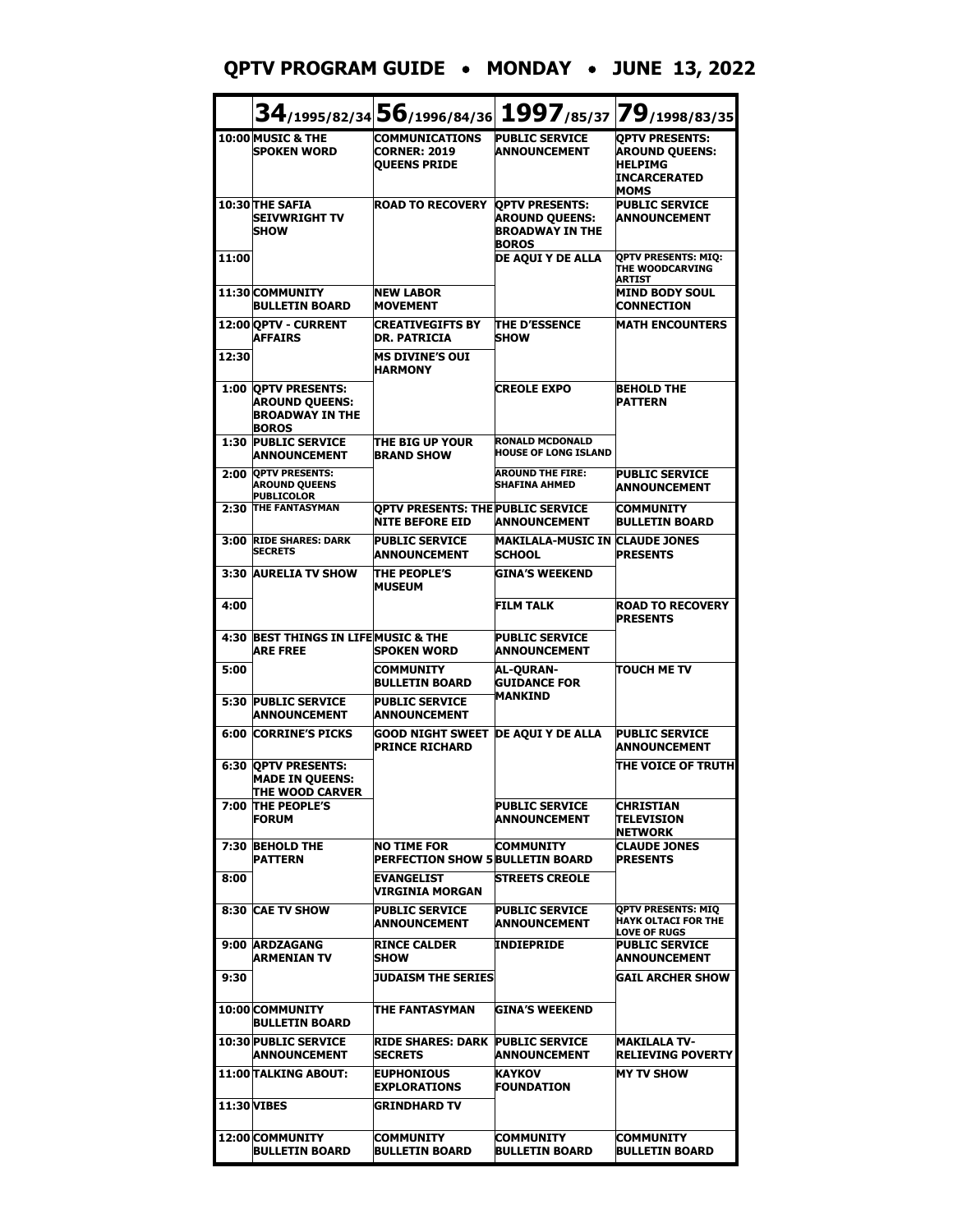#### **QPTV PROGRAM GUIDE** • **TUESDAY** • **JUNE 14, 2022**

|      |                                                                                            | 34/1995/82/34 56/1996/84/36 1997/85/37 79/1998/83/35          |                                                              |                                                 |
|------|--------------------------------------------------------------------------------------------|---------------------------------------------------------------|--------------------------------------------------------------|-------------------------------------------------|
|      | 10:00 OPTV PRESENTS:<br><b>POWER WOMEN OF</b><br><b>QUEENS: COLLETTE V</b><br><b>SMITH</b> | <b>BUSINESS TODAY</b>                                         | <b>OPTV PRESENTS</b>                                         | <b>COMMUNITY</b><br><b>OUTREACH SHOW</b>        |
|      | <b>10:30 THE WAYNE GILLIS</b><br><b>SHOW!</b>                                              | <b>INSPIRE NYC</b>                                            |                                                              | <b>JOY IN THE CITY</b>                          |
|      | 11:00 BEFORE & AFTER                                                                       | <b>ROAD TO RECOVERY</b>                                       | <b>THE SPECTER OF</b><br><b>COMMUNISM</b>                    | <b>AROUND THE FIRE:</b><br><b>ZAZEL O GARRA</b> |
|      | <b>11:30 PUBLIC SERVICE</b><br><b>ANNOUNCEMENT</b>                                         |                                                               |                                                              | <b>CULTURAL CARAVAN</b><br>Tν                   |
|      | 12:00 COMMUNITY<br><b>BULLETIN BOARD</b>                                                   | <b>NIIQUA BEE</b>                                             | <b>PALTROCAST WITH</b><br><b>DARREN</b><br><b>PALTROWITZ</b> | <b>LUNCHBREAK</b>                               |
|      | 12:30 RINCE CALDER<br><b>SHOW</b>                                                          | <b>PUBLIC SERVICE</b><br><b>ANNOUNCEMENT</b>                  | <b>NEW YORK NEW</b><br><b>ROCK</b>                           |                                                 |
|      | <b>1:00 WAT PRODUCTION</b><br><b>PRESENTS</b>                                              | <b>CLASSIC TALK</b>                                           | <b>PUBLIC SERVICE</b><br><b>ANNOUNCEMENT</b>                 | <b>BIBLICAL</b><br><b>SOLUTIONS FOR</b>         |
| 1:30 |                                                                                            |                                                               | <b>LIFE ACTION</b>                                           | ISRAEL                                          |
| 2:00 | <b>MAKILALA FILAM</b><br><b>CREATIVES</b>                                                  | <b>BELLA ITALIA MIA</b><br><b>TNC</b>                         |                                                              | <b>PUBLIC SERVICE</b><br><b>ANNOUNCEMENT</b>    |
|      | 2:30 PUBLIC SERVICE<br><b>ANNOUNCEMENT</b>                                                 | <b>PASTOR DORIS</b><br><b>JOHNSON SHOW</b>                    | <b>KAYKOV TV</b>                                             | COMMUNITY<br><b>BULLETIN BOARD</b>              |
|      | 3:00 MAKILAL: QUEER<br><b>PINOYS-PRIDE VS</b><br><b>PREJUSTIC</b>                          | <b>VIDEO REWIND</b>                                           |                                                              | <b>EVERYDAY</b><br><b>SPIRITUALITY</b>          |
|      | 3:30 MEL BERKOWITZ<br><b>PRESENTS</b>                                                      | <b>PUBLIC SERVICE</b><br><b>ANNOUNCEMENT</b>                  | <b>KAYKOV</b><br><b>ENTERTAINMENT</b>                        | <b>VIP LIVE W TRESSA</b><br><b>SMILEY</b>       |
| 4:00 |                                                                                            | <b>ROAD TO RECOVERY</b>                                       |                                                              | <b>MISHARE WELLNESS</b>                         |
|      | <b>4:30 JUDAISM THE SERIES</b>                                                             |                                                               | ROMANIAN TV OF NY A CHAT WITH                                | <b>GLENDORA</b>                                 |
|      | 5:00 PRIDE 05                                                                              | <b>COMMUNITY</b><br><b>BULLETIN BOARD</b>                     |                                                              | THE HOUR OF<br><b>DELIVERANCE</b>               |
| 5:30 | <b>PUBLIC SERVICE</b><br><b>ANNOUNCEMENT</b>                                               | <b>PUBLIC SERVICE</b><br><b>ANNOUNCEMENT</b>                  | <b>DURANFILMS</b><br><b>PRESENTS</b>                         |                                                 |
|      | <b>6:00 DESUS CHRIST IS</b><br><b>LORD</b>                                                 | OPTV PRESENTS: THE ROBERT JUNIOR TV<br><b>NITE BEFORE EID</b> | <b>SHOW</b>                                                  | <b>MYSTERIES OF THE</b><br><b>BIBLE</b>         |
| 6:30 | <b>DIVINE PROVISION</b>                                                                    | <b>RONALD MCDONALD</b><br><b>HOUSE OF LONG</b><br>ISLAND      |                                                              |                                                 |
| 7:00 | <b>OPTV PRESENTS</b><br>7:00PM TO 8:00PM                                                   | <b>BOTH SIDES OF THE</b><br><b>BAR</b>                        | <b>PUBLIC SERVICE</b><br><b>ANNOUNCEMENT</b>                 | <b>PUBLIC SERVICE</b><br><b>ANNOUNCEMENT</b>    |
| 7:30 |                                                                                            | SOCIAL BENEVOLENT COMMUNITY<br>Tν                             | <b>BULLETIN BOARD</b>                                        | <b>AURELIA TV SHOW</b>                          |
| 8:00 | <b>MAKILALA- BECAUSE PUBLIC SERVICE</b><br>I LOVE HIM                                      | <b>ANNOUNCEMENT</b>                                           | <b>AL-OURAN-</b><br><b>GUIDANCE FOR</b>                      |                                                 |
|      | 8:30 OPTV PRESENTS:<br><b>CARIBBEAN</b><br><b>CARNIVAL</b>                                 | <b>MIX COMBO SPECIAL</b>                                      | MANKIND                                                      | BEFORE & AFTER                                  |
| 9:00 | <b>AKASH VANI MEDIA</b><br><b>GYAAN UPADESH</b>                                            |                                                               | <b>CREOLE EXPO</b>                                           | <b>REACHING UP TO</b><br>REACH OUT              |
| 9:30 |                                                                                            | <b>NEW YORK CITY</b><br>VARIETY SHOW                          | <b>HUNTINGTON</b><br><b>VILLAGE CABARET</b>                  | <b>PUBLIC SERVICE</b><br><b>ANNOUNCEMENT</b>    |
|      | 10:00 COMMUNITY<br><b>BULLETIN BOARD</b>                                                   | <b>THE SHOW</b>                                               | THE JOHNNY CRUZ<br><b>SHOW</b>                               | <b>HEARING THE VOICE</b><br><b>OF GOD</b>       |
|      | 10:30 HEAVY METAL<br><b>UNDERGROUND</b>                                                    | A CHAT WITH<br><b>GLENDORA</b>                                |                                                              |                                                 |
|      | 11:00 GRINDHARD TV                                                                         | <b>SBE MEDIA TV</b>                                           | ITIME 2 SHINE                                                | VIDEO CITY                                      |
|      | 11:30 TALKING ABOUT:                                                                       |                                                               | UULIO EN AMERICA                                             | <b>AMAZURA TV</b>                               |
|      | 12:00 COMMUNITY<br><b>BULLETIN BOARD</b>                                                   | COMMUNITY<br><b>BULLETIN BOARD</b>                            | <b>COMMUNITY</b><br><b>BULLETIN BOARD</b>                    | COMMUNITY<br><b>BULLETIN BOARD</b>              |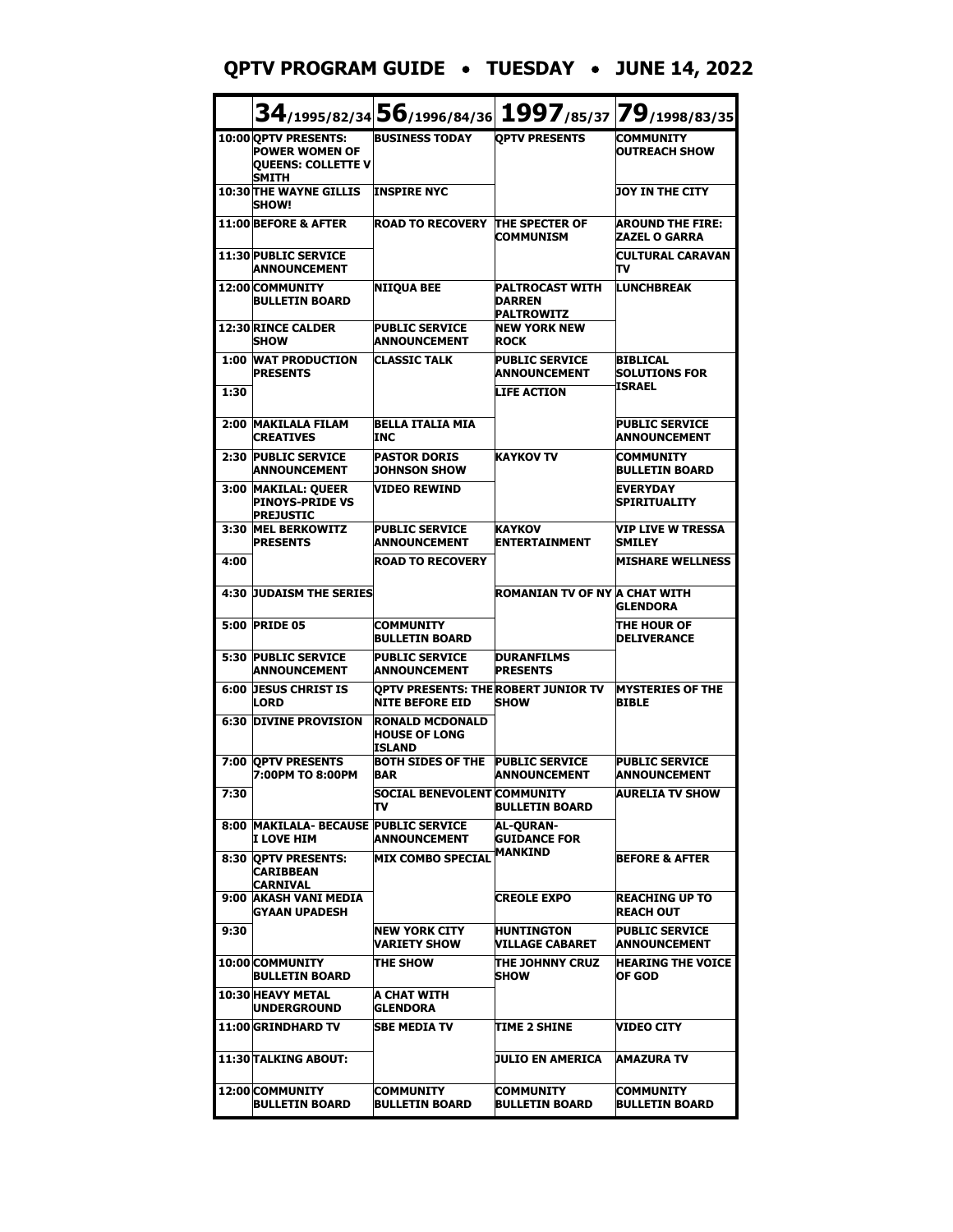#### **QPTV PROGRAM GUIDE** • **WEDNESDAY** • **JUNE 15, 2022**

|       |                                                                                      | $34$ /1995/82/34 56/1996/84/36                                                              |                                                                 | 1997/85/37 79/1998/83/35                                        |
|-------|--------------------------------------------------------------------------------------|---------------------------------------------------------------------------------------------|-----------------------------------------------------------------|-----------------------------------------------------------------|
|       | 10:00 CONFIRMED TRUTH                                                                | <b>PUBLIC SERVICE</b><br><b>ANNOUNCEMENT</b>                                                | <b>QPTV PRESENTS:</b><br><b>PYOQ-TANIA</b>                      | <b>AROUND THE FIRE:</b><br><b>ZAZEL O GARRA</b>                 |
|       | 10:30 KINGDOM LIFE<br><b>MINISTRIES</b>                                              | <b>THIS IS YOUR BIBLE</b>                                                                   | <b>AROUND THE FIRE:</b><br><b>ART ENG POWER</b><br><b>PUNCH</b> | <b>PROGRAMA</b><br><b>ANUNCIANDO</b><br><b>EVANGELTO ETERNO</b> |
| 11:00 |                                                                                      | VIP LIVE W TRESSA<br>SMILEY                                                                 | <b>ACCESS STUDIO</b>                                            |                                                                 |
|       | 11:30 PUBLIC SERVICE<br><b>ANNOUNCEMENT</b>                                          | <b>OPTV PRESENTS:</b><br><b>POWER WOMEN OF</b><br><b>OUEENS: COLLETTE V</b><br><b>SMITH</b> | <b>PUBLIC SERVICE</b><br><b>ANNOUNCEMENT</b>                    | <b>PUBLIC SERVICE</b><br><b>ANNOUNCEMENT</b>                    |
|       | 12:00 COMMUNITY<br><b>BULLETIN BOARD</b>                                             | ISRAEL THE CHURCH BARRIO LOCO TV<br><b>OF JESUS</b>                                         |                                                                 | IMS DIVINE'S OUI<br><b>HARMONY</b>                              |
|       | <b>12:30 BEER PRACTICE</b>                                                           |                                                                                             | <b>SHANAZ</b><br><b>MUSICAL SENSATION</b>                       |                                                                 |
|       | <b>1:00 TENDERHEARTED</b><br><b>MINISTRIES</b>                                       | <b>DEVONNE'S SIP &amp;</b><br><b>CHAT SHOW</b>                                              | <b>PR KREYOL</b>                                                | <b>EAGLES DIMENSION</b><br><b>BROADCAST</b>                     |
| 1:30  |                                                                                      | <b>MAKILAL: QUEER</b><br><b>PINOYS-PRIDE VS</b><br><b>PREJUSTIC</b>                         | <b>DURANFILMS</b><br><b>PRESENTS</b>                            |                                                                 |
|       | 2:00 QPTV PRESENTS:<br><b>AROUND QUEENS:</b><br><b>OMNIUM CIRCUS</b>                 | THE BETTER LIFE                                                                             | <b>PUBLIC SERVICE</b><br><b>ANNOUNCEMENT</b>                    | AN SUIL NA GAEL TV                                              |
|       | 2:30 TALKING GOP                                                                     | THE OASIS                                                                                   | C.A.V.E                                                         | <b>COMMUNITY</b><br><b>BULLETIN BOARD</b>                       |
| 3:00  |                                                                                      | <b>PUBLIC SERVICE</b><br><b>ANNOUNCEMENT</b>                                                | <b>LA LANTERNE</b><br><b>HAITIERNE HATENNE ANNOUNCEMENT</b>     | <b>PUBLIC SERVICE</b>                                           |
|       | 3:30 CORINNE'S PICKS                                                                 | <b>MAKILALA FILAM</b><br><b>CREATIVES</b>                                                   |                                                                 | <b>MYSTERIES OF THE</b><br><b>BIBLE</b>                         |
|       | <b>4:00 PUBLIC SERVICE</b><br><b>ANNOUNCEMENT</b>                                    | <b>BELLA ITALIA MIA</b><br><b>INC</b>                                                       | <b>HUNTINGTON</b><br><b>VILLAGE CABARET</b>                     |                                                                 |
|       | 4:30 PRIDE 05                                                                        | <b>PUBLIC SERVICE</b><br><b>ANNOUNCEMENT</b>                                                | <b>AL-QURAN-THE</b><br><b>FINAL MESSAGE</b>                     | <b>MAKILALA- BECAUSE</b><br>I LOVE HIM                          |
| 5:00  | <b>FRANCAMENTE</b><br><b>INTERNATIONAL</b>                                           | <b>COMMUNITY</b><br><b>BULLETIN BOARD</b>                                                   |                                                                 | THE KITCHEN CHEF<br><b>RENE HEWITT</b>                          |
| 5:30  |                                                                                      | <b>EVANGELIST</b><br>VIRGINIA MORGAN                                                        | <b>PUBLIC SERVICE</b><br><b>ANNOUNCEMENT</b>                    |                                                                 |
|       | <b>6:00 COMMUNITY LIVING</b>                                                         | <b>MACEDONIAN TV OF</b><br><b>USA</b>                                                       | <b>OPTV PRESENTS:</b><br><b>CARIBBEAN</b><br>CARNIVAL           | <b>THE PEOPLE'S</b><br><b>MUSEUM</b>                            |
|       | <b>6:30 TOMORROW'S</b><br><b>WORLD</b>                                               |                                                                                             | KAYKOV<br><b>ENTERTAINMENT</b>                                  |                                                                 |
| 7:00  | <b>EAGLES DIMENSION</b><br><b>BROADCAST</b>                                          | <b>ROAD TO RECOVEY</b><br><b>PRESENTS</b>                                                   |                                                                 | THE LIGHT<br><b>MILLENIUM TV</b>                                |
| 7:30  |                                                                                      |                                                                                             | <b>COMMUNITY</b><br><b>BULLETIN BOARD</b>                       | <b>UKS-INTERNATIONAL</b><br>VIBES                               |
|       | 8:00 OPTV PRESENTS:<br><b>AROUND QUEENS:</b><br><b>YOUNG CHEFS</b><br><b>ACADEMY</b> | <b>NETWORK TV</b>                                                                           | <b>BUKHARIAN TV</b>                                             | <b>WES HOUSTON</b><br><b>PRESENTS</b>                           |
| 8:30  | <b>A TASTE OF CANAAN</b>                                                             | <b>PUBLIC SERVICE</b><br><b>ANNOUNCEMENT</b>                                                |                                                                 | <b>HARVEST TIMES</b>                                            |
|       | 9:00 MY BLOCK T.V.                                                                   | <b>ECJFILMS</b><br><b>INSPIRATIONAL</b><br><b>BLEND</b>                                     | LA LANTERNE<br><b>HAITIERNE HATENNE</b>                         | <b>IPROJECT: HOPE</b>                                           |
|       | 9:30 PUBLIC SERVICE<br><b>ANNOUNCEMENT</b>                                           | <b>HEAVY METAL</b><br><b>UNDERGROUND</b>                                                    |                                                                 | <b>PUBLIC SERVICE</b><br><b>ANNOUNCEMENT</b>                    |
|       | 10:00 COMMUNITY<br><b>BULLETIN BOARD</b>                                             | TILDEVISION IDEAS HELLENIC VOICE                                                            |                                                                 | <b>WHATS UP NY</b>                                              |
|       | <b>10:30 FOUR VILLAGE</b><br><b>STUDIO PRESENTS</b>                                  | <b>PUBLIC SERVICE</b><br>ANNOUNCEMENT                                                       |                                                                 | <b>SORAYA'S "FIERCE"</b><br><b>COOKING SHOW</b>                 |
|       | 11:00 SCI FI NINJA<br><b>THEATER</b>                                                 | <b>COUGARS &amp;</b><br><b>JAGUARS</b>                                                      | <b>LUIS JIMENEZ</b><br><b>PRESENTA</b>                          | <b>PRETTY BAND RADIO</b>                                        |
| 11:30 |                                                                                      |                                                                                             |                                                                 | <b>AMAZURA TV</b>                                               |
|       | 12:00 COMMUNITY<br><b>BULLETIN BOARD</b>                                             | COMMUNITY<br><b>BULLETIN BOARD</b>                                                          | COMMUNITY<br>BULLETIN BOARD                                     | COMMUNITY<br><b>BULLETIN BOARD</b>                              |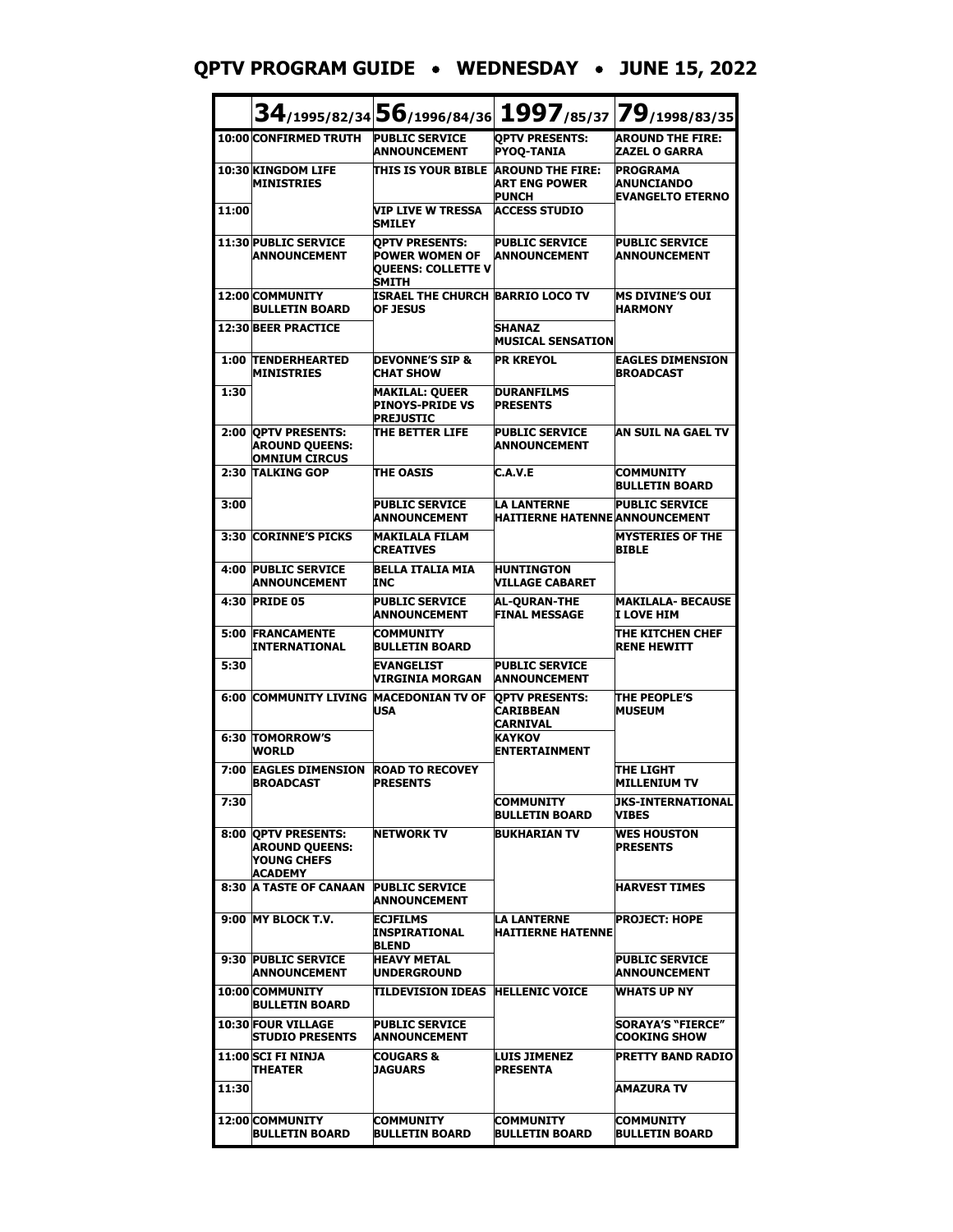#### **QPTV PROGRAM GUIDE** • **THURSDAY** • **JUNE 16, 2022**

|       |                                                                                         |                                                                         | 34/1995/82/34 56/1996/84/36 1997/85/37 79/1998/83/35                                            |                                                                     |
|-------|-----------------------------------------------------------------------------------------|-------------------------------------------------------------------------|-------------------------------------------------------------------------------------------------|---------------------------------------------------------------------|
|       | 10:00 OPTV PRESENTS<br><b>AROUND QUEENS:</b><br><b>POETS OF QUEENS</b>                  | <b>RONALD MCDONALD PUBLIC SERVICE</b><br><b>HOUSE OF LONG</b><br>ISLAND | <b>ANNOUNCEMENT</b>                                                                             | <b>OPTV PRESENTS:</b><br><b>THE NITE BEFORE</b><br>EID              |
|       | <b>10:30 PUBLIC SERVICE</b><br><b>ANNOUNCEMENT</b>                                      | THE WAY OF GOD                                                          | CHANNEL EYE T.V. NYPUBLIC SERVICE                                                               | <b>ANNOUNCEMENT</b>                                                 |
|       | <b>11:00 AKASH VANI MEDIA</b><br>GYAAN UPADESH                                          | <b>SONGS OF FREEDOM</b>                                                 |                                                                                                 | <b>PRAISE THE LORD</b>                                              |
| 11:30 |                                                                                         | <b>PUBLIC SERVICE</b><br><b>ANNOUNCEMENT</b>                            | <b>COMMUNICATIONS</b><br><b>CORNER: 2019</b><br><b>QUEENS PRIDE</b>                             |                                                                     |
|       | 12:00 COMMUNITY<br><b>BULLETIN BOARD</b>                                                | <b>MACEDONIAN TV OF</b><br>USA                                          | <b>OPTV PRESENTS:</b><br><b>AROUND QUEENS:</b><br><b>HELPIMG</b><br><b>INCARCERATED</b><br>MOMS | <b>CMS &amp; YOU</b>                                                |
|       | 12:30 NETWORK TV                                                                        |                                                                         | <b>HELLENIC VOICE</b>                                                                           | <b>PRAISE</b><br>TABERNACLE, INC.                                   |
|       | 1:00 DISCUSSING<br><b>PROBLEMS AND</b><br>ISSUES                                        | <b>ON FLEEK DIGITAL</b><br><b>MAGAZINE TV</b>                           |                                                                                                 | <b>PUBLIC SERVICE</b><br><b>ANNOUNCEMENT</b>                        |
| 1:30  | THE GILCHRIST<br><b>EXPERTENCE</b>                                                      | <b>DR. RENEE MEHRRA</b><br><b>REPORT</b>                                | BOSNIAN AMERICAN JUST JAMZ<br>πv                                                                |                                                                     |
| 2:00  |                                                                                         | <b>PUBLIC SERVICE</b><br>ANNOUNCEMENT                                   |                                                                                                 |                                                                     |
|       | 2:30 PUBLIC SERVICE<br><b>ANNOUNCEMENT</b>                                              | THE GOSPEL<br>WORSHIP                                                   | <b>PUBLIC SERVICE</b><br><b>ANNOUNCEMENT</b>                                                    | <b>COMMUNITY</b><br><b>BULLETIN BOARD</b>                           |
| 3:00  | <b>OPTV PRESENTS:</b><br><b>AROUND QUEENS:</b><br><b>QUEENS CHEFS</b><br><b>PROJECT</b> | <b>BROADCAST</b>                                                        | <b>BOTH SIDES OF THE BAR PROGRAMA</b>                                                           | <b>ANUNCIANDO</b><br><b>EVANGELTO ETERNO</b>                        |
| 3:30  | <b>WHERE ARE WE</b><br><b>GOING/WISDOM</b>                                              | <b>CAE TV SHOW</b>                                                      | <b>AROUND THE FIRE: ART</b><br><b>ENG POWER PUNCH</b>                                           |                                                                     |
| 4:00  |                                                                                         | <b>HURRICANES &amp;</b><br><b>GLOBAL WARMING</b>                        | OPTV PRESENTS: PYOQ- ROAD TO RECOVERY<br>TANIA                                                  |                                                                     |
| 4:30  | <b>QPTV PRESENTS: POWER</b><br><b>WOMEN OF QUEENS:</b><br><b>COLLETTE V SMITH</b>       |                                                                         | <b>PUBLIC SERVICE</b><br><b>ANNOUNCEMENT</b>                                                    |                                                                     |
| 5:00  | <b>VIP LIVE W TRESSA</b><br><b>SMILEY</b>                                               | <b>COMMUNITY</b><br><b>BULLETIN BOARD</b>                               | THE SPECTER OF<br><b>COMMUNISM</b>                                                              | <b>AROUND THE FIRE:</b><br><b>ZAZEL O GARRA</b>                     |
| 5:30  | <b>PUBLIC SERVICE</b><br><b>ANNOUNCEMENT</b>                                            | <b>PUBLIC SERVICE</b><br>ANNOUNCEMENT                                   |                                                                                                 | <b>LUNCHBREAK</b>                                                   |
|       | <b>6:00 OPTV PRESENTS</b><br>6:00PM - 8:00PM                                            | <b>WAT PRODUCTION</b><br><b>PRESENTS</b>                                | <b>DURANFILMS</b><br><b>PRESENTS</b>                                                            |                                                                     |
| 6:30  |                                                                                         |                                                                         | CHANNEL EYE T.V. NYPUBLIC SERVICE                                                               | <b>ANNOUNCEMENT</b>                                                 |
| 7:00  |                                                                                         | <b>EVERYDAY</b><br>SPIRITUALITY                                         |                                                                                                 | QPAC: BLOOD,<br><b>SWEAT &amp; TEARS</b>                            |
| 7:30  |                                                                                         | <b>PUBLIC SERVICE</b><br><b>ANNOUNCEMENT</b>                            | <b>COMMUNITY</b><br><b>BULLETIN BOARD</b>                                                       |                                                                     |
|       | 8:00 GODDESSES                                                                          | TCNY (THE CHINESE<br><b>NEW YORKER)</b>                                 | <b>MOMENTS IN LIFE</b>                                                                          | <b>SONGS OF FREEDOM</b>                                             |
| 8:30  |                                                                                         | YOUR BFF STEF                                                           | <b>BARRIO LOCO TV</b>                                                                           | <b>MAKILAL: QUEER</b><br><b>PINOYS-PRIDE VS</b><br><b>PREJUSTIC</b> |
|       | 9:00 THE WAY OF GOD                                                                     | <b>DIVINE TOUCH</b>                                                     | LATE NITE WITH<br><b>JOHNNY P</b>                                                               | VIDEO REWIND                                                        |
|       | 9:30 CONFIRMED TRUTH                                                                    | <b>INTERESTING SHOW</b>                                                 |                                                                                                 | A JOURNEY-<br><b>AESTHETIC REALM</b>                                |
|       | 10:00 COMMUNITY<br><b>BULLETIN BOARD</b>                                                |                                                                         | EL ADN DE LAS<br><b>NOTICIAS</b>                                                                | <b>PUBLIC SERVICE</b><br><b>ANNOUNCEMENT</b>                        |
|       | <b>10:30 THIS IS YOUR BIBLE CREATIVEGIFTS BY</b>                                        | DR. PATRICIA                                                            | <b>NEW YORK</b><br><b>NEW ROCK</b>                                                              | NIIQUA BEE                                                          |
|       | <b>11:00 COUNT THE BLOOD</b><br><b>CELLS</b>                                            | SCI FI NINJA<br>THEATER                                                 | VIBES                                                                                           | X.T.V                                                               |
| 11:30 |                                                                                         |                                                                         | JULIO EN AMERICA                                                                                | <b>BLESS THE MIC</b><br><b>CIPHERS</b>                              |
|       | 12:00 COMMUNITY<br><b>BULLETIN BOARD</b>                                                | COMMUNITY<br><b>BULLETIN BOARD</b>                                      | COMMUNITY<br><b>BULLETIN BOARD</b>                                                              | <b>COMMUNITY</b><br><b>BULLETIN BOARD</b>                           |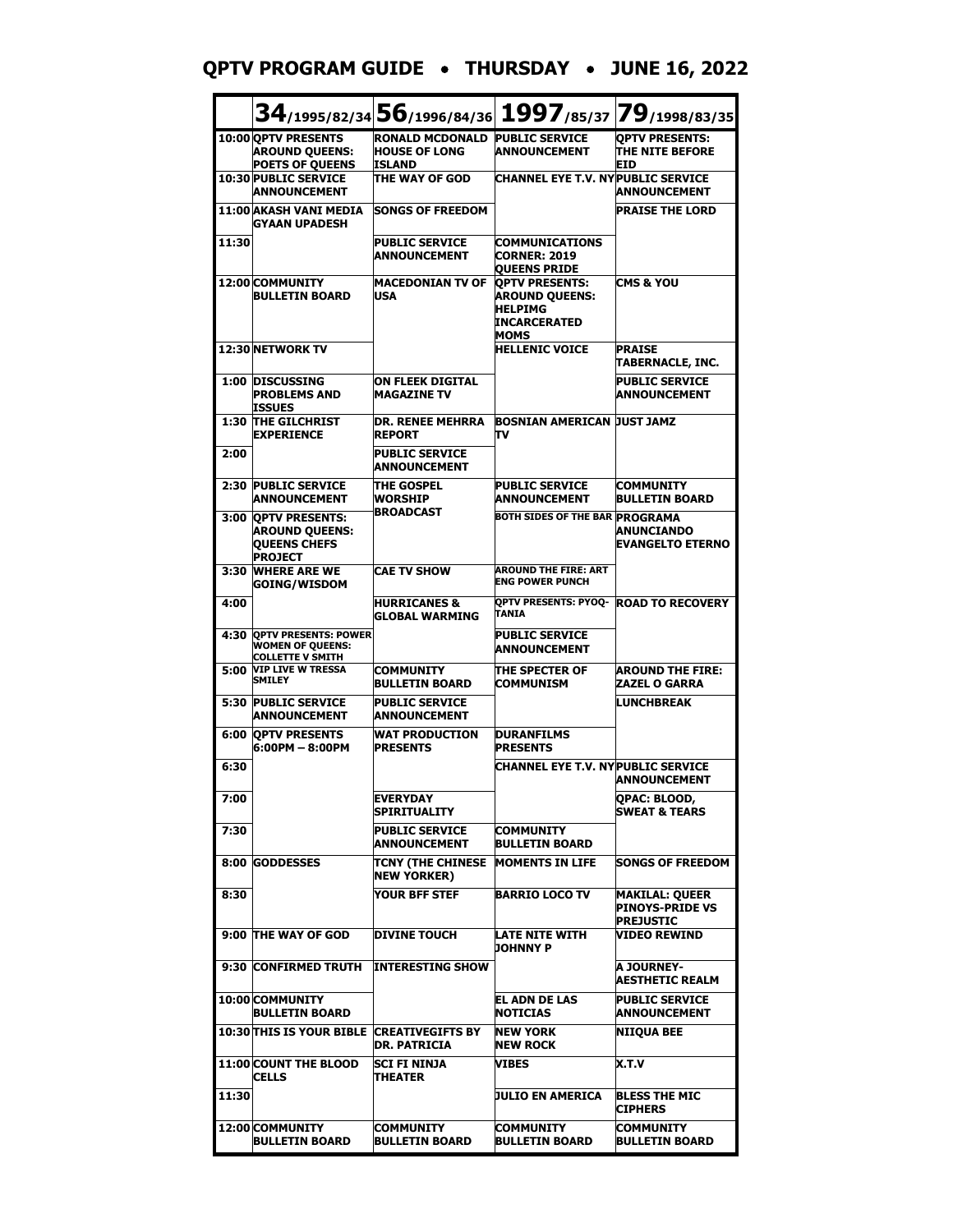#### **QPTV PROGRAM GUIDE** • **FRIDAY** • **JUNE 17, 2022**

|          |                                                                                      | $34$ /1995/82/34 56/1996/84/36                                                               |                                                                    | 1997/85/37 79/1998/83/35                      |
|----------|--------------------------------------------------------------------------------------|----------------------------------------------------------------------------------------------|--------------------------------------------------------------------|-----------------------------------------------|
|          | 10:00 OPTV PRESENTS:<br><b>AROUND QUEENS:</b><br><b>QUEENS</b><br><b>CARTOONISTS</b> | <b>PUBLIC SERVICE</b><br><b>ANNOUNCEMENT</b>                                                 | <b>OPTV PRESENTS:</b><br><b>PYOQ-TANIA</b>                         | <b>QUE SE ESCONDE</b><br><b>POR DEBA JO</b>   |
|          | <b>10:30 PUBLIC SERVICE</b><br><b>ANNOUNCEMENT</b>                                   | <b>OPTV PRESENTS:</b><br><b>POWER WOMEN OF</b><br><b>OUEENS: COLLETTE V</b><br>SMITH         | <b>PUBLIC SERVICE</b><br><b>ANNOUNCEMENT</b>                       |                                               |
|          | <b>11:00 AROUND THE FIRE:</b><br><b>ART ENG POWER</b><br><b>PUNCH</b>                | <b>GAIL ARCHER SHOW</b>                                                                      | <b>ATV</b>                                                         | <b>PUBLIC SERVICE</b><br><b>ANNOUNCEMENT</b>  |
|          | 11:30 ECJFILMS<br>INSPIRATIONAL<br><b>BLEND</b>                                      |                                                                                              |                                                                    | <b>WEST INDIAN</b><br>TODAY                   |
|          | <b>12:00 COMMUNITY</b><br><b>BULLETIN BOARD</b>                                      | <b>CORINNE'S PICKS</b>                                                                       | <b>STREETS CREOLE</b>                                              | VIP LIVE W TRESSA<br><b>SMILEY</b>            |
|          | 12:30 ASTORIA FILM<br><b>FESTIVAL PRESENTS</b>                                       | <b>PUBLIC SERVICE</b><br><b>ANNOUNCEMENT</b>                                                 | <b>PUBLIC SERVICE</b><br><b>ANNOUNCEMENT</b>                       | JESUS CHRIST IS<br>LORD                       |
| 1:00     | <b>WHATS UP NY</b>                                                                   | <b>CHRISTIAN</b><br><b>TELEVISION</b><br><b>NETWORK</b>                                      | <b>QUEENS WOMENS</b><br><b>ARTIST PT.1</b>                         | <b>COMMUNITY LIVING</b>                       |
| 1:30     | <b>PUBLIC SERVICE</b><br><b>ANNOUNCEMENT</b>                                         | <b>GUYANA CHUNES TV</b>                                                                      |                                                                    | <b>DURANFILMS</b><br><b>PRESENTS</b>          |
| 2:00     | <b>BELLA ITALIA MIA INC</b>                                                          |                                                                                              | <b>OPTV PRESENTS: THE PUBLIC SERVICE</b><br><b>NITE BEFORE EID</b> | <b>ANNOUNCEMENT</b>                           |
| 2:30     | <b>MAKILAL: QUEER</b><br><b>PINOYS-PRIDE VS</b><br><b>PREJUSTIC</b>                  | <b>MAKILALA FILAM</b><br><b>CREATIVES</b>                                                    | <b>PUBLIC SERVICE</b><br><b>ANNOUNCEMENT</b>                       | <b>COMMUNITY</b><br><b>BULLETIN BOARD</b>     |
|          | 3:00 TILDEVISION IDEAS                                                               | <b>PUBLIC SERVICE</b><br><b>ANNOUNCEMENT</b>                                                 | <b>TV EXCLUSIVO</b>                                                | C.A.V.E                                       |
| 3:30     | <b>PUBLIC SERVICE</b><br><b>ANNOUNCEMENT</b>                                         | <b>PRIDE 05</b>                                                                              |                                                                    | LIVING POSITIVE-<br><b>RECOVERY WORKS</b>     |
| 4:00     | <b>DIVINE TOUCH</b>                                                                  | <b>OPTV PRESENTS:</b><br><b>AROUND QUEENS:</b><br><b>HELPIMG</b><br><b>INCARCERATED MOMS</b> | <b>LUNCHBREAK</b>                                                  | <b>GRACE BAPTIST</b><br><b>CHURCH SERMONS</b> |
| 4:30     | <b>A TASTE OF CANAAN</b>                                                             | <b>HUNTINGTON VILLAGE</b><br><b>CABARET</b>                                                  |                                                                    |                                               |
| 5:00     | <b>MAKILALA- BECAUSE COMMUNITY</b><br>I LOVE HIM                                     | <b>BULLETIN BOARD</b>                                                                        | <b>BIBLICAL</b><br><b>SOLUTIONS FOR</b><br><b>ISRAEL</b>           | <b>TALKING GOP</b>                            |
| 5:30     | <b>YOUR BFF STEF</b>                                                                 | <b>PUBLIC SERVICE</b><br><b>ANNOUNCEMENT</b>                                                 |                                                                    |                                               |
| 6:00 FML |                                                                                      | <b>THE SAFIA</b><br><b>SEIVWRIGHT TV</b><br><b>ISHOW</b>                                     | <b>OPTV PRESENTS:</b><br><b>CARIBBEAN</b><br>CARNIVAL              | <b>PUBLIC SERVICE</b><br><b>ANNOUNCEMENT</b>  |
| 6:30     |                                                                                      |                                                                                              | <b>BOSNIAN AMERICAN</b><br>Tν                                      | <b>GAME SHOW BLOCK</b><br><b>PARTY</b>        |
|          | 7:00 QPTV PRESENTS:<br><b>AROUND QUEENS:</b><br><b>POETS OF QUEENS</b>               | <b>LIVING POSITIVE-</b><br><b>RECOVERY WORKS</b>                                             |                                                                    | <b>THE YESHIVA</b><br><b>CLASSROOM</b>        |
| 7:30     | <b>OPTV PRESENTS:</b>                                                                | <b>INTERESTING SHOW COMMUNITY</b>                                                            | <b>BULLETIN BOARD</b>                                              |                                               |
| 8:00     | <b>BEST THINGS IN</b><br><b>LIFE ARE FREE</b>                                        |                                                                                              | <b>PUBLIC SERVICE</b><br><b>ANNOUNCEMENT</b>                       | <b>WHERE ARE WE</b><br><b>GOING/WISDOM</b>    |
| 8:30     |                                                                                      | <b>THE GOSPEL</b><br>WORSHIP                                                                 | <b>ROAD TO RECOVERY</b>                                            |                                               |
|          | 9:00 QPTV PRESENTS                                                                   | BROADCAST                                                                                    |                                                                    | <b>BEER PRACTICE</b>                          |
| 9:30     | <b>PUBLIC SERVICE</b><br><b>ANNOUNCEMENT</b>                                         | <b>MISHARE WELLNESS GEMS OF ISLAM</b>                                                        |                                                                    | WEST INDIAN<br>TODAY                          |
|          | <b>10:00 COMMUNITY</b><br><b>BULLETIN BOARD</b>                                      | THE GILCHRIST<br><b>EXPERIENCE</b>                                                           |                                                                    | IT'S IN QUEENS                                |
|          | <b>10:30 HEAVY METAL</b><br><b>UNDERGROUND</b>                                       |                                                                                              | <b>PALTROCAST WITH</b><br>DARREN<br><b>PALTROWITZ</b>              | <b>PUBLIC SERVICE</b><br><b>ANNOUNCEMENT</b>  |
|          | 11:00 GODDESSES                                                                      | <b>BLESS THE MIC</b><br><b>CIPHERS</b>                                                       | <b>LUIS JIMENEZ</b><br>PRESENTA                                    | <b>FADE TO BLACK</b>                          |
| 11:30    |                                                                                      | X.T.V                                                                                        |                                                                    |                                               |
|          | <b>12:00 COMMUNITY</b><br><b>BULLETIN BOARD</b>                                      | <b>COMMUNITY</b><br><b>BULLETIN BOARD</b>                                                    | <b>COMMUNITY</b><br><b>BULLETIN BOARD</b>                          | COMMUNITY<br><b>BULLETIN BOARD</b>            |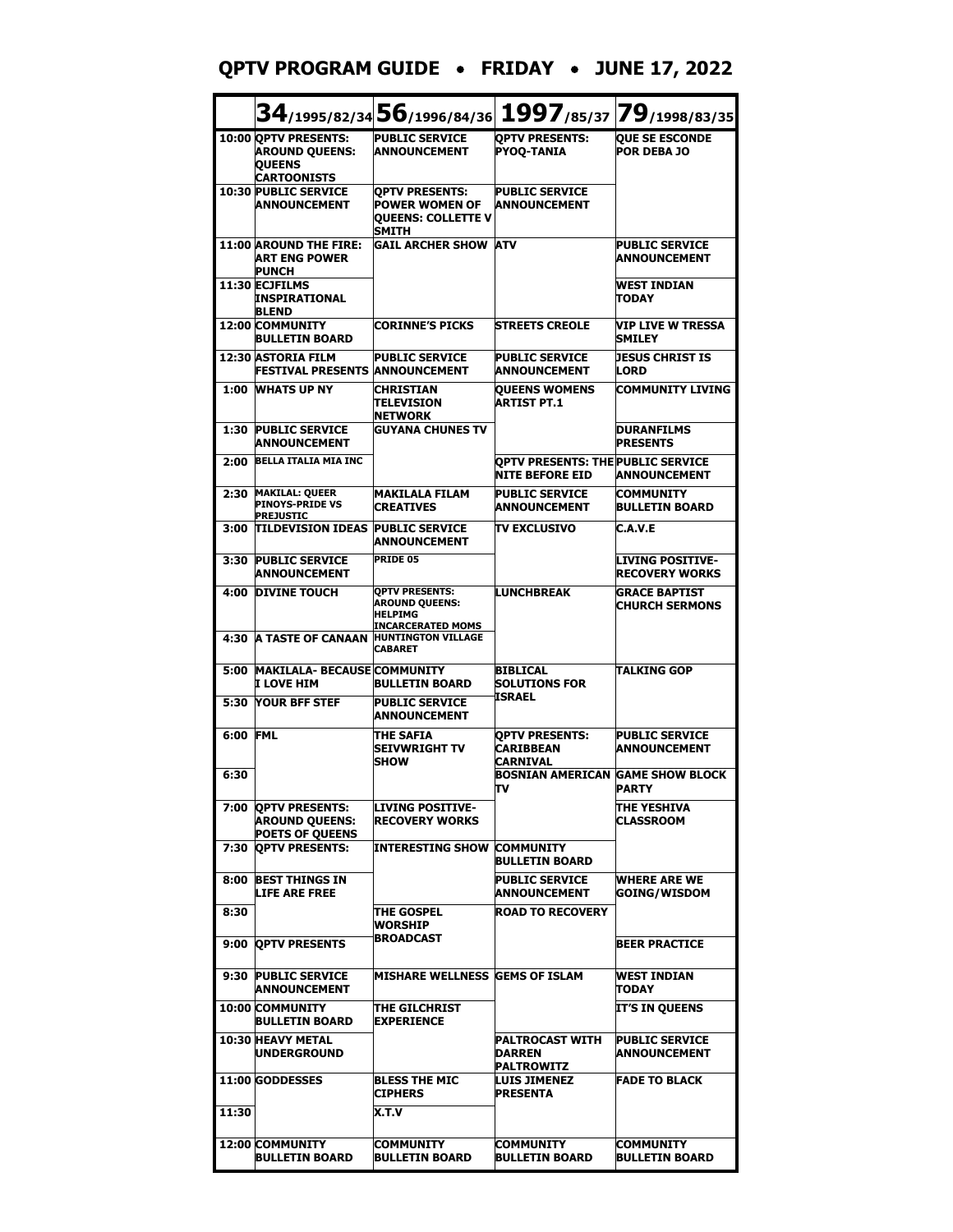#### **QPTV PROGRAM GUIDE** • **SATURDAY** • **JUNE 18, 2022**

|          |                                                              |                                                                     | 34/1995/82/34 56/1996/84/36 1997/85/37 79/1998/83/35                                 |                                                            |
|----------|--------------------------------------------------------------|---------------------------------------------------------------------|--------------------------------------------------------------------------------------|------------------------------------------------------------|
|          | 10:00 OVERCOMERS IN<br><b>CHRIST SERMON</b><br><b>SERIES</b> | TCNY (THE CHINESE OPTV PRESENTS:<br><b>NEW YORKER)</b>              | <b>AROUND QUEENS:</b><br>YOUNG CHEFS                                                 | <b>PUBLIC SERVICE</b><br><b>ANNOUNCEMENT</b>               |
|          | <b>10:30 PUBLIC SERVICE</b><br><b>ANNOUNCEMENT</b>           | <b>MAKILALA FILAM</b><br><b>CREATIVES</b>                           | <b>ACADEMY</b>                                                                       | <b>HARVEST TIMES</b>                                       |
|          | 11:00 OPTV PRESENTS:<br><b>CARIBBEAN</b><br><b>CARNIVAL</b>  | <b>MAKILAL: QUEER</b><br><b>PINOYS-PRIDE VS</b><br><b>PREJUSTIC</b> | THE JOHNNY CRUZ<br><b>SHOW</b>                                                       | <b>PRIDE 05</b>                                            |
|          | 11:30 HUNTINGTON<br><b>VILLAGE CABARET</b>                   | <b>MS. DIVINE'S TEE</b><br><b>HEE HEURE</b>                         |                                                                                      | <b>EASTERN LIGHT</b><br><b>SCREENING ZONE</b>              |
|          | 12:00 COMMUNITY<br><b>BULLETIN BOARD</b>                     | <b>PUBLIC SERVICE</b><br><b>ANNOUNCEMENT</b>                        | <b>ROBERT JUNIOR TV</b><br><b>SHOW</b>                                               |                                                            |
|          | 12:30 MAKILALA- BECAUSE GODS VISION 4 YOU<br>I LOVE HIM      |                                                                     |                                                                                      | THE KITCHEN CHEF<br><b>RENE HEWITT</b>                     |
| 1:00     | <b>HEARING THE VOICE C.A.V.E</b><br>OF GOD                   |                                                                     | <b>OPTV PRESENTS:</b><br><b>POWER WOMEN OF</b><br><b>QUEENS: COLLETTE V</b><br>SMITH |                                                            |
| 1:30     |                                                              | <b>VIDEOLOGUE</b>                                                   | <b>PUBLIC SERVICE</b><br>ANNOUNCEMENT                                                | <b>MY BLOCK T.V.</b>                                       |
| 2:00     | <b>PUBLIC SERVICE</b><br><b>ANNOUNCEMENT</b>                 | <b>VIP LIVE W TRESSA</b><br>SMILEY                                  | <b>AROUND THE FIRE:</b><br><b>ZAZEL O GARRA</b>                                      | <b>PUBLIC SERVICE</b><br><b>ANNOUNCEMENT</b>               |
| 2:30     | <b>DURANFILMS</b><br><b>PRESENTS</b>                         | <b>OPTV PRESENTS:</b><br><b>PYOO-TANIA</b>                          | <b>AROUND THE FIRE:</b><br>ART ENG POWER<br><b>PUNCH</b>                             | <b>COMMUNITY</b><br><b>BULLETIN BOARD</b>                  |
|          | 3:00 BELLA ITALIA MIA<br>INC                                 | <b>PUBLIC SERVICE</b><br><b>ANNOUNCEMENT</b>                        | <b>GEMS OF ISLAM</b>                                                                 | <b>IT'S IN QUEENS</b>                                      |
| 3:30     | <b>PUBLIC SERVICE</b><br><b>ANNOUNCEMENT</b>                 | <b>BOTH SIDES OF THE</b><br><b>BAR</b>                              |                                                                                      | <b>NEW YORK CITY</b><br><b>VARIETY SHOW</b>                |
|          | <b>4:00 CORINNE'S PICKS</b>                                  | <b>A JOURNEY-</b><br><b>AESTHETIC REALM</b>                         | <b>RONALD MCDONALD</b><br><b>HOUSE OF LONG</b><br>ISLAND                             | <b>QUE SE ESCONDE</b><br><b>POR DEBA JO</b>                |
|          | <b>4:30 CMS &amp; YOU</b>                                    | <b>SAVE NEW YORK</b><br><b>CITY</b>                                 | <b>PUBLIC SERVICE</b><br><b>ANNOUNCEMENT</b>                                         |                                                            |
|          | 5:00 DKS-INTERNATIONAL COMMUNITY<br><b>VIBES</b>             | <b>BULLETIN BOARD</b>                                               | <b>THE D'ESSENCE</b><br><b>SHOW</b>                                                  | <b>HELO SOUTH KOREA</b>                                    |
| 5:30     | THE LIGHT<br><b>MILLENIUM TV</b>                             | <b>PUBLIC SERVICE</b><br><b>ANNOUNCEMENT</b>                        |                                                                                      |                                                            |
|          | <b>6:00 PUBLIC SERVICE</b><br><b>ANNOUNCEMENT</b>            | <b>HURRICANES &amp;</b><br><b>GLOBAL WARMING</b>                    | <b>SHANAZ</b><br><b>MUSICAL SENSATION</b>                                            | <b>MODERN MIRACLES</b>                                     |
| 6:30     | <b>GRACE BAPTIST</b><br><b>CHURCH SERMONS</b>                |                                                                     | THE BIG UP YOUR<br><b>BRAND SHOW</b>                                                 | <b>NEW LABOR</b><br><b>MOVEMENT</b>                        |
| 7:00     |                                                              | <b>GODS VISION 4 YOU</b>                                            |                                                                                      | <b>PREPAIRING THE</b><br><b>WAY FOR THE</b><br>COMING KING |
|          | 7:30 TOUCH ME TV                                             | DJ JUST TV                                                          | COMMUNITY<br><b>BULLETIN BOARD</b>                                                   |                                                            |
| 8:00     |                                                              | DISCUSSING<br>PROBLEMS AND<br><b>ISSUES</b>                         | <b>INSPIRE NYC</b>                                                                   | <b>TENDERHEARTED</b><br><b>MINISTRIES</b>                  |
|          | <b>8:30 SAVE NEW YORK</b><br><b>CITY</b>                     | <b>ACCESS STUDIO</b>                                                | <b>TV EXCLUSIVO</b>                                                                  |                                                            |
| 9:00 THE | <b>INTERCONNECTIONS EXPERIENCE</b><br>NETWORK                | TOTAL MIRACLE                                                       |                                                                                      | <b>OPTV PRESENTS</b>                                       |
|          | 9:30 DR. RENEE MEHRRA<br><b>REPORT</b>                       | <b>THE OASIS</b>                                                    | <b>AL-QURAN-THE</b><br><b>FINAL MESSAGE</b>                                          | <b>JESUS IS THE</b><br><b>ANSWER</b>                       |
|          | 10:00 COMMUNITY<br>BULLETIN BOARD                            | <b>CLASSIC TALK</b>                                                 |                                                                                      | MS. DIVINE'S TEE<br><b>HEE HEURE</b>                       |
|          | 10:30 PRAISE<br>TABERNACLE, INC.                             |                                                                     | PR KREYOL                                                                            | IT'S TIME FOR<br><b>REVIVAL</b>                            |
|          | 11:00 O'S CRIB                                               | <b>SHOWBIZ INDUSTRY OSCILLATIONS</b><br>TV                          |                                                                                      | <b>GODDESSES</b>                                           |
|          | <b>11:30 EUPHONIOUS</b><br><b>EXPLORATIONS</b>               | <b>HEAVY METAL</b><br><b>UNDERGROUND</b>                            |                                                                                      |                                                            |
|          | 12:00 COMMUNITY<br><b>BULLETIN BOARD</b>                     | <b>COMMUNITY</b><br><b>BULLETIN BOARD</b>                           | <b>COMMUNITY</b><br><b>BULLETIN BOARD</b>                                            | <b>COMMUNITY</b><br><b>BULLETIN BOARD</b>                  |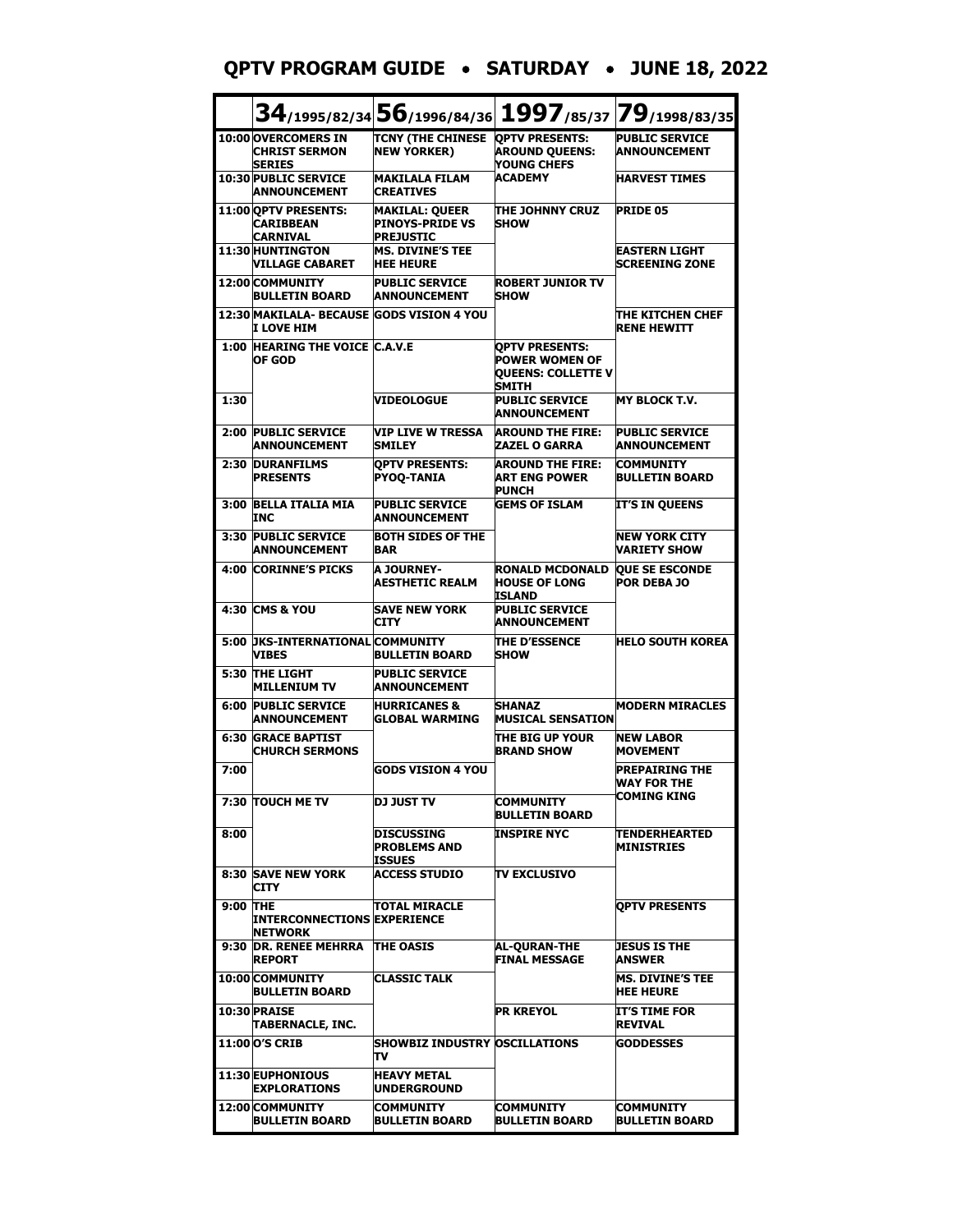#### **QPTV PROGRAM GUIDE** • **SUNDAY** • **JUNE 19, 2022**

|      |                                                                    | $34$ /1995/82/34 $56$ /1996/84/36                                                               |                                                                                             | 1997/85/37 79/1998/83/35                                      |
|------|--------------------------------------------------------------------|-------------------------------------------------------------------------------------------------|---------------------------------------------------------------------------------------------|---------------------------------------------------------------|
|      | 10:00 MAKILALA FILAM<br><b>CREATIVES</b>                           | <b>PUBLIC SERVICE</b><br><b>ANNOUNCEMENT</b>                                                    | <b>EL ADN DE LAS</b><br><b>NOTICIAS</b>                                                     | VIP LIVE W TRESSA<br>SMILEY                                   |
|      | 10:30 MAKILAL: QUEER<br><b>PINOYS-PRIDE VS</b><br><b>PREJUSTIC</b> | <b>PROJECT: HOPE</b>                                                                            | <b>AROUND THE FIRE:</b><br><b>ART ENG POWER</b><br><b>PUNCH</b>                             | <b>PUBLIC SERVICE</b><br><b>ANNOUNCEMENT</b>                  |
|      | <b>11:00 PRIDE 05</b>                                              | <b>OPTV PRESENTS:</b><br><b>AROUND QUEENS:</b><br><b>HELPIMG</b><br><b>INCARCERATED</b><br>MOMS | <b>BUKHARIAN TV</b>                                                                         | <b>MODERN MIRACLES</b>                                        |
|      | <b>11:30 FOUR VILLAGE</b><br><b>STUDIO PRESENTS</b>                | <b>CMS &amp; YOU</b>                                                                            |                                                                                             | BELLA ITALIA MIA<br>INC                                       |
|      | 12:00 COMMUNITY<br><b>BULLETIN BOARD</b>                           | <b>PUBLIC SERVICE</b><br><b>ANNOUNCEMENT</b>                                                    | <b>RONALD MCDONALD</b><br><b>HOUSE OF LONG</b><br>ISLAND                                    | <b>SOCIAL BENEVOLENT</b><br>Tν                                |
|      | <b>12:30 HUNTINGTON</b><br><b>VILLAGE CABARET</b>                  | LATE NITE WITH<br><b>JOHNNY P</b>                                                               | <b>CMS &amp; YOU</b>                                                                        | <b>THE SHOW</b>                                               |
|      | <b>1:00 OPTV PRESENTS</b>                                          |                                                                                                 | <b>PUBLIC SERVICE</b><br><b>ANNOUNCEMENT</b>                                                | <b>SORAYA'S "FIERCE"</b><br><b>COOKING SHOW</b>               |
|      | 1:30 OPTV PRESENTS:<br><b>CARIBBEAN</b><br><b>CARNIVAL</b>         | <b>PREPAIRING THE</b><br><b>WAY FOR THE</b><br><b>COMING KING</b>                               | <b>OPTV PRESENTS:</b><br><b>POWER WOMEN OF</b><br><b>QUEENS: COLLETTE V</b><br><b>SMITH</b> | <b>GAME SHOW BLOCK</b><br><b>PARTY</b>                        |
|      | 2:00 DESUS IS THE<br><b>ANSWER</b>                                 |                                                                                                 | <b>AROUND THE FIRE:</b><br><b>ART ENG POWER</b><br><b>PUNCH</b>                             | <b>PUBLIC SERVICE</b><br><b>ANNOUNCEMENT</b>                  |
| 2:30 | <b>DJ JUST TV</b>                                                  | <b>TOMORROW'S</b><br><b>WORLD</b>                                                               | <b>PUBLIC SERVICE</b><br>ANNOUNCEMENT                                                       | <b>COMMUNITY</b><br><b>BULLETIN BOARD</b>                     |
|      | 3:00 ARDZAGANG<br><b>ARMENIAN TV</b>                               | <b>DURANFILMS</b><br><b>PRESENTS</b>                                                            | <b>MOMENTS IN LIFE</b>                                                                      | <b>OVERCOMERS IN</b><br><b>CHRIST SERMON</b><br><b>SERIES</b> |
| 3:30 |                                                                    | <b>WES HOUSTON</b><br><b>PRESENTS</b>                                                           | <b>PUBLIC SERVICE</b><br><b>ANNOUNCEMENT</b>                                                | THE YESHIVA<br>CLASSROOM                                      |
|      | 4:00 IT'S TIME FOR<br><b>REVIVAL</b>                               | <b>MARK &amp; APRIL</b><br><b>SEPANSKI SHOW</b>                                                 | <b>AROUND THE FIRE:</b><br><b>ZAZEL O GARRA</b>                                             |                                                               |
| 4:30 | <b>PUBLIC SERVICE</b><br><b>ANNOUNCEMENT</b>                       |                                                                                                 | <b>CMS &amp; YOU</b>                                                                        | TOTAL MIRACLE<br><b>EXPERIENCE</b>                            |
| 5:00 | THE VOICE OF TRUTH COMMUNITY                                       | <b>BULLETIN BOARD</b>                                                                           | <b>KAYKOV TV</b>                                                                            | <b>ISRAEL THE CHURCH</b><br><b>OF JESUS</b>                   |
| 5:30 | <b>MAKILALA- BECAUSE THE</b><br>I LOVE HIM                         | <b>INTERCONNECTIONS</b><br><b>NETWORK</b>                                                       |                                                                                             |                                                               |
|      | <b>6:00 OPTV PRESENTS:</b>                                         | <b>PUBLIC SERVICE</b><br>ANNOUNCEMENT                                                           | <b>LIFE ACTION</b>                                                                          | <b>VIDEOLOGUE</b>                                             |
|      | <b>6:30 THE WAYNE GILLIS</b><br>SHUW!                              | <b>PRAISE THE LORD</b>                                                                          |                                                                                             | <b>BUSINESS TODAY</b>                                         |
| 7:00 | <b>PUBLIC SERVICE</b><br><b>ANNOUNCEMENT</b>                       |                                                                                                 | ASTORIA FILM<br><b>FESTIVAL PRESENTS</b>                                                    | THE BETTER LIFE                                               |
|      | 7:30 MEL BERKOWITZ<br><b>PRESENTS</b>                              | <b>PASTOR DORIS</b><br><b>JOHNSON SHOW</b>                                                      | <b>COMMUNITY</b><br><b>BULLETIN BOARD</b>                                                   | DOY IN THE CITY                                               |
| 8:00 |                                                                    | <b>DEVONNE'S SIP &amp;</b><br>CHAT SHOW                                                         |                                                                                             | KINGDOM LIFE<br><b>MINISTRIES</b>                             |
|      | <b>8:30 COMMUNITY</b><br><b>OUTREACH SHOW</b>                      | Tν                                                                                              | CULTURAL CARAVAN ROMANIAN TV OF NY                                                          |                                                               |
|      | 9:00 EASTERN LIGHT<br><b>SCREENING ZONE</b>                        | ITHE HOUR OF<br><b>DELIVERANCE</b>                                                              |                                                                                             | <b>FRANCAMENTE</b><br><b>INTERNATIONAL</b>                    |
| 9:30 |                                                                    |                                                                                                 | <b>PUBLIC SERVICE</b><br><b>ANNOUNCEMENT</b>                                                |                                                               |
|      | 10:00 COMMUNITY<br><b>BULLETIN BOARD</b>                           | MARK & APRIL<br><b>ISEPANSKI SHOW</b>                                                           | <b>OPTV PRESENTS</b>                                                                        | GUYANA CHUNES TV                                              |
|      | 10:30 AN SUIL NA GAEL TV                                           |                                                                                                 |                                                                                             |                                                               |
|      | 11:00 O'S CRIB                                                     | PRETTY BAND RADIOKAYKOV                                                                         | <b>FOUNDATION</b>                                                                           | <b>FADE TO BLACK</b>                                          |
|      | 11:30 SHOWBIZ INDUSTRY VIDEO CITY<br>Tν                            |                                                                                                 |                                                                                             |                                                               |
|      | 12:00 COMMUNITY<br><b>BULLETIN BOARD</b>                           | COMMUNITY<br><b>BULLETIN BOARD</b>                                                              | <b>COMMUNITY</b><br>BULLETIN BOARD                                                          | <b>COMMUNITY</b><br><b>BULLETIN BOARD</b>                     |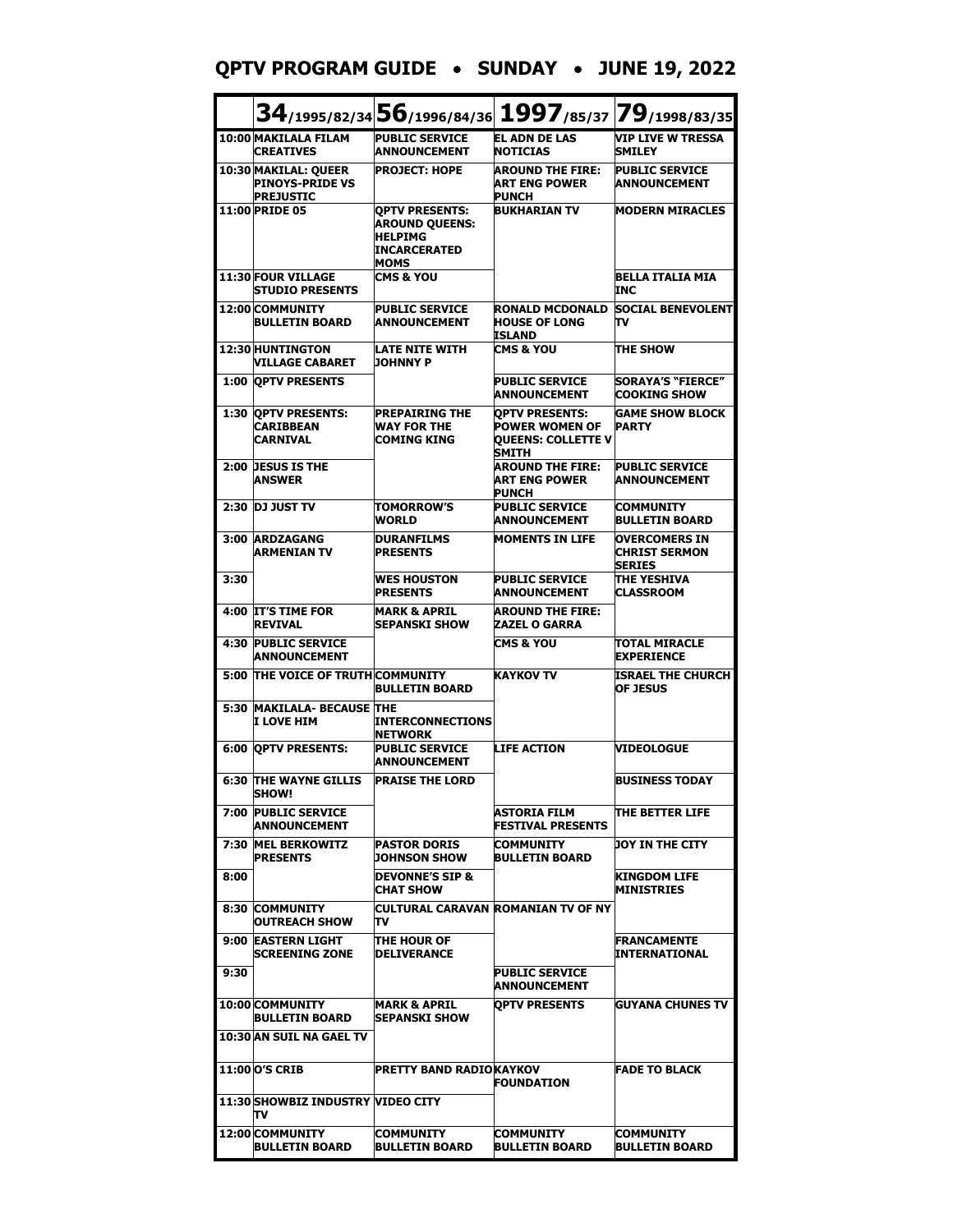# **QPTV PROGRAM GUIDE** • **MONDAY** • **JUNE 20, 2022**

|       |                                                                    | 34/1995/82/34 56/1996/84/36 1997/85/37 79/1998/83/35                                                   |                                                                                          |                                                                                   |
|-------|--------------------------------------------------------------------|--------------------------------------------------------------------------------------------------------|------------------------------------------------------------------------------------------|-----------------------------------------------------------------------------------|
|       | 10:00 OPTV PRESENTS:<br><b>PYOQ-TANIA</b>                          | <b>OPTV PRESENTS:</b><br><b>AROUND QUEENS:</b><br><b>HELPIMG</b><br><b>INCARCERATED</b><br><b>MOMS</b> | <b>PUBLIC SERVICE</b><br><b>ANNOUNCEMENT</b>                                             | <b>COMMUNICATIONS</b><br><b>CORNER: 2019</b><br><b>QUEENS PRIDE</b>               |
|       | 10:30 THE SAFIA<br><b>SEIVWRIGHT TV</b><br><b>SHOW</b>             | THE STATE OF THE<br><b>ARTS</b>                                                                        | <b>OPTV PRESENTS:</b><br><b>AROUND QUEENS:</b><br><b>BROADWAY IN THE</b><br><b>BOROS</b> | <b>PUBLIC SERVICE</b><br><b>ANNOUNCEMENT</b>                                      |
| 11:00 |                                                                    |                                                                                                        | DE AQUI Y DE ALLA                                                                        | <b>RONALD MCDONALD</b><br><b>HOUSE OF LONG</b><br>ISLAND                          |
|       | 11:30 COMMUNITY<br><b>BULLETIN BOARD</b>                           | <b>NEW LABOR</b><br><b>MOVEMENT</b>                                                                    |                                                                                          | <b>CORINNE'S PICKS</b>                                                            |
|       | 12:00 OPTV - CURRENT<br><b>AFFAIRS</b>                             | <b>CREATIVEGIFTS BY</b><br><b>DR. PATRICIA</b>                                                         | <b>THE D'ESSENCE</b><br><b>SHOW</b>                                                      | <b>QUE SE ESCONDE</b><br><b>POR DEBAJO</b>                                        |
| 12:30 |                                                                    | <b>WHAT IS GOSPEL?</b>                                                                                 |                                                                                          |                                                                                   |
|       | 1:00 EMPYRE<br><b>PRODUCTIONS</b><br><b>SHOW</b>                   |                                                                                                        | <b>CREOLE EXPO</b>                                                                       | <b>BEHOLD THE</b><br><b>PATTERN</b>                                               |
|       | <b>1:30 PUBLIC SERVICE</b><br><b>ANNOUNCEMENT</b>                  | <b>THE BIG UP YOUR</b><br><b>BRAND SHOW</b>                                                            | <b>STRAIGHT OFF THE</b><br><b>CANVAS</b>                                                 |                                                                                   |
| 2:00  | <b>BOTH SIDES OF THE BAR</b>                                       |                                                                                                        |                                                                                          | <b>PUBLIC SERVICE</b><br>ANNOUNCEMENT                                             |
| 2:30  | <b>AROUND THE FIRE: ART</b><br><b>ENG POWER PUNCH</b>              | <b>TIPS FOR</b><br><b>CONSUMERS</b>                                                                    | <b>PUBLIC SERVICE</b><br><b>ANNOUNCEMENT</b>                                             | <b>COMMUNITY</b><br><b>BULLETIN BOARD</b>                                         |
| 3:00  | <b>QPTV PRESENTS: THE</b><br><b>NITE BEFORE EID</b>                | <b>PUBLIC SERVICE</b><br><b>ANNOUNCEMENT</b>                                                           | <b>MAKILALA- BECAUSE CLAUDE JONES</b><br>I LOVE HIM                                      | <b>PRESENTS</b>                                                                   |
|       | 3:30 AURELIA TV SHOW                                               | <b>THE PEOPLE'S</b><br><b>MUSEUM</b>                                                                   | <b>GINA'S WEEKEND</b>                                                                    |                                                                                   |
| 4:00  |                                                                    |                                                                                                        | <b>HUNTINGTON</b><br><b>VILLAGE CABARET</b>                                              | <b>MIX COMBO SPECIAL</b>                                                          |
| 4:30  | <b>GOOD NITE SWEET</b><br><b>PRINCE RICHARD</b>                    | <b>OPTV PRESENTS:</b><br><b>CARIBBEAN</b><br>CARNIVAL                                                  | <b>PRIDE 05</b>                                                                          |                                                                                   |
| 5:00  |                                                                    | <b>COMMUNITY</b><br><b>BULLETIN BOARD</b>                                                              | <b>AL-QURAN-</b><br><b>GUIDANCE FOR</b>                                                  | <b>TOUCH ME TV</b>                                                                |
| 5:30  |                                                                    | <b>PUBLIC SERVICE</b><br><b>ANNOUNCEMENT</b>                                                           | <b>MANKIND</b>                                                                           |                                                                                   |
| 6:00  | <b>ON FLEEK DIGITAL</b><br><b>MAGAZINE TV</b>                      | <b>OPAC LIVE</b><br><b>PRESENTS-BEN</b><br><b>VEREEN</b>                                               | DE AQUI Y DE ALLA                                                                        | <b>PUBLIC SERVICE</b><br><b>ANNOUNCEMENT</b>                                      |
| 6:30  | <b>OPTV PRESENTS:</b><br><b>MADE IN QUEENS:</b><br>THE WOOD CARVER |                                                                                                        |                                                                                          | THE VOICE OF TRUTH                                                                |
|       | 7:00 MAKILALA FILAM<br><b>CREATIVES</b>                            | C.A.V.E                                                                                                | <b>PUBLIC SERVICE</b><br><b>ANNOUNCEMENT</b>                                             | <b>CHRISTIAN</b><br>TELEVISION<br><b>NETWORK</b>                                  |
| 7:30  | <b>BEHOLD THE</b><br><b>PATTERN</b>                                | BELLA ITALIA MIA<br>INC                                                                                | <b>COMMUNITY</b><br><b>BULLETIN BOARD</b>                                                | <b>CLAUDE JONES</b><br><b>PRESENTS</b>                                            |
| 8:00  |                                                                    | <b>EVANGELIST</b><br>VIRGINIA MORGAN                                                                   | <b>STREETS CREOLE</b>                                                                    |                                                                                   |
| 8:30  | <b>CAE TV SHOW</b>                                                 | <b>PUBLIC SERVICE</b><br><b>ANNOUNCEMENT</b>                                                           | <b>PUBLIC SERVICE</b><br><b>ANNOUNCEMENT</b>                                             | <b>CORINNE'S PICKS</b>                                                            |
|       | 9:00 ARDZAGANG<br><b>ARMENIAN TV</b>                               | <b>RINCE CALDER</b><br><b>ISHOW</b>                                                                    | <b>OFF THE CLIFF</b>                                                                     | <b>PUBLIC SERVICE</b><br><b>ANNOUNCEMENT</b>                                      |
| 9:30  |                                                                    | <b>JUDAISM THE SERIES</b>                                                                              |                                                                                          | <b>GAIL ARCHER SHOW</b>                                                           |
|       | 10:00 COMMUNITY<br><b>BULLETIN BOARD</b>                           | VIP LIVE W TRESSA<br>SMILEY                                                                            | GINA'S WEEKEND                                                                           |                                                                                   |
|       | <b>10:30 PUBLIC SERVICE</b><br><b>ANNOUNCEMENT</b>                 | <b>DURANFILMS</b><br><b>PRESENTS</b>                                                                   | <b>PUBLIC SERVICE</b><br><b>ANNOUNCEMENT</b>                                             | <b>OPTV PRESENTS: POWER</b><br><b>WOMEN OF QUEENS:</b><br><b>COLLETTE V SMITH</b> |
|       | <b>11:00 TALKING ABOUT:</b>                                        | <b>EUPHONIOUS</b><br><b>EXPLORATIONS</b>                                                               | <b>KAYKOV</b><br><b>FOUNDATION</b>                                                       | <b>PUBLIC SERVICE</b><br><b>ANNOUNCEMENT</b>                                      |
|       | 11:30 HEAVY METAL<br><b>IUNDERGROUND</b>                           | <b>GRINDHARD TV</b>                                                                                    |                                                                                          | <b>PUBLIC SERVICE</b><br>ANNOUNCEMENT                                             |
|       | 12:00 COMMUNITY<br><b>BULLETIN BOARD</b>                           | <b>COMMUNITY</b><br><b>BULLETIN BOARD</b>                                                              | <b>COMMUNITY</b><br><b>BULLETIN BOARD</b>                                                | <b>COMMUNITY</b><br><b>BULLETIN BOARD</b>                                         |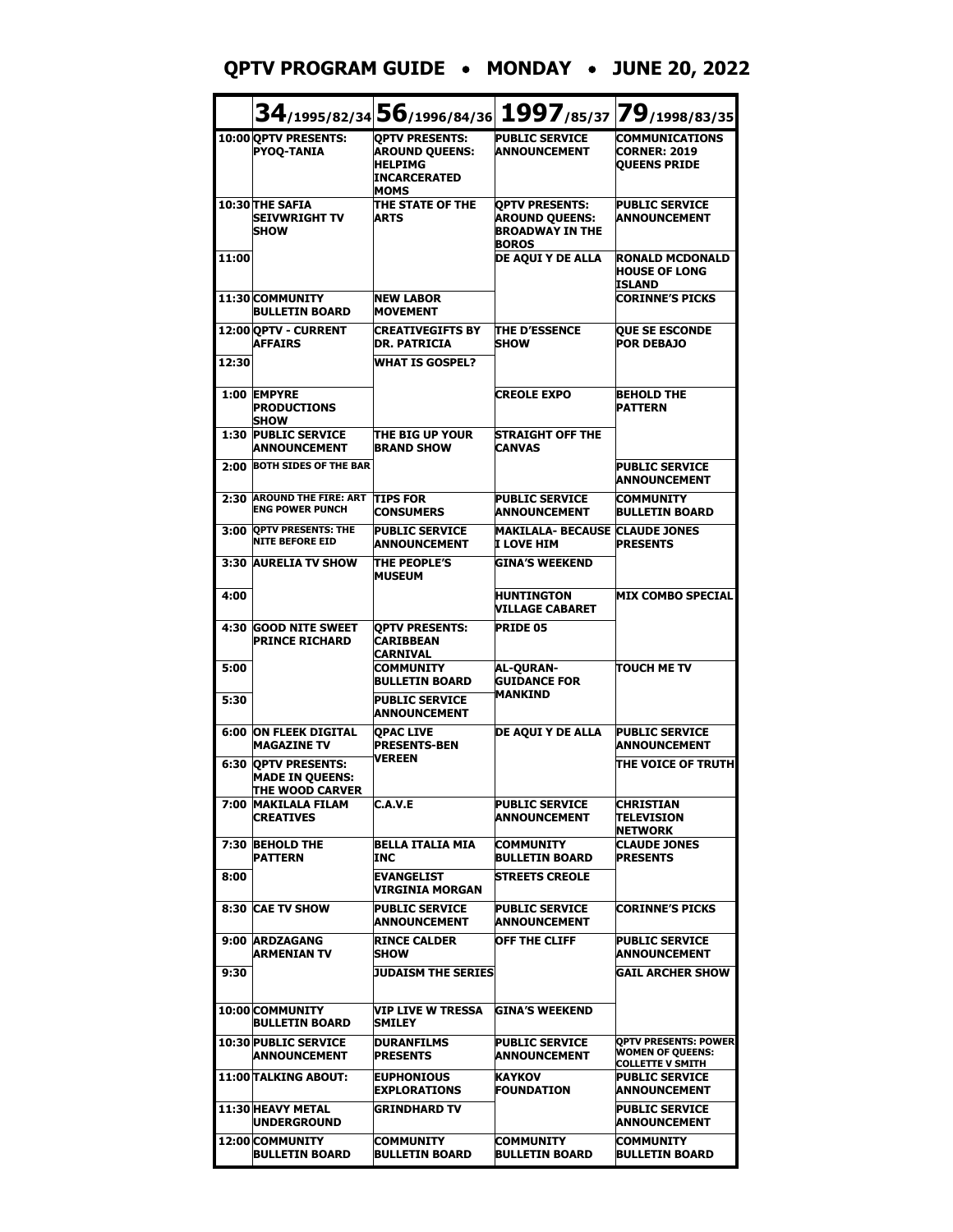#### **QPTV PROGRAM GUIDE** • **TUESDAY** • **JUNE 21, 2022**

|      |                                                                   | $34$ /1995/82/34 $56$ /1996/84/36 1997/85/37 79/1998/83/35                                      |                                                                   |                                                   |
|------|-------------------------------------------------------------------|-------------------------------------------------------------------------------------------------|-------------------------------------------------------------------|---------------------------------------------------|
|      | 10:00 OPTV PRESENTS:<br><b>AROUND QUEENS</b><br><b>PUBLICOLOR</b> | <b>BUSINESS TODAY</b>                                                                           | <b>OPTV PRESENTS</b>                                              | <b>COMMUNITY</b><br><b>OUTREACH SHOW</b>          |
|      | <b>10:30 THE WAYNE GILLIS</b><br><b>SHOW!</b>                     | <b>INSPIRE NYC</b>                                                                              |                                                                   | <b>JOY IN THE CITY</b>                            |
|      | 11:00 BEFORE & AFTER                                              | <b>ROAD TO RECOVERY</b>                                                                         | THE SPECTER OF<br><b>COMMUNISM</b>                                | <b>MAKILALA FILAM</b><br><b>CREATIVES</b>         |
|      | 11:30 PUBLIC SERVICE<br><b>ANNOUNCEMENT</b>                       |                                                                                                 |                                                                   | <b>CULTURAL CARAVAN</b><br>Tν                     |
|      | 12:00 COMMUNITY<br><b>BULLETIN BOARD</b>                          | <b>NIIOUA BEE</b>                                                                               | <b>PALTROCAST WITH</b><br><b>DARREN</b><br><b>PALTROWITZ</b>      | <b>LUNCHBREAK</b>                                 |
|      | 12:30 RINCE CALDER<br><b>SHOW</b>                                 | <b>PUBLIC SERVICE</b><br><b>ANNOUNCEMENT</b>                                                    | <b>NEW YORK NEW</b><br><b>ROCK</b>                                |                                                   |
|      | <b>1:00 WAT PRODUCTION</b><br><b>PRESENTS</b>                     | <b>CLASSIC TALK</b>                                                                             | <b>PUBLIC SERVICE</b><br>ANNOUNCEMENT                             | <b>BIBLICAL</b><br><b>SOLUTIONS FOR</b><br>ISRAEL |
| 1:30 |                                                                   |                                                                                                 | <b>LIFE ACTION</b>                                                |                                                   |
|      | 2:00 HUNTINGTON<br>VILLAGE CABARET                                | <b>VISIONS FROM THE</b><br><b>FANTASYMAN</b>                                                    |                                                                   | <b>PUBLIC SERVICE</b><br><b>ANNOUNCEMENT</b>      |
| 2:30 | <b>PUBLIC SERVICE</b><br><b>ANNOUNCEMENT</b>                      | <b>PASTOR DORIS</b><br>JOHNSON SHOW                                                             | <b>KAYKOV TV</b>                                                  | <b>COMMUNITY</b><br><b>BULLETIN BOARD</b>         |
|      | 3:00 PRIDE 05                                                     | <b>VIDEO REWIND</b>                                                                             |                                                                   | <b>EVERYDAY</b><br>SPIRITUALITY                   |
| 3:30 | <b>MEL BERKOWITZ</b><br><b>PRESENTS</b>                           | <b>PUBLIC SERVICE</b><br>ANNOUNCEMENT                                                           | <b>KAYKOV</b><br><b>ENTERTAINMENT</b>                             | <b>MAKILALA-VIOLENCE</b><br><b>AGAINST WOMEN</b>  |
| 4:00 |                                                                   | <b>OPAC: BLOOD,</b><br><b>SWEET &amp; TEARS</b>                                                 |                                                                   | <b>MISHARE WELLNESS</b>                           |
| 4:30 | <b>JUDAISM THE SERIES</b>                                         |                                                                                                 | ROMANIAN TV OF NY A CHAT WITH                                     | GLENDORA                                          |
|      | <b>5:00 MAKILALA- BECAUSE COMMUNITY</b><br>I LOVE HIM             | <b>BULLETIN BOARD</b>                                                                           |                                                                   | THE HOUR OF<br><b>DELIVERANCE</b>                 |
| 5:30 | <b>BOTH SIDES OF THE</b><br><b>BAR</b>                            | <b>PUBLIC SERVICE</b><br><b>ANNOUNCEMENT</b>                                                    | <b>OPTV PRESENTS: AQ</b><br><b>QUEENS BEER</b><br><b>FESTIVAL</b> |                                                   |
| 6:00 | <b>JESUS CHRIST IS</b><br>LORD                                    | <b>OPTV PRESENTS:</b><br><b>AROUND QUEENS:</b><br><b>HELPIMG</b><br>INCARCERATED<br><b>MOMS</b> | <b>ROBERT JUNIOR TV</b><br><b>SHOW</b>                            | <b>MYSTERIES OF THE</b><br><b>BIBLE</b>           |
| 6:30 | <b>PUBLIC SERVICE</b><br><b>ANNOUNCEMENT</b>                      | <b>COMMUNICATIONS</b><br><b>CORNER: 2019</b><br><b>QUEENS PRIDE</b>                             |                                                                   |                                                   |
|      | 7:00 QPTV PRESENTS<br>7:00PM TO 8:00PM                            | RONALD MCDONALD PUBLIC SERVICE<br><b>HOUSE OF LONG</b><br>ISLAND                                | <b>ANNOUNCEMENT</b>                                               | <b>PUBLIC SERVICE</b><br><b>ANNOUNCEMENT</b>      |
| 7:30 |                                                                   | <b>SOCIAL BENEVOLENT COMMUNITY</b><br>Tν                                                        | <b>BULLETIN BOARD</b>                                             | <b>AURELIA TV SHOW</b>                            |
| 8:00 | <b>OPTV PRESENTS:</b><br>CARIBBEAN<br>CARNIVAL                    | <b>EMPYRE</b><br><b>PRODUCTIONS</b><br><b>SHOW</b>                                              | AL-QURAN-<br><b>GUIDANCE FOR</b><br><b>MANKIND</b>                |                                                   |
|      | 8:30 OPTV PRESENTS: THE JUST JAMZ<br><b>NITE BEFORE EID</b>       |                                                                                                 |                                                                   | BEFORE & AFTER                                    |
|      | 9:00 AKASH VANI MEDIA<br>GYAAN UPADESH                            |                                                                                                 | <b>CREOLE EXPO</b>                                                | <b>CORINNE'S PICKS</b>                            |
| 9:30 |                                                                   | INEW YORK CITY<br>VARIETY SHOW                                                                  | <b>PUBLIC SERVICE</b><br>ANNOUNCEMENT                             | <b>PUBLIC SERVICE</b><br><b>ANNOUNCEMENT</b>      |
|      | 10:00 COMMUNITY<br><b>BULLETIN BOARD</b>                          | <b>THE SHOW</b>                                                                                 | THE JOHNNY CRUZ<br><b>SHOW</b>                                    | <b>HEARING THE VOICE</b><br>OF GOD                |
|      | 10:30 POP VIBES                                                   | A CHAT WITH<br><b>GLENDORA</b>                                                                  |                                                                   |                                                   |
|      | 11:00 GRINDHARD TV                                                | <b>SBE MEDIA TV</b>                                                                             | ITHE ALL NEW<br>BRAINEATERS SHOW                                  | VIDEO CITY                                        |
|      | <b>11:30 TALKING ABOUT:</b>                                       |                                                                                                 | JULIO EN AMERICA                                                  | <b>239 VARIETY SHOW</b>                           |
|      | 12:00 COMMUNITY<br><b>BULLETIN BOARD</b>                          | <b>COMMUNITY</b><br><b>BULLETIN BOARD</b>                                                       | COMMUNITY<br><b>BULLETIN BOARD</b>                                | COMMUNITY<br><b>BULLETIN BOARD</b>                |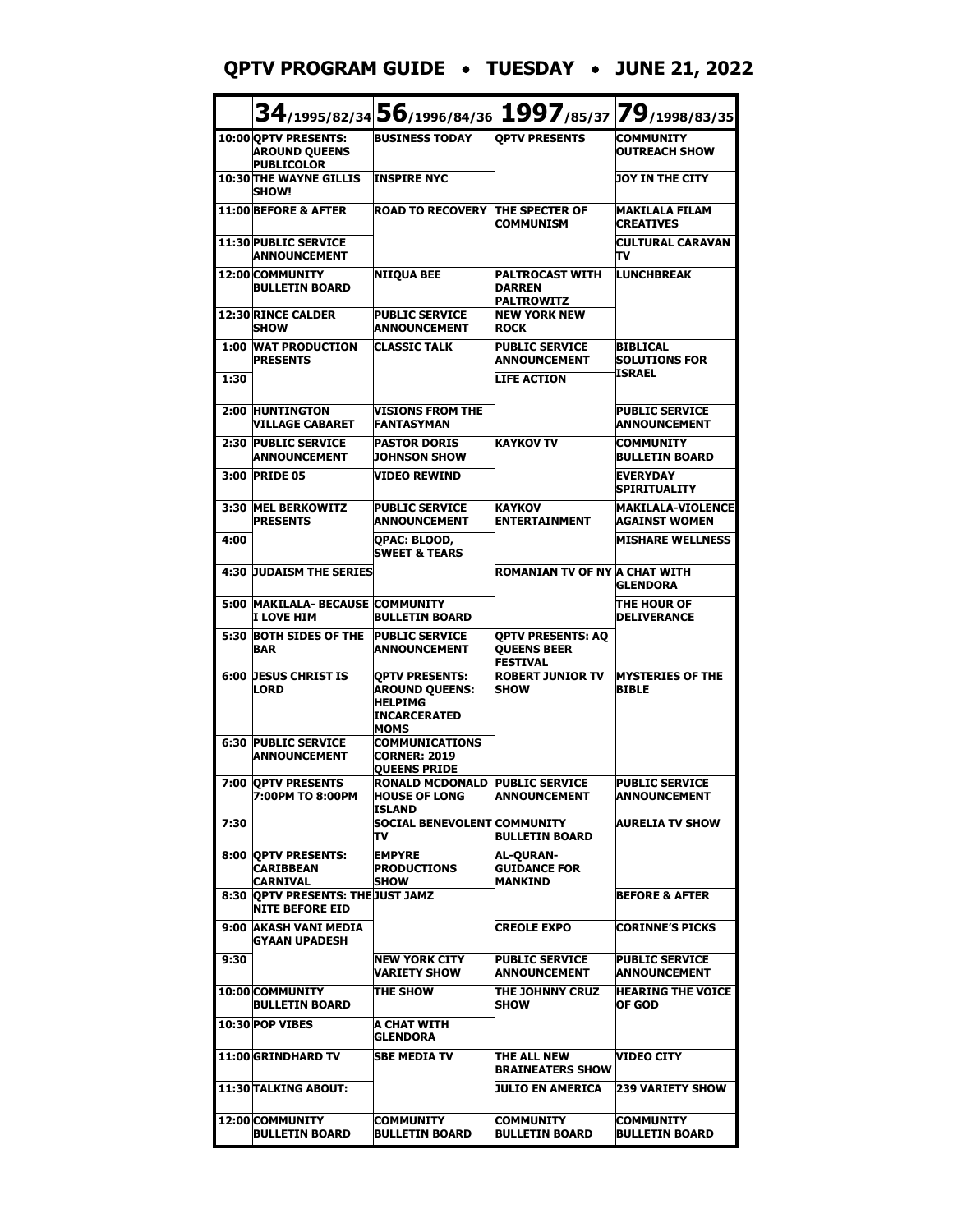#### **QPTV PROGRAM GUIDE** • **WEDNESDAY** • **JUNE 22, 2022**

|       |                                                                                      |                                                                     |                                                                      | 34/1995/82/34 56/1996/84/36 1997/85/37 79/1998/83/35 |
|-------|--------------------------------------------------------------------------------------|---------------------------------------------------------------------|----------------------------------------------------------------------|------------------------------------------------------|
|       | 10:00 CONFIRMED TRUTH                                                                | <b>PUBLIC SERVICE</b><br><b>ANNOUNCEMENT</b>                        | <b>CMS &amp; YOU</b>                                                 | <b>EKAM SRI PREETHAJI</b><br><b>&amp; KRISHNJAI</b>  |
|       | 10:30 KINGDOM LIFE<br><b>MINISTRIES</b>                                              | THIS IS YOUR BIBLE QPTV PRESENTS:                                   | <b>PYOQ-TANIA</b>                                                    | <b>PROGRAMA</b><br><b>ANUNCIANDO</b>                 |
| 11:00 |                                                                                      | <b>OPTV PRESENTS:</b><br>MIQ:<br>THE WOODCARVING<br><b>ARTIST</b>   | VIP LIVE W TRESSA<br><b>SMILEY</b>                                   | <b>EVANGELTO ETERNO</b>                              |
|       | 11:30 OPTV PRESENTS:<br><b>POWER WOMEN OF</b><br>QUEENS: COLLETTE V<br>SMITH         | <b>INSPIRING YOUTH</b>                                              | <b>PUBLIC SERVICE</b><br><b>ANNOUNCEMENT</b>                         | <b>SPOTLIGHT ON ST.</b><br>JOHN'S U.                 |
|       | 12:00 COMMUNITY<br><b>BULLETIN BOARD</b>                                             | ISRAEL THE CHURCH BARRIO LOCO TV<br><b>OF JESUS</b>                 |                                                                      | <b>QUARTETO</b><br><b>MODERNO</b>                    |
|       | <b>12:30 BEER PRACTICE</b>                                                           |                                                                     | <b>SHANAZ</b><br><b>MUSICAL SENSATION</b>                            |                                                      |
|       | 1:00 TENDERHEARTED<br><b>MINISTRIES</b>                                              | <b>PUBLIC SERVICE</b><br><b>ANNOUNCEMENT</b>                        | <b>PR KREYOL</b>                                                     | <b>EAGLES DIMENSION</b><br><b>BROADCAST</b>          |
| 1:30  |                                                                                      | C.A.V.E                                                             | <b>WELCOME</b>                                                       |                                                      |
|       | 2:00 QPTV PRESENTS:<br><b>AROUND OUEENS:</b><br><b>OMNIUM CIRCUS</b>                 | <b>THE BETTER LIFE</b>                                              | <b>PUBLIC SERVICE</b><br><b>ANNOUNCEMENT</b>                         | AN SUIL NA GAEL TV                                   |
| 2:30  | <b>TALKING GOP</b>                                                                   | <b>THE OASIS</b>                                                    | <b>OPTV PRESENTS:</b><br><b>POWER YOUTH</b><br><b>MICHELLE YOUNG</b> | <b>COMMUNITY</b><br><b>BULLETIN BOARD</b>            |
| 3:00  |                                                                                      | <b>PUBLIC SERVICE</b><br><b>ANNOUNCEMENT</b>                        | <b>LA LANTERNE</b><br><b>HAITIERNE HATENNEART ENG POWER</b>          | <b>AROUND THE FIRE:</b><br><b>PUNCH</b>              |
|       | <b>3:30 DURANFILMS</b><br><b>PRESENTS</b>                                            | <b>MAKILAL: QUEER</b><br><b>PINOYS-PRIDE VS</b><br><b>PREJUSTIC</b> |                                                                      | <b>MYSTERIES OF THE</b><br><b>BIBLE</b>              |
|       | 4:00 BELLA ITALIA MIA<br>INC                                                         | <b>HAVE PEN WILL</b><br><b>WRITE</b>                                | <b>FILM TALK</b>                                                     |                                                      |
| 4:30  | <b>PUBLIC SERVICE</b><br><b>ANNOUNCEMENT</b>                                         | <b>PUBLIC SERVICE</b><br><b>ANNOUNCEMENT</b>                        | <b>AL-OURAN-THE</b><br><b>FINAL MESSAGE</b>                          | <b>AROUND THE FIRE:</b><br><b>ZAZEL O GARRA</b>      |
| 5:00  | <b>FRANCAMENTE</b><br>INTERNATIONAL                                                  | <b>COMMUNITY</b><br><b>BULLETIN BOARD</b>                           |                                                                      | THE KITCHEN CHEF<br><b>RENE HEWITT</b>               |
| 5:30  |                                                                                      | <b>EVANGELIST</b><br>VIRGINIA MORGAN                                | <b>PUBLIC SERVICE</b><br><b>ANNOUNCEMENT</b>                         |                                                      |
| 6:00  | <b>COMMUNITY LIVING</b>                                                              | <b>MACEDONIAN TV OF</b><br><b>USA</b>                               | <b>BOTH SIDES OF THE</b><br><b>BAR</b>                               | <b>THE PEOPLE'S</b><br><b>MUSEUM</b>                 |
|       | <b>6:30 TOMORROW'S</b><br><b>WORLD</b>                                               |                                                                     | <b>KAYKOV</b><br><b>ENTERTAINMENT</b>                                |                                                      |
|       | 7:00 EAGLES DIMENSION<br><b>BROADCAST</b>                                            | <b>QUITNESS 4 SPECIAL</b>                                           |                                                                      | <b>CMS &amp; YOU</b>                                 |
| 7:30  |                                                                                      |                                                                     | <b>COMMUNITY</b><br>BULLETIN BOARD                                   | <b>JKS-INTERNATIONAL</b><br>VIBES                    |
|       | 8:00 QPTV PRESENTS:<br><b>AROUND QUEENS:</b><br><b>YOUNG CHEFS</b><br><b>ACADEMY</b> | <b>NETWORK TV</b>                                                   | <b>BUKHARIAN TV</b>                                                  | <b>WES HOUSTON</b><br><b>PRESENTS</b>                |
|       | <b>8:30 A TASTE OF CANAAN</b>                                                        | <b>PUBLIC SERVICE</b><br><b>ANNOUNCEMENT</b>                        |                                                                      | <b>HARVEST TIMES</b>                                 |
|       | 9:00 MY BLOCK T.V.                                                                   | <b>ECJFILMS</b><br><b>INSPIRATIONAL</b><br><b>BLEND</b>             | <b>LA LANTERNE</b><br><b>HAITIERNE HATENNE</b>                       | <b>PROJECT: HOPE</b>                                 |
|       | 9:30 PUBLIC SERVICE<br><b>ANNOUNCEMENT</b>                                           | <b>OPTV PRESENTS:</b><br><b>TRASH TO TREASURE</b>                   |                                                                      | <b>HEALTHMATTERZ</b>                                 |
|       | 10:00 COMMUNITY<br><b>BULLETIN BOARD</b>                                             | TILDEVISION IDEAS HELLENIC VOICE                                    |                                                                      | <b>WHATS UP NY</b>                                   |
|       | <b>10:30 FOUR VILLAGE</b><br><b>STUDIO PRESENTS</b>                                  | <b>PUBLIC SERVICE</b><br><b>ANNOUNCEMENT</b>                        |                                                                      | <b>CORINNE'S PICKS</b>                               |
|       | <b>11:00 SCI FI NINJA</b><br><b>THEATER</b>                                          | <b>SBE MEDIA TV</b>                                                 | <b>LUIS JIMENEZ</b><br><b>PRESENTA</b>                               | <b>PRETTY BAND RADIO</b>                             |
| 11:30 |                                                                                      | <b>AMAZURA TV</b>                                                   |                                                                      | O'S CRIB SPECIAL                                     |
|       | 12:00 COMMUNITY<br><b>BULLETIN BOARD</b>                                             | <b>COMMUNITY</b><br><b>BULLETIN BOARD</b>                           | <b>COMMUNITY</b><br><b>BULLETIN BOARD</b>                            | <b>COMMUNITY</b><br><b>BULLETIN BOARD</b>            |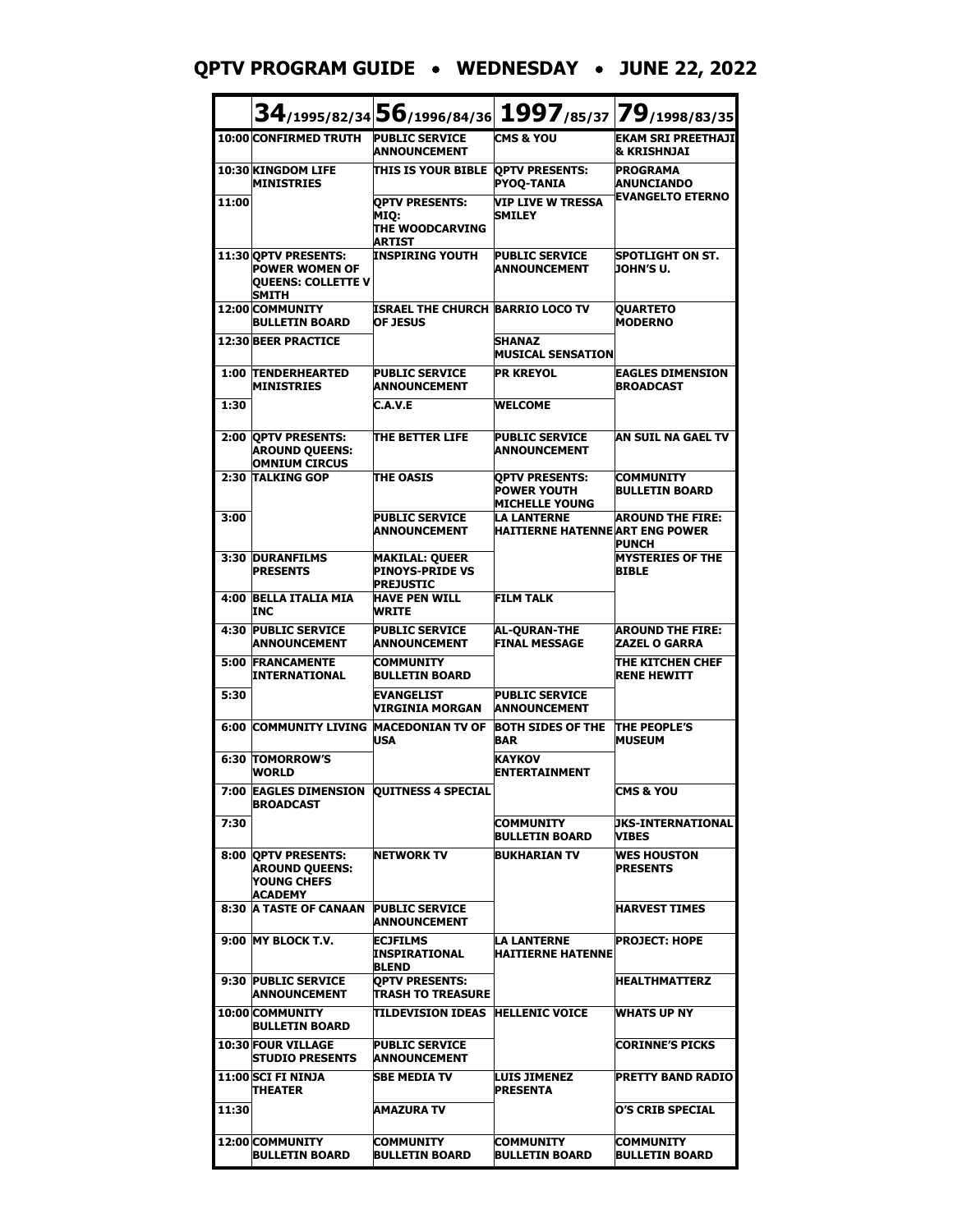#### **QPTV PROGRAM GUIDE** • **THURSDAY** • **JUNE 23, 2022**

|       |                                                                                  |                                                                                              | 34/1995/82/34 56/1996/84/36 1997/85/37 79/1998/83/35                     |                                                                 |
|-------|----------------------------------------------------------------------------------|----------------------------------------------------------------------------------------------|--------------------------------------------------------------------------|-----------------------------------------------------------------|
|       | 10:00 OPTV PRESENTS:<br><b>AROUND QUEENS:</b><br><b>POETS OF QUEENS</b>          | <b>OPTV PRESENTS:</b><br><b>AROUND QUEENS:</b><br><b>BROADWAY IN THE</b><br><b>BOROS</b>     | <b>PUBLIC SERVICE</b><br><b>ANNOUNCEMENT</b>                             | <b>OPTV PRESENTS: AO</b><br><b>QUEENS RUGBY</b><br><b>CLUB</b>  |
|       | <b>10:30 PUBLIC SERVICE</b><br><b>ANNOUNCEMENT</b>                               | THE WAY OF GOD                                                                               | CHANNEL EYE T.V. NYPUBLIC SERVICE                                        | <b>ANNOUNCEMENT</b>                                             |
|       | 11:00 AKASH VANI MEDIA<br>GYAAN UPADESH                                          | <b>SONGS OF FREEDOM</b>                                                                      |                                                                          | <b>PRAISE THE LORD</b>                                          |
| 11:30 |                                                                                  | <b>OPTV PRESENTS:</b><br><b>AROUND QUEENS:</b><br><b>HELPIMG</b><br><b>INCARCERATED MOMS</b> | <b>OPTV PRESENTS:</b><br><b>AROUND QUEENS</b><br><b>PUBLICOLOR</b>       |                                                                 |
|       | 12:00 COMMUNITY<br><b>BULLETIN BOARD</b>                                         | <b>MACEDONIAN TV OF</b><br><b>USA</b>                                                        | <b>PUBLIC SERVICE</b><br><b>ANNOUNCEMENT</b>                             | A GUIDE TO GUIDED<br><b>MEDITATION</b>                          |
|       | 12:30 NETWORK TV                                                                 |                                                                                              | <b>HELLENIC VOICE</b>                                                    | <b>PRAISE</b><br>TABERNACLE, INC.                               |
| 1:00  | <b>DISCUSSING</b><br><b>PROBLEMS AND</b><br>ISSUES                               | <b>PUBLIC SERVICE</b><br><b>ANNOUNCEMENT</b>                                                 |                                                                          | <b>EMOTIONAL</b><br><b>FREEDOM</b>                              |
| 1:30  | THE GILCHRIST<br><b>EXPERIENCE</b>                                               | <b>DR. RENEE MEHRRA</b><br><b>REPORT</b>                                                     | <b>BOSNIAN AMERICAN MIRO &amp; JOSEF</b><br>πv                           |                                                                 |
| 2:00  |                                                                                  | <b>OPTV PRESENTS: AO</b><br><b>OUEENS BEER</b><br><b>FESTIVAL</b>                            |                                                                          |                                                                 |
| 2:30  | <b>PUBLIC SERVICE</b><br><b>ANNOUNCEMENT</b>                                     | <b>THE GOSPEL</b><br><b>WORSHIP</b>                                                          | <b>PUBLIC SERVICE</b><br><b>ANNOUNCEMENT</b>                             | <b>COMMUNITY</b><br><b>BULLETIN BOARD</b>                       |
| 3:00  | <b>OPTV PRESENTS:</b><br><b>AROUND QUEENS:</b><br>QUEENS CHEFS<br><b>PROJECT</b> | <b>BROADCAST</b>                                                                             | <b>OPTV PRESENTS:</b><br><b>POWER YOUTH</b><br><b>MICHELLE YOUNG</b>     | <b>PROGRAMA</b><br><b>ANUNCIANDO</b><br><b>EVANGELTO ETERNO</b> |
| 3:30  | <b>WHERE ARE WE</b><br><b>GOING/WISDOM</b>                                       | <b>CAE TV SHOW</b>                                                                           | <b>EMOTIONAL</b><br><b>FREEDOM</b>                                       |                                                                 |
| 4:00  |                                                                                  | I COULD BE<br><b>DRINKING</b>                                                                | <b>OPTV PRESENTS:</b><br><b>QUEENS STORIES:</b><br>TIM MAURER            | <b>ROAD TO RECOVERY</b>                                         |
| 4:30  | <b>RIDE SHARES: DARK</b><br><b>SECRETS</b>                                       |                                                                                              | <b>PUBLIC SERVICE</b><br><b>ANNOUNCEMENT</b>                             |                                                                 |
| 5:00  | <b>CORRINE'S PICKS</b>                                                           | <b>COMMUNITY</b><br><b>BULLETIN BOARD</b>                                                    | THE SPECTER OF<br><b>COMMUNISM</b>                                       | <b>RIDE SHARES: DARK</b><br><b>SECRETS</b>                      |
| 5:30  | <b>PUBLIC SERVICE</b><br>ANNOUNCEMENT                                            | <b>RONALD MCDONALD</b><br><b>HOUSE OF LONG ISLAND</b>                                        |                                                                          | <b>LUNCHBREAK</b>                                               |
| 6:00  | <b>OPTV PRESENTS</b><br>6:00PM - 8:00PM                                          | <b>WAT PRODUCTION</b><br><b>PRESENTS</b>                                                     | <b>OPTV PRESENTS:</b><br><b>MIQ:</b><br><b>THE WOODCARVING</b><br>ARTIST |                                                                 |
| 6:30  |                                                                                  |                                                                                              | <b>CHANNEL EYE T.V. NY PUBLIC SERVICE</b>                                | <b>ANNOUNCEMENT</b>                                             |
| 7:00  |                                                                                  | EVERYDAY<br>SPIRITUALITY                                                                     |                                                                          | <b>MUSIC, MUSIC,</b><br><b>MUSIC</b>                            |
| 7:30  |                                                                                  | <b>COMMUNICATIONS</b><br><b>CORNER: 2019 QUEENS</b><br><b>PRIDE</b>                          | COMMUNITY<br><b>BULLETIN BOARD</b>                                       |                                                                 |
| 8:00  | <b>THE LIGHT</b><br><b>MILLENNIUM TV</b>                                         | TCNY (THE CHINESE<br><b>NEW YORKER)</b>                                                      | <b>MOMENTS IN LIFE</b>                                                   | <b>SONGS OF FREEDOM</b>                                         |
| 8:30  |                                                                                  | YOUR BFF STEF                                                                                | <b>BARRIO LOCO TV</b>                                                    | <b>PUBLIC SERVICE</b><br>ANNOUNCEMENT                           |
|       | 9:00 THE WAY OF GOD                                                              | <b>DIVINE TOUCH</b>                                                                          | LATE NITE WITH<br><b>JOHNNY P</b>                                        | VIDEO REWIND                                                    |
| 9:30  | <b>CONFIRMED TRUTH</b>                                                           | <b>ROAD TO REVOVERY</b>                                                                      |                                                                          | <b>A JOURNEY-</b><br><b>AESTHETIC REALM</b>                     |
|       | 10:00 COMMUNITY<br>BULLETIN BOARD                                                |                                                                                              | IEL ADN DE LAS<br><b>NOTICIAS</b>                                        | THE GRACE GRELLA<br><b>SHOW</b>                                 |
|       | <b>10:30 THIS IS YOUR BIBLE CREATIVEGIFTS BY</b>                                 | DR. PATRICIA                                                                                 | <b>NEW YORK</b><br><b>NEW ROCK</b>                                       | <b>NIIQUA BEE</b>                                               |
|       | <b>11:00 COUNT THE BLOOD</b><br><b>CELLS</b>                                     | ISCI FI NINJA<br>THEATER                                                                     | PARADOKZ EP.39                                                           | X.T.V                                                           |
| 11:30 |                                                                                  |                                                                                              | JULIO EN AMERICA                                                         | <b>BLESS THE MIC</b><br><b>CIPHERS</b>                          |
|       | 12:00 COMMUNITY<br><b>BULLETIN BOARD</b>                                         | <b>COMMUNITY</b><br><b>BULLETIN BOARD</b>                                                    | <b>COMMUNITY</b><br><b>BULLETIN BOARD</b>                                | <b>COMMUNITY</b><br><b>BULLETIN BOARD</b>                       |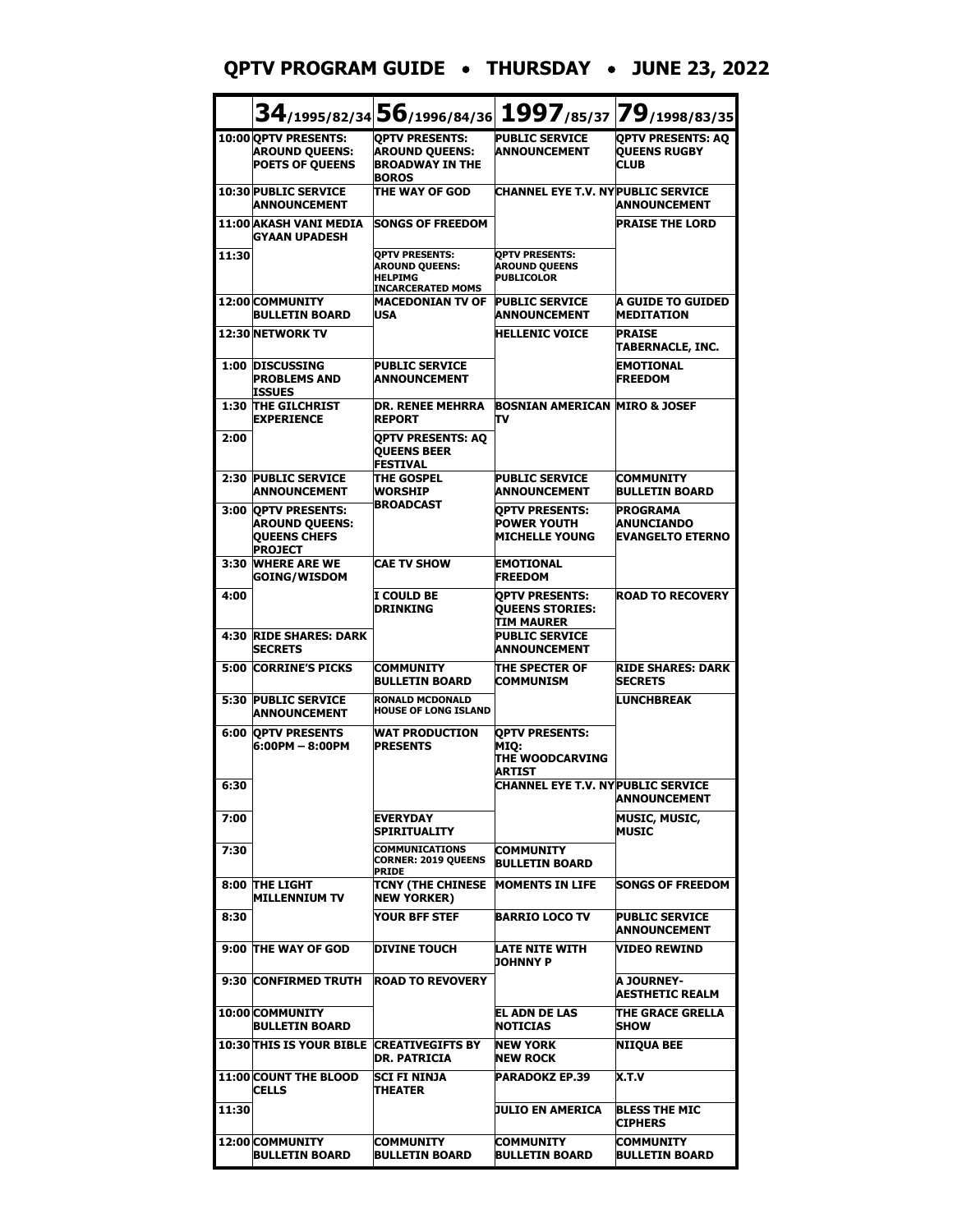#### **QPTV PROGRAM GUIDE** • **FRIDAY** • **JUNE 24, 2022**

|       | 4                                                                             |                                                                                              | $34$ /1995/82/3 56/1996/84/36 1997/85/37 79/1998/83/35                                   |                                                  |
|-------|-------------------------------------------------------------------------------|----------------------------------------------------------------------------------------------|------------------------------------------------------------------------------------------|--------------------------------------------------|
|       | 10:00 QPTV PRESENTS:<br><b>AROUND QUEENS:</b><br><b>QUEENS</b><br>CARTOONISTS | <b>RONALD MCDONALD</b><br><b>HOUSE OF LONG</b><br><b>TSLAND</b>                              | <b>COMMUNICATIONS</b><br><b>CORNER: 2019</b><br><b>OUEENS PRIDE</b>                      | <b>QUE SE ESCONDE</b><br><b>POR DEBA JO</b>      |
|       | <b>10:30 PUBLIC SERVICE</b><br>ANNOUNCEMENT                                   | <b>FILM TALK</b>                                                                             | <b>PUBLIC SERVICE</b><br>ANNOUNCEMENT                                                    |                                                  |
|       | 11:00 WELCOME                                                                 | <b>GAIL ARCHER SHOW</b>                                                                      | <b>BETWEEN</b><br><b>HURRICANES</b>                                                      | <b>PUBLIC SERVICE</b><br>ANNOUNCEMENT            |
|       | 11:30 ECJFILMS<br><b>INSPIRATIONAL</b><br><b>BLEND</b>                        |                                                                                              |                                                                                          | <b>WEST INDIAN</b><br><b>TODAY</b>               |
|       | <b>12:00 COMMUNITY</b><br><b>BULLETIN BOARD</b>                               | <b>BRAINTRUST PLUS</b>                                                                       | <b>STREETS CREOLE</b>                                                                    | <b>EMOTIONAL</b><br><b>FREEDOM</b>               |
|       | <b>12:30 ASTORIA FILM</b><br>FESTIVAL<br><b>PRESENTS</b>                      | <b>PUBLIC SERVICE</b><br>ANNOUNCEMENT                                                        | <b>QPTV PRESENTS: AQ</b><br><b>QUEENS RUGBY CLUB</b>                                     | <b>JESUS CHRIST IS</b><br><b>LORD</b>            |
| 1:00  | <b>WHATS UP NY</b>                                                            | <b>CHRISTIAN</b><br><b>TELEVISION</b><br><b>NETWORK</b>                                      | <b>OPTV PRESENTS:</b><br><b>AROUND QUEENS:</b><br><b>BROADWAY IN THE</b><br><b>BOROS</b> | <b>COMMUNITY LIVING</b>                          |
| 1:30  | <b>PUBLIC SERVICE</b><br><b>ANNOUNCEMENT</b>                                  | <b>GUYANA CHUNES TV</b>                                                                      | LUNCH BREAK EP. 13 MAKILALA-MUSIC IN                                                     | SCHOOL                                           |
| 2:00  | <b>QPTV PRESENTS:</b><br><b>QUEENS STORIES: TIM</b><br><b>MAURER</b>          |                                                                                              |                                                                                          | <b>AROUND THE FIRE:</b><br><b>SHAFINA AHMED</b>  |
| 2:30  | <b>NO TIME FOR</b><br><b>PERFECTION SHOW 2</b>                                | <b>OPTV PRESENTS:</b><br><b>POWER YOUTH</b><br><b>MICHELLE YOUNG</b>                         | OPTV PRESENTS: AO<br><b>QUEENS BEER</b><br><b>FESTIVAL</b>                               | <b>COMMUNITY</b><br><b>BULLETIN BOARD</b>        |
| 3:00  | <b>TILDEVISION</b><br><b>IDEAS</b>                                            | THE FANTASYMAN                                                                               | <b>TV EXCLUSIVO</b>                                                                      | <b>PUBLIC SERVICE</b><br>ANNOUNCEMENT            |
| 3:30  | <b>PUBLIC SERVICE</b><br><b>ANNOUNCEMENT</b>                                  | <b>PUBLIC SERVICE</b><br><b>ANNOUNCEMENT</b>                                                 |                                                                                          | <b>LIVING POSITIVE-</b><br><b>RECOVERY WORKS</b> |
| 4:00  | <b>DIVINE TOUCH</b>                                                           | <b>QPTV PRESENTS:</b><br><b>AROUND QUEENS:</b><br><b>HELPIMG</b><br><b>INCARCERATED MOMS</b> | <b>LUNCHBREAK</b>                                                                        | <b>GRACE BAPTIST</b><br><b>CHURCH SERMONS</b>    |
| 4:30  | <b>A TASTE OF</b><br><b>CANAAN</b>                                            | <b>OPTV PRESENTS: THE</b><br><b>NITE BEFORE EID</b>                                          |                                                                                          |                                                  |
| 5:00  | <b>RIDE SHARES:</b><br>DARK SECRETS                                           | <b>COMMUNITY</b><br>BULLETIN BOARD                                                           | <b>BIBLICAL</b><br><b>SOLUTIONS FOR</b>                                                  | <b>TALKING GOP</b>                               |
| 5:30  | <b>YOUR BFF STEF</b>                                                          | <b>PUBLIC SERVICE</b><br>ANNOUNCEMENT                                                        | ISRAEL                                                                                   |                                                  |
| 6:00  | <b>ROAD TO</b><br><b>RECOVERY</b>                                             | THE SAFIA<br>SEIVWRIGHT TV<br><b>SHOW</b>                                                    | <b>CORRINE'S PICKS</b>                                                                   | <b>THE PEOPLE'S</b><br><b>FORUM</b>              |
| 6:30  |                                                                               |                                                                                              | <b>BOSNIAN AMERICAN</b><br>TV                                                            | <b>PUBLIC SERVICE</b><br>ANNOUNCEMENT            |
|       | 7:00 OPTV PRESENTS:<br><b>AROUND QUEENS:</b><br><b>POETS OF QUEENS</b>        | <b>LIVING POSITIVE-</b><br><b>RECOVERY WORKS</b>                                             |                                                                                          | THE YESHIVA<br><b>CLASSROOM</b>                  |
| 7:30  | <b>PUBLIC SERVICE</b><br><b>ANNOUNCEMENT</b>                                  | <b>THE REAL HEROES</b>                                                                       | <b>COMMUNITY</b><br><b>BULLETIN BOARD</b>                                                |                                                  |
| 8:00  | <b>TILDEVISION</b><br><b>IDEAS</b>                                            |                                                                                              | <b>PUBLIC SERVICE</b><br>ANNOUNCEMENT                                                    | <b>WHERE ARE WE</b><br><b>GOING/WISDOM</b>       |
| 8:30  |                                                                               | <b>THE GOSPEL</b><br>WORSHIP                                                                 | <b>AFRICA ON THE RISE</b>                                                                |                                                  |
|       | 9:00 OPTV PRESENTS                                                            | <b>BROADCAST</b>                                                                             |                                                                                          | <b>BEER PRACTICE</b>                             |
|       | 9:30 ASK THE DOC                                                              | <b>MISHARE WELLNESS GEMS OF ISLAM</b>                                                        |                                                                                          | <b>WEST INDIAN</b><br><b>TODAY</b>               |
|       | 10:00 COMMUNITY<br><b>BULLETIN BOARD</b>                                      | <b>THE GILCHRIST</b><br><b>EXPERIENCE</b>                                                    |                                                                                          | IT'S IN QUEENS                                   |
|       | 10:30 SPOTLIGHT ON ST.<br>JOHN'S U.                                           |                                                                                              | <b>PALTROCAST WITH</b><br><b>DARREN</b><br><b>PALTROWITZ</b>                             | <b>PUBLIC SERVICE</b><br><b>ANNOUNCEMENT</b>     |
|       | 11:00 GODDESSES                                                               | <b>BLESS THE MIC</b><br><b>CIPHERS</b>                                                       | <b>LUIS JIMENEZ</b><br><b>PRESENTA</b>                                                   | <b>FADE TO BLACK</b>                             |
| 11:30 |                                                                               | X.T.V                                                                                        |                                                                                          |                                                  |
|       | 12:00 COMMUNITY<br><b>BULLETIN BOARD</b>                                      | <b>COMMUNITY</b><br><b>BULLETIN BOARD</b>                                                    | <b>COMMUNITY</b><br><b>BULLETIN BOARD</b>                                                | <b>COMMUNITY</b><br><b>BULLETIN BOARD</b>        |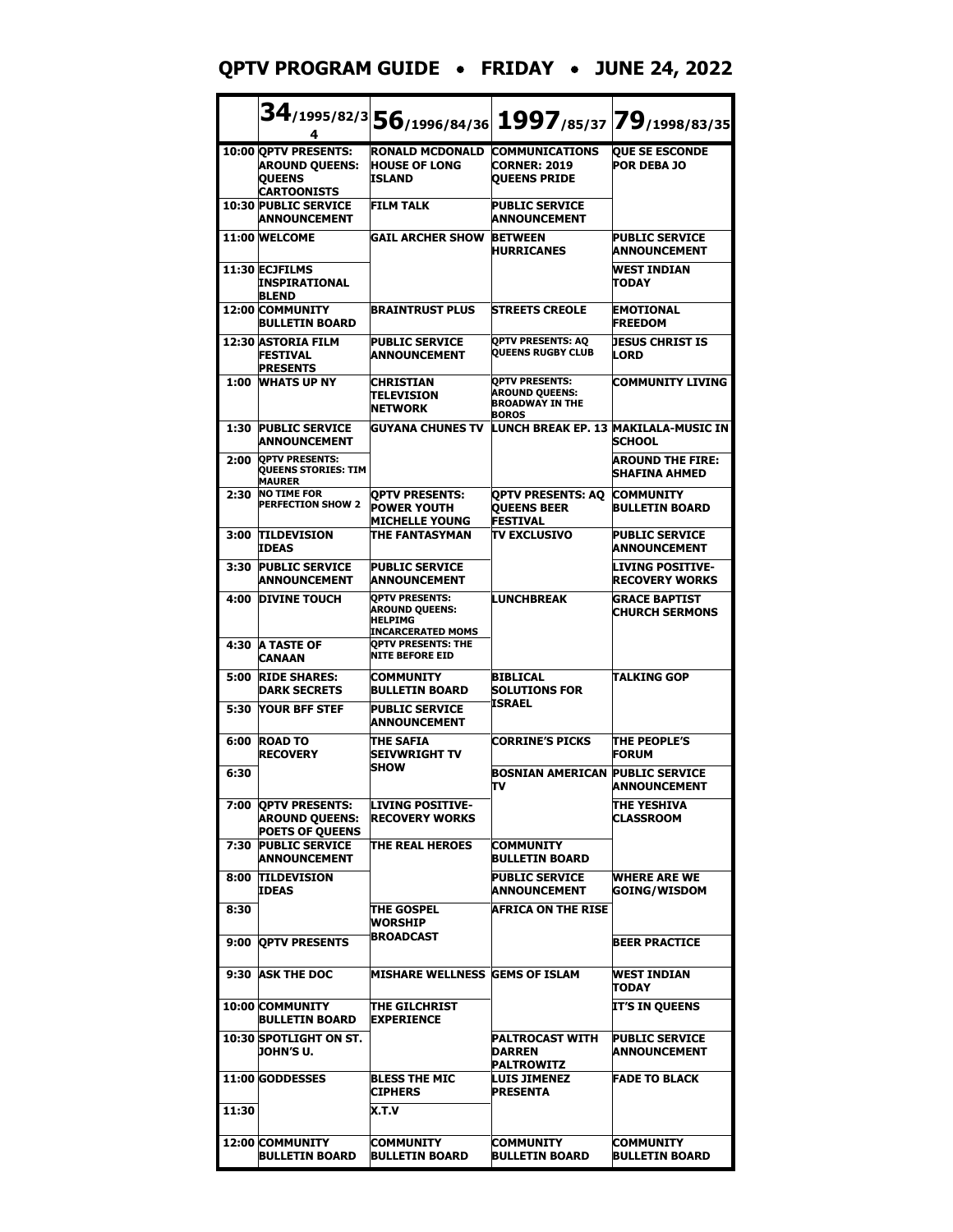#### **QPTV PROGRAM GUIDE** • **SATURDAY** • **JUNE 25, 2022**

|              |                                                                                                             |                                                                     | $34$ /1995/82/34 $56$ /1996/84/36 $ 1997$ /85/37 $ 79$ /1998/83/35 |                                               |
|--------------|-------------------------------------------------------------------------------------------------------------|---------------------------------------------------------------------|--------------------------------------------------------------------|-----------------------------------------------|
|              | 10:00 QPTV PRESENTS:<br>YOUTH & TEEN<br><b>DOMESTIC VIOLENCE</b>                                            | TCNY (THE CHINESE OPTV PRESENTS:<br><b>NEW YORKER)</b>              | <b>AROUND QUEENS:</b><br>YOUNG CHEFS                               | <b>ASK THE DOC</b>                            |
|              | <b>10:30 AROUND THE FIRE:</b><br><b>HIDDEN DANGERS</b>                                                      | <b>OPTV PRESENTS:</b><br><b>PWOQ-LORETTA</b><br><b>ALKALAY</b>      | <b>ACADEMY</b>                                                     | <b>HARVEST TIMES</b>                          |
|              | 11:00 OPTV PRESENTS:<br><b>QUEENS STORIES:</b><br>THE IMMIGRANT<br><b>STORY OF</b><br><b>CHRISTINA RIOS</b> | <b>OPTV PRESENTS:</b><br><b>DRONES 3D &amp; MORE SHOW</b>           | THE JOHNNY CRUZ                                                    | <b>PUBLIC SERVICE</b><br><b>ANNOUNCEMENT</b>  |
|              | <b>11:30 PUBLIC SERVICE</b><br><b>ANNOUNCEMENT</b>                                                          | <b>MS. DIVINE'S TEE</b><br><b>HEE HEURE</b>                         |                                                                    | <b>EASTERN LIGHT</b><br><b>SCREENING ZONE</b> |
|              | 12:00 COMMUNITY<br>BULLETIN BOARD                                                                           | <b>PUBLIC SERVICE</b><br><b>ANNOUNCEMENT</b>                        | <b>ROBERT JUNIOR TV</b><br><b>SHOW</b>                             |                                               |
|              | 12:30 MAKILALA-BAKING                                                                                       | <b>GODS VISION 4 YOU</b>                                            |                                                                    | THE KITCHEN CHEF<br><b>RENE HEWITT</b>        |
|              | <b>1:00 HEARING THE VOICE WELCOME</b><br>OF GOD                                                             |                                                                     | <b>OPTV PRESENTS:</b><br><b>QUEENS STORIES:</b><br>TIM MAURER      |                                               |
| 1:30         |                                                                                                             | <b>VIDEOLOGUE</b>                                                   | <b>PUBLIC SERVICE</b><br>ANNOUNCEMENT                              | <b>MY BLOCK T.V.</b>                          |
| 2:00         | <b>PUBLIC SERVICE</b><br><b>ANNOUNCEMENT</b>                                                                | <b>HIV &amp; YOU</b>                                                | <b>OPTV PRESENTS:</b><br><b>GLOBAL MASHUP #5 ANNOUNCEMENT</b>      | <b>PUBLIC SERVICE</b>                         |
|              | 2:30 THE HOTSPOT                                                                                            |                                                                     |                                                                    | <b>COMMUNITY</b><br><b>BULLETIN BOARD</b>     |
|              | 3:00 LET IT OUT-NICOLE                                                                                      | <b>HURRICANES &amp;</b><br><b>GLOBAL WARMING</b>                    | <b>GEMS OF ISLAM</b>                                               | <b>IT'S IN QUEENS</b>                         |
|              | 3:30 MIND BODY SPIRIT                                                                                       |                                                                     |                                                                    | <b>NEW YORK CITY</b><br>VARIETY SHOW          |
| 4:00<br>4:30 | <b>ROAD TO RECOVERY</b>                                                                                     | <b>A JOURNEY-</b><br><b>AESTHETIC REALM</b><br><b>SAVE NEW YORK</b> | <b>CHARL BROWN:</b><br><b>BECOMING SMOKEY</b>                      | <b>QUE SE ESCONDE</b><br><b>POR DEBA JO</b>   |
|              | 5:00 DKS-INTERNATIONAL COMMUNITY                                                                            | <b>CITY</b>                                                         | <b>THE D'ESSENCE</b>                                               | <b>MIX BRAZIL</b>                             |
|              | VIBES<br>5:30 QUIETNESS SPECIAL PUBLIC SERVICE                                                              | <b>BULLETIN BOARD</b>                                               | <b>SHOW</b>                                                        |                                               |
|              | <b>6:00 PUBLIC SERVICE</b><br><b>ANNOUNCEMENT</b>                                                           | <b>ANNOUNCEMENT</b><br><b>OUIETNESS 4</b><br><b>SPECIAL</b>         | SHANAZ<br>MUSICAL SENSATION                                        | <b>MODERN MIRACLES</b>                        |
| 6:30         | <b>GRACE BAPTIST</b><br><b>CHURCH SERMONS</b>                                                               |                                                                     | THE BIG UP YOUR<br><b>BRAND SHOW</b>                               | <b>NEW LABOR</b><br><b>MOVEMENT</b>           |
| 7:00         |                                                                                                             | <b>GODS VISION 4 YOU</b>                                            |                                                                    | <b>PREPAIRING THE</b><br>WAY FOR THE          |
|              | 7:30 TOUCH ME TV                                                                                            | DJ JUST TV                                                          | COMMUNITY<br><b>BULLETIN BOARD</b>                                 | COMING KING                                   |
| 8:00         |                                                                                                             | DISCUSSING<br><b>PROBLEMS AND</b><br>ISSUES                         | <b>INSPIRE NYC</b>                                                 | <b>TENDERHEARTED</b><br><b>MINISTRIES</b>     |
|              | <b>8:30 SAVE NEW YORK</b><br><b>CITY</b>                                                                    | <b>PUBLIC SERVICE</b><br>ANNOUNCEMENT                               | <b>TV EXCLUSIVO</b>                                                |                                               |
| 9:00 THE     | <b>INTERCONNECTIONS EXPERIENCE</b><br><b>NETWORK</b>                                                        | TOTAL MIRACLE                                                       |                                                                    | <b>OPTV PRESENTS</b>                          |
|              | 9:30 DR. RENEE MEHRRA THE OASIS<br><b>REPORT</b>                                                            |                                                                     | AL-QURAN-THE<br><b>FINAL MESSAGE</b>                               | <b>JESUS IS THE</b><br>ANSWER                 |
|              | 10:00 COMMUNITY<br><b>BULLETIN BOARD</b>                                                                    | <b>CLASSIC TALK</b>                                                 |                                                                    | <b>MS. DIVINE'S TEE</b><br><b>HEE HEURE</b>   |
|              | 10:30 PRAISE<br>TABERNACLE, INC.                                                                            |                                                                     | PR KREYOL                                                          | IT'S TIME FOR<br><b>REVIVAL</b>               |
|              | <b>11:00 O'S CRIB</b>                                                                                       | <b>SHOWBIZ INDUSTRY OSCILLATIONS</b><br>TV                          |                                                                    | <b>GODDESSES</b>                              |
|              | 11:30 EUPHONIOUS<br><b>EXPLORATIONS</b>                                                                     | <b>PARADOKZ EP.48</b>                                               |                                                                    |                                               |
|              | 12:00 COMMUNITY<br><b>BULLETIN BOARD</b>                                                                    | <b>COMMUNITY</b><br><b>BULLETIN BOARD</b>                           | COMMUNITY<br><b>BULLETIN BOARD</b>                                 | COMMUNITY<br><b>BULLETIN BOARD</b>            |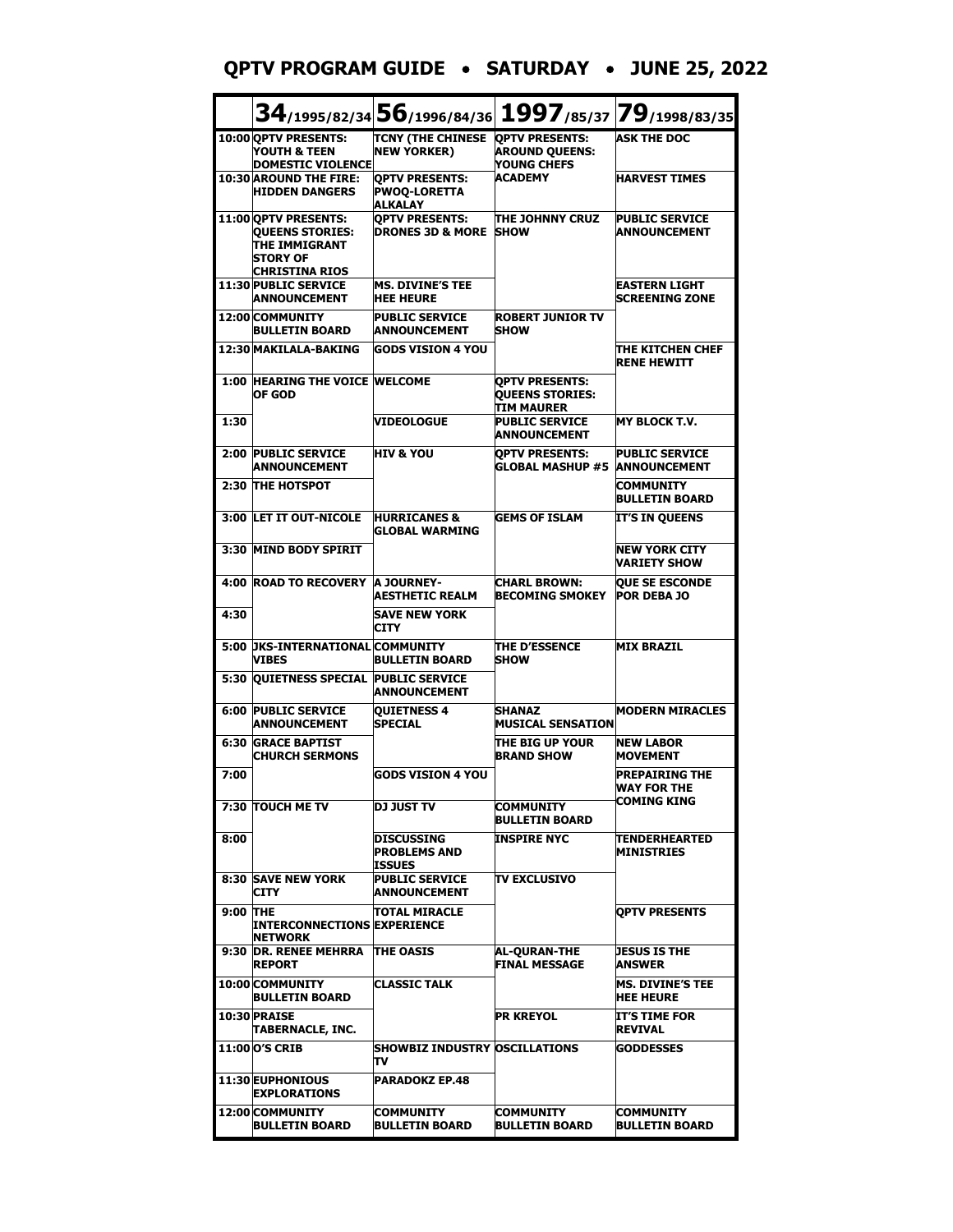## **QPTV PROGRAM GUIDE** • **SUNDAY** • **JUNE 26, 2022**

|      |                                                                                         | $34$ /1995/82/34 56/1996/84/36                                       |                                                                      | 1997/85/37 79/1998/83/35                                                |
|------|-----------------------------------------------------------------------------------------|----------------------------------------------------------------------|----------------------------------------------------------------------|-------------------------------------------------------------------------|
|      | 10:00 OPTV PRESENTS:<br><b>MIQ HAYK OLTACI</b><br><b>FOR THE LOVE OF</b><br><b>RUGS</b> | <b>HEALING HEARTS</b><br><b>PRODUCTION</b>                           | <b>EL ADN DE LAS</b><br><b>NOTICIAS</b>                              | <b>OPTV PRESENTS:</b><br><b>MADE IN QUEENS:</b><br><b>MARLENE TSENG</b> |
|      | 10:30 WELCOME                                                                           | <b>PROJECT: HOPE</b>                                                 | <b>AROUND THE FIRE: Y PUBLIC SERVICE</b>                             | ANNOUNCEMENT                                                            |
|      | <b>11:00 FIRST AMENDMENT</b><br><b>IN CONCERT</b>                                       | <b>OPTV PRESENTS:</b><br><b>POWER YOUTH</b><br><b>MICHELLE YOUNG</b> | <b>BUKHARIAN TV</b>                                                  | <b>MODERN MIRACLES</b>                                                  |
|      | 11:30 FOUR VILLAGE<br><b>STUDIO PRESENTS</b>                                            | <b>MAKILALA-BAKING</b>                                               |                                                                      | <b>MAKILALA-DIVORCE</b>                                                 |
|      | 12:00 COMMUNITY<br>BULLETIN BOARD                                                       | <b>PUBLIC SERVICE</b><br><b>ANNOUNCEMENT</b>                         | <b>BE FREE BE HEALED</b>                                             | <b>SOCIAL BENEVOLENT</b><br>т٧                                          |
|      | <b>12:30 PUBLIC SERVICE</b><br><b>ANNOUNCEMENT</b>                                      | <b>LATE NITE WITH</b><br><b>JOHNNY P</b>                             |                                                                      | THE SHOW                                                                |
|      | <b>1:00 OPTV PRESENTS</b>                                                               |                                                                      | <b>PUBLIC SERVICE</b><br><b>ANNOUNCEMENT</b>                         | <b>EMOTIONAL</b><br><b>FREEDOM</b>                                      |
|      | 1:30 OPTV PRESENTS:<br><b>QUEENS STORIES:</b><br>TIM MAURER                             | <b>PREPAIRING THE</b><br><b>WAY FOR THE</b><br><b>COMING KING</b>    | <b>MAKILALA TV-</b><br><b>RELIEVING POVERTY ZAZEL &amp; SAMANTHA</b> | <b>AROUND THE FIRE:</b>                                                 |
| 2:00 | <b>JESUS IS THE</b><br><b>ANSWER</b>                                                    |                                                                      | <b>SPRING HAS SPRUNG PUBLIC SERVICE</b>                              | ANNOUNCEMENT                                                            |
| 2:30 | <b>DJ JUST TV</b>                                                                       | <b>TOMORROW'S</b><br><b>WORLD</b>                                    |                                                                      | <b>COMMUNITY</b><br><b>BULLETIN BOARD</b>                               |
| 3:00 | <b>ARDZAGANG</b><br><b>ARMENIAN TV</b>                                                  | <b>PUBLIC SERVICE</b><br><b>ANNOUNCEMENT</b>                         | <b>MOMENTS IN LIFE</b>                                               | THE LIGHT<br>MILLENIUM TV<br><b>SERIES</b>                              |
| 3:30 |                                                                                         | <b>WES HOUSTON</b><br><b>PRESENTS</b>                                | <b>PUBLIC SERVICE</b><br><b>ANNOUNCEMENT</b>                         | <b>THE YESHIVA</b><br><b>CLASSROOM</b>                                  |
|      | 4:00 IT'S TIME FOR<br><b>REVIVAL</b>                                                    | <b>MARK &amp; APRIL</b><br><b>SEPANSKI SHOW</b>                      | <b>BREAST CANCER</b>                                                 |                                                                         |
| 4:30 | <b>PUBLIC SERVICE</b><br><b>ANNOUNCEMENT</b>                                            |                                                                      |                                                                      | TOTAL MIRACLE<br><b>EXPERIENCE</b>                                      |
|      | <b>5:00 THE VOICE OF TRUTH COMMUNITY</b>                                                | <b>BULLETIN BOARD</b>                                                | <b>KAYKOV TV</b>                                                     | <b>ISRAEL THE CHURCH</b><br><b>OF JESUS</b>                             |
| 5:30 | <b>MIND BODY SPIRIT</b>                                                                 | <b>THE</b><br><b>INTERCONNECTIONS</b><br><b>NETWORK</b>              |                                                                      |                                                                         |
| 6:00 | <b>OPTV PRESENTS:</b>                                                                   | <b>PUBLIC SERVICE</b><br><b>ANNOUNCEMENT</b>                         | <b>LIFE ACTION</b>                                                   | <b>VIDEOLOGUE</b>                                                       |
|      | <b>6:30 THE WAYNE GILLIS</b><br><b>SHOW!</b>                                            | <b>PRAISE THE LORD</b>                                               |                                                                      | <b>BUSINESS TODAY</b>                                                   |
| 7:00 | <b>PUBLIC SERVICE</b><br><b>ANNOUNCEMENT</b>                                            |                                                                      | <b>ASTORIA FILM</b><br><b>FESTIVAL PRESENTS</b>                      | THE BETTER LIFE                                                         |
|      | 7:30 MEL BERKOWITZ<br><b>PRESENTS</b>                                                   | <b>PASTOR DORIS</b><br><b>JOHNSON SHOW</b>                           | <b>COMMUNITY</b><br><b>BULLETIN BOARD</b>                            | JOY IN THE CITY                                                         |
| 8:00 |                                                                                         | <b>PUBLIC SERVICE</b><br><b>ANNOUNCEMENT</b>                         |                                                                      | <b>KINGDOM LIFE</b><br>MINISTRIES                                       |
|      | 8:30 COMMUNITY<br>OUTREACH SHOW                                                         | Tν                                                                   | <b>CULTURAL CARAVAN ROMANIAN TV OF NY</b>                            |                                                                         |
| 9:00 | <b>EASTERN LIGHT</b><br><b>SCREENING ZONE</b>                                           | THE HOUR OF<br><b>DELIVERANCE</b>                                    |                                                                      | <b>FRANCAMENTE</b><br>INTERNATIONAL                                     |
| 9:30 |                                                                                         |                                                                      | <b>PUBLIC SERVICE</b><br><b>ANNOUNCEMENT</b>                         |                                                                         |
|      | 10:00 COMMUNITY<br><b>BULLETIN BOARD</b>                                                | <b>MARK &amp; APRIL</b><br>SEPANSKI SHOW                             | <b>OPTV PRESENTS</b>                                                 | <b>GUYANA CHUNES TV</b>                                                 |
|      | 10:30 AN SUIL NA GAEL TV                                                                |                                                                      |                                                                      |                                                                         |
|      | 11:00 O'S CRIB                                                                          | PRETTY BAND RADIOKAYKOV                                              | <b>FOUNDATION</b>                                                    | FADE TO BLACK                                                           |
|      | 11:30 SHOWBIZ INDUSTRY VIDEO CITY<br>Tν                                                 |                                                                      |                                                                      |                                                                         |
|      | 12:00 COMMUNITY<br><b>BULLETIN BOARD</b>                                                | COMMUNITY<br><b>BULLETIN BOARD</b>                                   | COMMUNITY<br><b>BULLETIN BOARD</b>                                   | COMMUNITY<br><b>BULLETIN BOARD</b>                                      |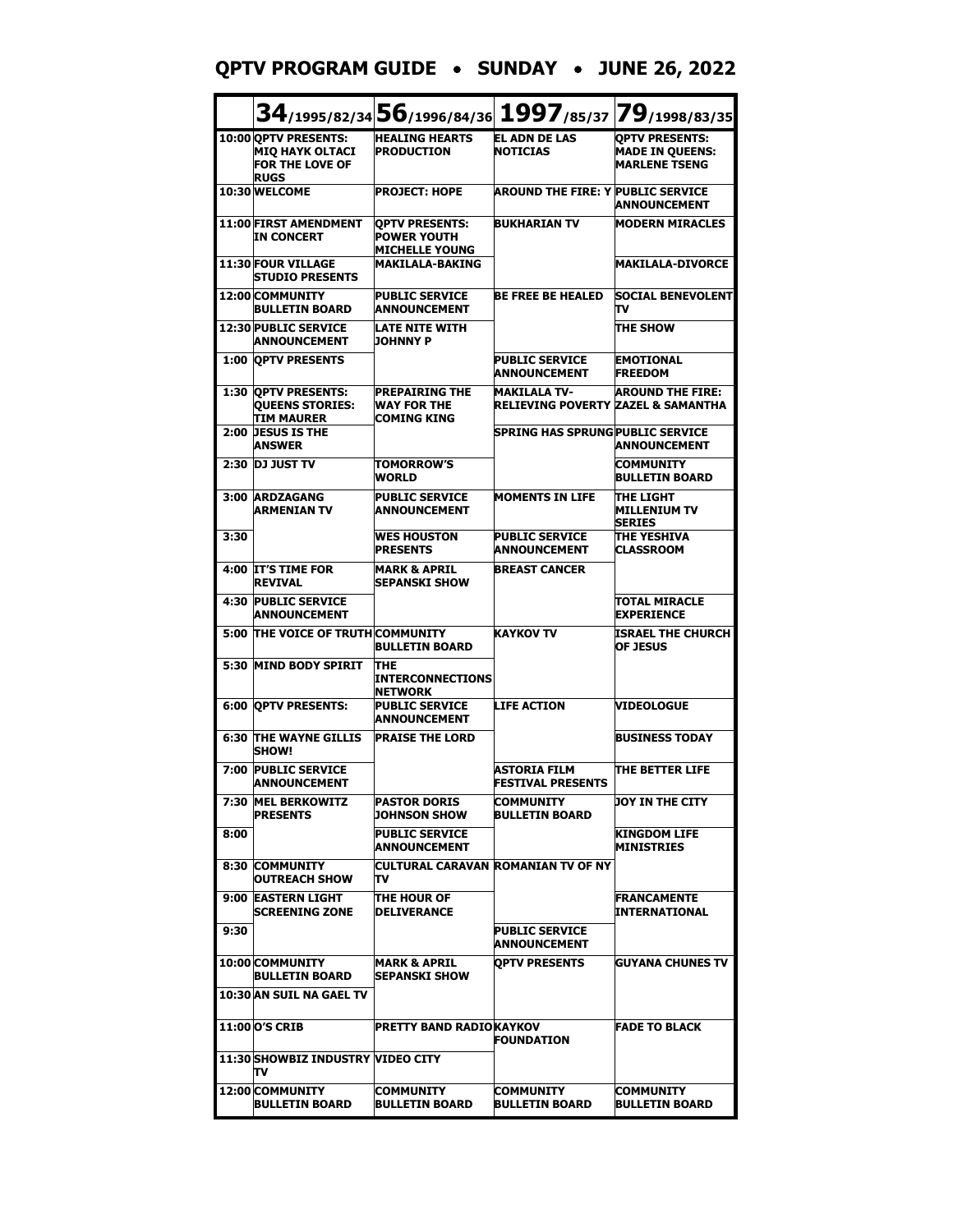|       |                                                                         |                                                      |                                                                                                       | 34/1995/82/34 56/1996/84/36 1997/85/37 79/1998/83/35                |
|-------|-------------------------------------------------------------------------|------------------------------------------------------|-------------------------------------------------------------------------------------------------------|---------------------------------------------------------------------|
|       | 10:00 AROUND THE FIRE:<br><b>HIDDEN DANGERS</b>                         | <b>OPTV PRESENTS:</b><br><b>DRONES 3D &amp; MORE</b> | <b>PUBLIC SERVICE</b><br><b>ANNOUNCEMENT</b>                                                          | <b>OPTV PRESENTS: QUENS</b><br><b>STORIES:</b><br>THE AFGAN REFUGEE |
|       | 10:30 THE SAFIA<br><b>SEIVWRIGHT TV</b><br><b>SHOW</b>                  | <b>MUSIC, MUSIC,</b><br><b>MUSIC</b>                 | <b>OPTV PRESENTS:</b><br><b>PWOQ-LORETTA</b><br>ALKALAY                                               | <b>PUBLIC SERVICE</b><br><b>ANNOUNCEMENT</b>                        |
| 11:00 |                                                                         |                                                      | DE AQUI Y DE ALLA                                                                                     | THE NEW YORK CHINESE<br><b>SCHOLARS GARDEN</b>                      |
|       | 11:30 COMMUNITY<br><b>BULLETIN BOARD</b>                                | <b>NEW LABOR</b><br><b>MOVEMENT</b>                  |                                                                                                       | <b>AMALIA PRESENTA</b>                                              |
|       | 12:00 OPTV - CURRENT<br><b>AFFAIRS</b>                                  | <b>CREATIVEGIFTS BY</b><br><b>DR. PATRICIA</b>       | <b>THE D'ESSENCE</b><br><b>SHOW</b>                                                                   | TRAVEL TIP & TIPS:<br><b>LONDON &amp; PARIS</b>                     |
| 12:30 |                                                                         | <b>AFRICA ON THE RISE</b>                            |                                                                                                       |                                                                     |
|       | 1:00 QPTV PRESENTS:<br>YOUTH & TEEN<br><b>DOMESTIC VIOLENCE</b>         |                                                      | <b>CREOLE EXPO</b>                                                                                    | <b>BEHOLD THE</b><br><b>PATTERN</b>                                 |
|       | <b>1:30 PUBLIC SERVICE</b><br><b>ANNOUNCEMENT</b>                       | THE BIG UP YOUR<br><b>BRAND SHOW</b>                 | <b>LET IT OUT-NICOLE</b>                                                                              |                                                                     |
|       | 2:00 LUNCH BREAK EP.18                                                  |                                                      | <b>QPTV PRESENTS:</b><br><b>QUEENS STORIES:</b><br>THE IMMIGRANT<br><b>STORY OF</b><br>CHRISTINA RIOS | <b>PUBLIC SERVICE</b><br><b>ANNOUNCEMENT</b>                        |
| 2:30  |                                                                         | <b>HEALTHMATTERZ</b>                                 | <b>PUBLIC SERVICE</b><br>ANNOUNCEMENT                                                                 | <b>COMMUNITY</b><br><b>BULLETIN BOARD</b>                           |
| 3:00  | <b>THE FANTASYMAN</b>                                                   | <b>PUBLIC SERVICE</b><br><b>ANNOUNCEMENT</b>         | <b>CMS &amp; YOU</b>                                                                                  | <b>CLAUDE JONES</b><br><b>PRESENTS</b>                              |
|       | 3:30 AURELIA TV SHOW                                                    | <b>THE PEOPLE'S</b><br><b>MUSEUM</b>                 | GINA'S WEEKEND                                                                                        |                                                                     |
| 4:00  |                                                                         |                                                      | <b>OFF THE CLIFF</b>                                                                                  | <b>FAWAKA TV</b>                                                    |
| 4:30  | <b>THE JENNIFER</b><br>VANILLA HOUR                                     | <b>MIND BODY SPIRIT</b>                              |                                                                                                       |                                                                     |
| 5:00  |                                                                         | COMMUNITY<br><b>BULLETIN BOARD</b>                   | AL-QURAN-<br><b>GUIDANCE FOR</b>                                                                      | <b>TOUCH ME TV</b>                                                  |
| 5:30  | <b>PUBLIC SERVICE</b><br><b>ANNOUNCEMENT</b>                            | <b>PUBLIC SERVICE</b><br><b>ANNOUNCEMENT</b>         | <b>MANKIND</b>                                                                                        |                                                                     |
|       | <b>6:00 CMS &amp; YOU</b>                                               | <b>FAWAKA TV</b>                                     | DE AQUI Y DE ALLA                                                                                     | <b>PUBLIC SERVICE</b><br><b>ANNOUNCEMENT</b>                        |
|       | <b>6:30 OPTV PRESENTS:</b><br><b>MADE IN QUEENS:</b><br>THE WOOD CARVER |                                                      |                                                                                                       | THE VOICE OF TRUTH                                                  |
|       | 7:00 LAMS TALENTS<br><b>SHOW</b>                                        | MIX COMBO SPECIAL PUBLIC SERVICE                     | ANNOUNCEMENT                                                                                          | <b>CHRISTIAN</b><br><b>TELEVISION</b><br>NETWORK                    |
|       | 7:30 BEHOLD THE<br><b>PATTERN</b>                                       |                                                      | <b>COMMUNITY</b><br><b>BULLETIN BOARD</b>                                                             | <b>CLAUDE JONES</b><br><b>PRESENTS</b>                              |
| 8:00  |                                                                         | <b>EVANGELIST</b><br>VIRGINIA MORGAN                 | <b>STREETS CREOLE</b>                                                                                 |                                                                     |
|       | 8:30 CAE TV SHOW                                                        | <b>PUBLIC SERVICE</b><br>ANNOUNCEMENT                | <b>PUBLIC SERVICE</b><br>ANNOUNCEMENT                                                                 | <b>THE HOTSPOT</b>                                                  |
|       | 9:00 ARDZAGANG<br><b>ARMENIAN TV</b>                                    | <b>RINCE CALDER</b><br><b>SHOW</b>                   | STRAIGHT OFF THE<br>CANVAS                                                                            | <b>PUBLIC SERVICE</b><br><b>ANNOUNCEMENT</b>                        |
| 9:30  |                                                                         | JUDAISM THE SERIES                                   |                                                                                                       | <b>GAIL ARCHER SHOW</b>                                             |
|       | 10:00 COMMUNITY<br><b>BULLETIN BOARD</b>                                | <b>PUBLIC SERVICE</b><br>ANNOUNCEMENT                | <b>GINA'S WEEKEND</b>                                                                                 |                                                                     |
|       | <b>10:30 PUBLIC SERVICE</b><br>ANNOUNCEMENT                             | INSPIRING YOUTH                                      | <b>PUBLIC SERVICE</b><br>ANNOUNCEMENT                                                                 | <b>HEALING HEARTS</b><br><b>PRODUCTION</b>                          |
|       | 11:00 TALKING ABOUT:                                                    | <b>EUPHONIOUS</b><br><b>EXPLORATIONS</b>             | KAYKOV<br><b>FOUNDATION</b>                                                                           | <b>COUGARS &amp;</b><br>JAGUARS                                     |
|       | 11:30 AMAZURA TV                                                        | <b>GRINDHARD TV</b>                                  |                                                                                                       |                                                                     |

**12:00 COMMUNITY** 

**BULLETIN BOARD**

**COMMUNITY BULLETIN BOARD** **COMMUNITY BULLETIN BOARD** **COMMUNITY BULLETIN BOARD**

## **QPTV PROGRAM GUIDE** • **MONDAY** • **JUNE 27, 2022**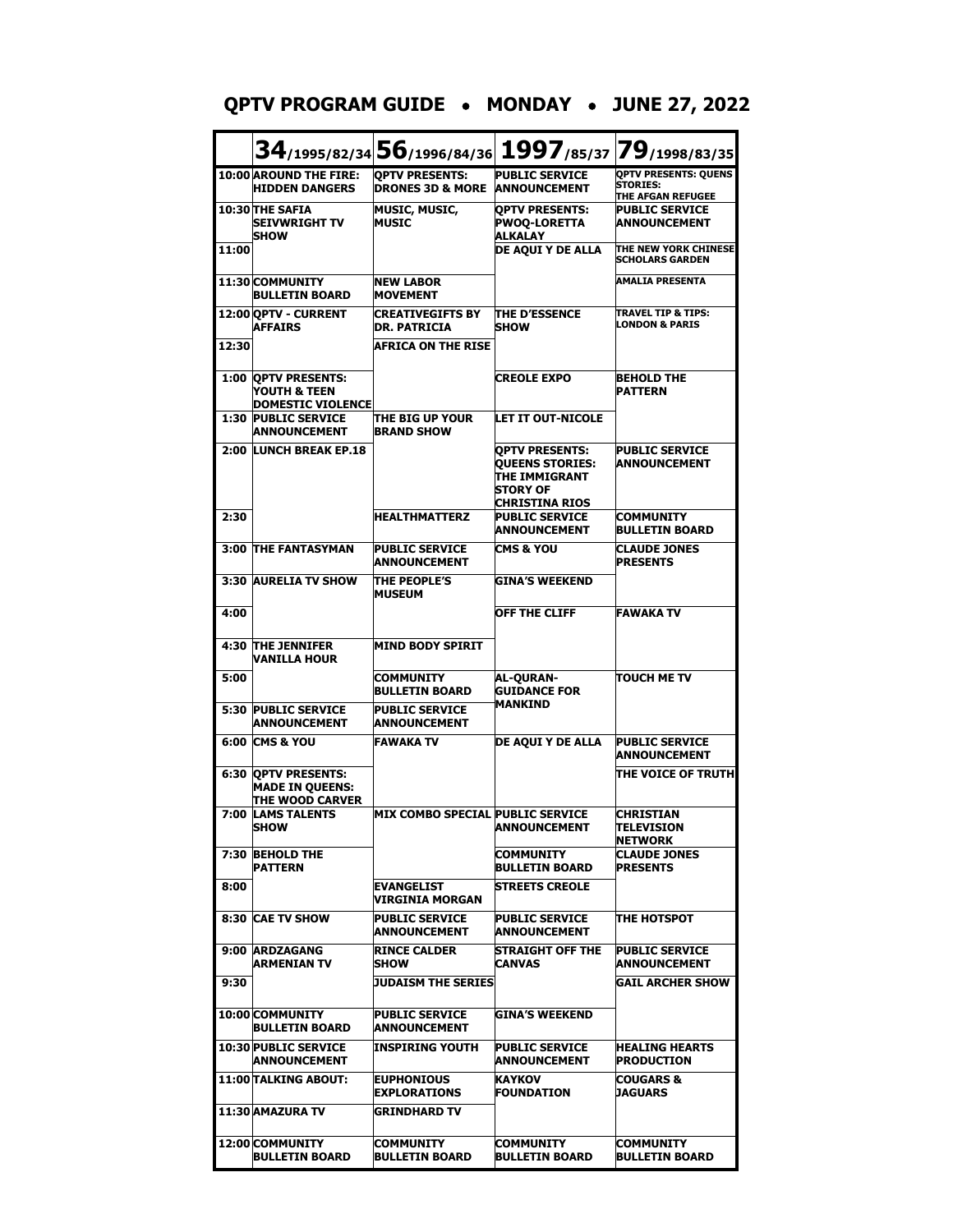#### **QPTV PROGRAM GUIDE** • **TUESDAY** • **JUNE 28, 2022**

|      |                                                          | 34/1995/82/34 56/1996/84/36 1997/85/37 79/1998/83/35                                       |                                                           |                                                                |
|------|----------------------------------------------------------|--------------------------------------------------------------------------------------------|-----------------------------------------------------------|----------------------------------------------------------------|
|      | 10:00 QPTV PRESENTS:<br><b>DRONES 3D &amp; MORE</b>      | <b>BUSINESS TODAY</b>                                                                      | <b>OPTV PRESENTS</b>                                      | <b>COMMUNITY</b><br><b>OUTREACH SHOW</b>                       |
|      | <b>10:30 THE WAYNE GILLIS</b><br><b>SHOW!</b>            | <b>INSPIRE NYC</b>                                                                         |                                                           | <b>JOY IN THE CITY</b>                                         |
|      | 11:00 BEFORE & AFTER                                     | <b>OPTV PRESENTS:</b><br>YOUTH & TEEN<br><b>DOMESTIC VIOLENCE</b>                          | <b>THE SPECTER OF</b><br><b>COMMUNISM</b>                 | <b>OPTV PRESENTS:</b><br><b>PWOQ-LORETTA</b><br><b>ALKALAY</b> |
|      | 11:30 PUBLIC SERVICE<br><b>ANNOUNCEMENT</b>              | <b>OPTV PRESENTS:</b><br><b>POWER WOMEN OF</b><br><b>QUEENS-LUCILLE</b><br><b>KYVALLOS</b> |                                                           | <b>CULTURAL CARAVAN</b><br>Tν                                  |
|      | 12:00 COMMUNITY<br><b>BULLETIN BOARD</b>                 | <b>NIIQUA BEE</b>                                                                          | <b>PALTROCAST WITH</b><br>DARREN<br>PALTROWITZ            | <b>LUNCHBREAK</b>                                              |
|      | 12:30 RINCE CALDER<br><b>SHOW</b>                        | <b>PUBLIC SERVICE</b><br><b>ANNOUNCEMENT</b>                                               | <b>NEW YORK NEW</b><br>ROCK                               |                                                                |
| 1:00 | <b>WAT PRODUCTION</b><br><b>PRESENTS</b>                 | <b>CLASSIC TALK</b>                                                                        | <b>PUBLIC SERVICE</b><br><b>ANNOUNCEMENT</b>              | <b>BIBLICAL</b><br><b>SOLUTIONS FOR</b><br>ISRAEL              |
| 1:30 |                                                          |                                                                                            | <b>LIFE ACTION</b>                                        |                                                                |
| 2:00 | <b>TIPS FOR</b><br><b>COMSUMERS</b>                      | <b>LET IT OUT-NICOLE</b>                                                                   |                                                           | <b>PUBLIC SERVICE</b><br><b>ANNOUNCEMENT</b>                   |
| 2:30 | <b>PUBLIC SERVICE</b><br><b>ANNOUNCEMENT</b>             | <b>PASTOR DORIS</b><br><b>JOHNSON SHOW</b>                                                 | <b>KAYKOV TV</b>                                          | <b>COMMUNITY</b><br><b>BULLETIN BOARD</b>                      |
| 3:00 | <b>THE GRACE GRELLA</b><br><b>SHOW</b>                   | <b>VIDEO REWIND</b>                                                                        |                                                           | <b>EVERYDAY</b><br>SPIRITUALITY                                |
| 3:30 | <b>MEL BERKOWITZ</b><br><b>PRESENTS</b>                  | <b>PUBLIC SERVICE</b><br><b>ANNOUNCEMENT</b>                                               | <b>KAYKOV</b><br><b>ENTERTAINMENT</b>                     | <b>MAKILALA-BAKING</b>                                         |
| 4:00 |                                                          | <b>ROAD TO RECOVERY</b>                                                                    |                                                           | <b>MISHARE WELLNESS</b>                                        |
|      | <b>4:30 JUDAISM THE SERIES</b>                           |                                                                                            | ROMANIAN TV OF NY A CHAT WITH                             | <b>GLENDORA</b>                                                |
|      | <b>5:00 ROAD TO RECOVERY</b>                             | <b>COMMUNITY</b><br><b>BULLETIN BOARD</b>                                                  |                                                           | THE HOUR OF<br><b>DELIVERANCE</b>                              |
| 5:30 |                                                          | <b>STATE OF THE UNION AROUND THE FIRE:</b>                                                 | <b>HIDDEN DANGERS</b>                                     |                                                                |
| 6:00 | <b>JESUS CHRIST IS</b><br><b>LORD</b>                    | <b>BRAINTRUST PLUS</b>                                                                     | <b>ROBERT JUNIOR TV</b><br><b>SHOW</b>                    | <b>MYSTERIES OF THE</b><br><b>BIBLE</b>                        |
| 6:30 | <b>PUBLIC SERVICE</b><br><b>ANNOUNCEMENT</b>             | <b>PUBLIC SERVICE</b><br><b>ANNOUNCEMENT</b>                                               |                                                           |                                                                |
| 7:00 | <b>OPTV PRESENTS</b><br>7:00PM TO 8:00PM                 | <b>STATE OF THE UNION PUBLIC SERVICE</b>                                                   | <b>ANNOUNCEMENT</b>                                       | <b>EKAM SRI</b><br><b>PREETHAJI &amp;</b><br><b>KRISHNAJI</b>  |
| 7:30 |                                                          | SOCIAL BENEVOLENT COMMUNITY<br>TV                                                          | <b>BULLETIN BOARD</b>                                     | AURELIA TV SHOW                                                |
|      | <b>8:00 TALKING ABOUT:</b>                               | <b>PUBLIC SERVICE</b><br>ANNOUNCEMENT                                                      | <b>AL-OURAN-</b><br><b>GUIDANCE FOR</b><br><b>MANKIND</b> |                                                                |
| 8:30 |                                                          | <b>OPTV PRESENTS:</b><br><b>GLOBAL MASHUP #5</b>                                           |                                                           | <b>BEFORE &amp; AFTER</b>                                      |
| 9:00 | <b>AKASH VANI MEDIA</b><br>GYAAN UPADESH                 |                                                                                            | <b>CREOLE EXPO</b>                                        | <b>THE HOTSPOT</b>                                             |
| 9:30 |                                                          | <b>NEW YORK CITY</b><br>VARIETY SHOW                                                       | <b>PUBLIC SERVICE</b><br><b>ANNOUNCEMENT</b>              | <b>PUBLIC SERVICE</b><br><b>ANNOUNCEMENT</b>                   |
|      | 10:00 COMMUNITY<br><b>BULLETIN BOARD</b>                 | <b>THE SHOW</b>                                                                            | THE JOHNNY CRUZ<br><b>SHOW</b>                            | <b>HEARING THE VOICE</b><br>OF GOD                             |
|      | 10:30 A GUIDE TO GUIDED A CHAT WITH<br><b>MEDITATION</b> | <b>GLENDORA</b>                                                                            |                                                           |                                                                |
|      | 11:00 GRINDHARD TV                                       | <b>SBE MEDIA TV</b>                                                                        | SBE MEDIA TV                                              | VIDEO CITY                                                     |
|      | 11:30 TALKING ABOUT:                                     |                                                                                            | JULIO EN AMERICA                                          | <b>PARADOKZ EP. 43</b>                                         |
|      | 12:00 COMMUNITY<br><b>BULLETIN BOARD</b>                 | <b>COMMUNITY</b><br><b>BULLETIN BOARD</b>                                                  | COMMUNITY<br><b>BULLETIN BOARD</b>                        | <b>COMMUNITY</b><br><b>BULLETIN BOARD</b>                      |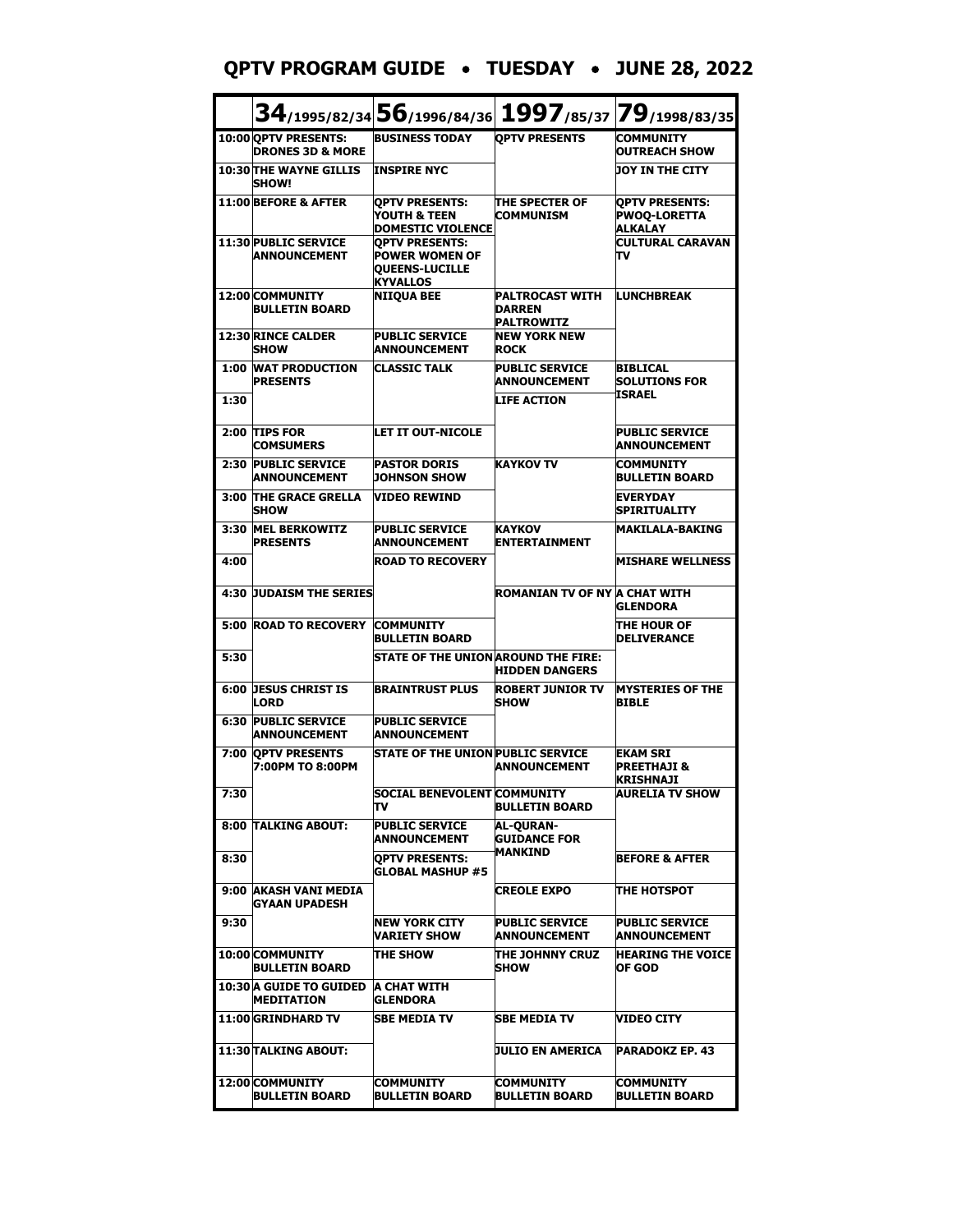**QPTV PROGRAM GUIDE** • **WEDNESDAY** • **JUNE 29, 2022**

|       |                                                                               |                                                     |                                                              | 34/1995/82/34 56/1996/84/36 1997/85/37 79/1998/83/35 |
|-------|-------------------------------------------------------------------------------|-----------------------------------------------------|--------------------------------------------------------------|------------------------------------------------------|
|       | 10:00 CONFIRMED TRUTH                                                         | <b>PUBLIC SERVICE</b><br><b>ANNOUNCEMENT</b>        | <b>AROUND THE FIRE:</b><br>ITRIUMPHANT -A                    | <b>AMALIA PRESENTA</b>                               |
|       | 10:30 KINGDOM LIFE<br><b>MINISTRIES</b>                                       | <b>THIS IS YOUR BIBLE</b>                           | <b>MORIEL MCCLERKIN</b><br><b>INTERVIEW</b>                  | <b>PROGRAMA</b><br><b>ANUNCIANDO</b>                 |
| 11:00 |                                                                               | THE REAL HEROES                                     | <b>MAKILALA TV-</b><br>VIOLENCE AGAINST<br><b>WOMEN</b>      | <b>EVANGELTO ETERNO</b>                              |
|       | 11:30 TIPS FOR<br><b>COMSUMERS</b>                                            |                                                     | <b>PUBLIC SERVICE</b><br><b>ANNOUNCEMENT</b>                 | <b>SILENT GENEROSITY</b>                             |
|       | 12:00 COMMUNITY<br><b>BULLETIN BOARD</b>                                      | ISRAEL THE CHURCH BARRIO LOCO TV<br><b>OF JESUS</b> |                                                              | <b>MIRO &amp; JOSEF</b>                              |
|       | <b>12:30 BEER PRACTICE</b>                                                    |                                                     | <b>SHANAZ</b><br><b>MUSICAL SENSATION</b>                    |                                                      |
|       | <b>1:00 TENDERHEARTED</b><br><b>MINISTRIES</b>                                | THE STATE OF THE<br><b>ARTS</b>                     | <b>PR KREYOL</b>                                             | <b>EAGLES DIMENSION</b><br><b>BROADCAST</b>          |
| 1:30  |                                                                               |                                                     | <b>FIRST AMENDMENT</b><br><b>IN CONCERT</b>                  |                                                      |
|       | 2:00 OPTV PRESENTS:<br><b>AROUND QUEENS:</b><br><b>OMNIUM CIRCUS</b>          | <b>THE BETTER LIFE</b>                              | <b>PUBLIC SERVICE</b><br><b>ANNOUNCEMENT</b>                 | AN SUIL NA GAEL TV                                   |
|       | 2:30 TALKING GOP                                                              | <b>THE OASIS</b>                                    | <b>MISS WEDNESDAY'S</b><br><b>PUPPET HOUSE</b>               | <b>COMMUNITY</b><br><b>BULLETIN BOARD</b>            |
| 3:00  |                                                                               | <b>PUBLIC SERVICE</b><br><b>ANNOUNCEMENT</b>        | <b>LA LANTERNE</b><br><b>HAITIERNE HATENNE LET THE MUSIC</b> | <b>KENNY FEINBERG'S</b>                              |
| 3:30  | <b>GOOD NIGHT SWEET</b><br><b>PRINCE RICHARD</b>                              | <b>LAMS TALENTS</b><br><b>SHOW</b>                  |                                                              | <b>MYSTERIES OF THE</b><br><b>BIBLE</b>              |
| 4:00  |                                                                               | THE FANTASYMAN                                      | <b>PUBLIC SERVICE</b><br><b>ANNOUNCEMENT</b>                 |                                                      |
| 4:30  |                                                                               | <b>PUBLIC SERVICE</b><br><b>ANNOUNCEMENT</b>        | <b>AL-OURAN-THE</b><br><b>FINAL MESSAGE</b>                  | <b>LAYLA TAJ &amp; DANCES</b><br><b>OF EGYPT</b>     |
| 5:00  | <b>FRANCAMENTE</b><br><b>INTERNATIONAL</b>                                    | <b>COMMUNITY</b><br><b>BULLETIN BOARD</b>           |                                                              | THE KITCHEN CHEF<br><b>RENE HEWITT</b>               |
| 5:30  |                                                                               | <b>EVANGELIST</b><br>VIRGINIA MORGAN                | <b>PUBLIC SERVICE</b><br><b>ANNOUNCEMENT</b>                 |                                                      |
|       | <b>6:00 COMMUNITY LIVING</b>                                                  | <b>MACEDONIAN TV OF</b><br><b>USA</b>               | <b>STEVE A. GIBBS</b><br><b>PRESENTS</b>                     | THE PEOPLE'S<br><b>MUSEUM</b>                        |
|       | <b>6:30 TOMORROW'S</b><br><b>WORLD</b>                                        |                                                     | <b>KAYKOV</b><br><b>ENTERTAINMENT</b>                        |                                                      |
|       | 7:00 EAGLES DIMENSION MIX COMBO SPECIAL<br><b>BROADCAST</b>                   |                                                     |                                                              | <b>PUBLIC SERVICE</b><br><b>ANNOUNCEMENT</b>         |
| 7:30  |                                                                               |                                                     | <b>COMMUNITY</b><br>BULLETIN BOARD                           | <b>JKS-INTERNATIONAL</b><br><b>VIBES</b>             |
|       | 8:00 QPTV PRESENTS:<br><b>AROUND QUEENS:</b><br>YOUNG CHEFS<br><b>ACADEMY</b> | <b>NETWORK TV</b>                                   | BUKHARIAN TV                                                 | <b>WES HOUSTON</b><br><b>PRESENTS</b>                |
|       | <b>8:30 A TASTE OF CANAAN</b>                                                 | THE DJ COOL CLYDE<br><b>SHOW</b>                    |                                                              | <b>HARVEST TIMES</b>                                 |
|       | 9:00 MY BLOCK T.V.                                                            | <b>ECJFILMS</b><br>INSPIRATIONAL<br><b>BLEND</b>    | <b>LA LANTERNE</b><br><b>HAITIERNE HATENNE</b>               | <b>IPROJECT: HOPE</b>                                |
|       | 9:30 PUBLIC SERVICE<br><b>ANNOUNCEMENT</b>                                    | <b>BATTLE OF THE</b><br><b>SEXES</b>                |                                                              | THE ALBERT SHOW                                      |
|       | 10:00 COMMUNITY<br><b>BULLETIN BOARD</b>                                      | TILDEVISION IDEAS HELLENIC VOICE                    |                                                              | WHATS UP NY                                          |
|       | <b>10:30 FOUR VILLAGE</b><br><b>STUDIO PRESENTS</b>                           | <b>PUBLIC SERVICE</b><br><b>ANNOUNCEMENT</b>        |                                                              | <b>DID YOU HEAR THE</b><br><b>ONE ABOUT?</b>         |
|       | 11:00 SCI FI NINJA<br><b>THEATER</b>                                          | <b>COUGARS &amp;</b><br><b>JAGUARS</b>              | <b>LUIS JIMENEZ</b><br><b>PRESENTA</b>                       | <b>PRETTY BAND RADIO</b>                             |
| 11:30 |                                                                               |                                                     |                                                              | AMAZURA UNRATED                                      |
|       | 12:00 COMMUNITY<br><b>BULLETIN BOARD</b>                                      | <b>COMMUNITY</b><br><b>BULLETIN BOARD</b>           | <b>COMMUNITY</b><br><b>BULLETIN BOARD</b>                    | <b>COMMUNITY</b><br><b>BULLETIN BOARD</b>            |